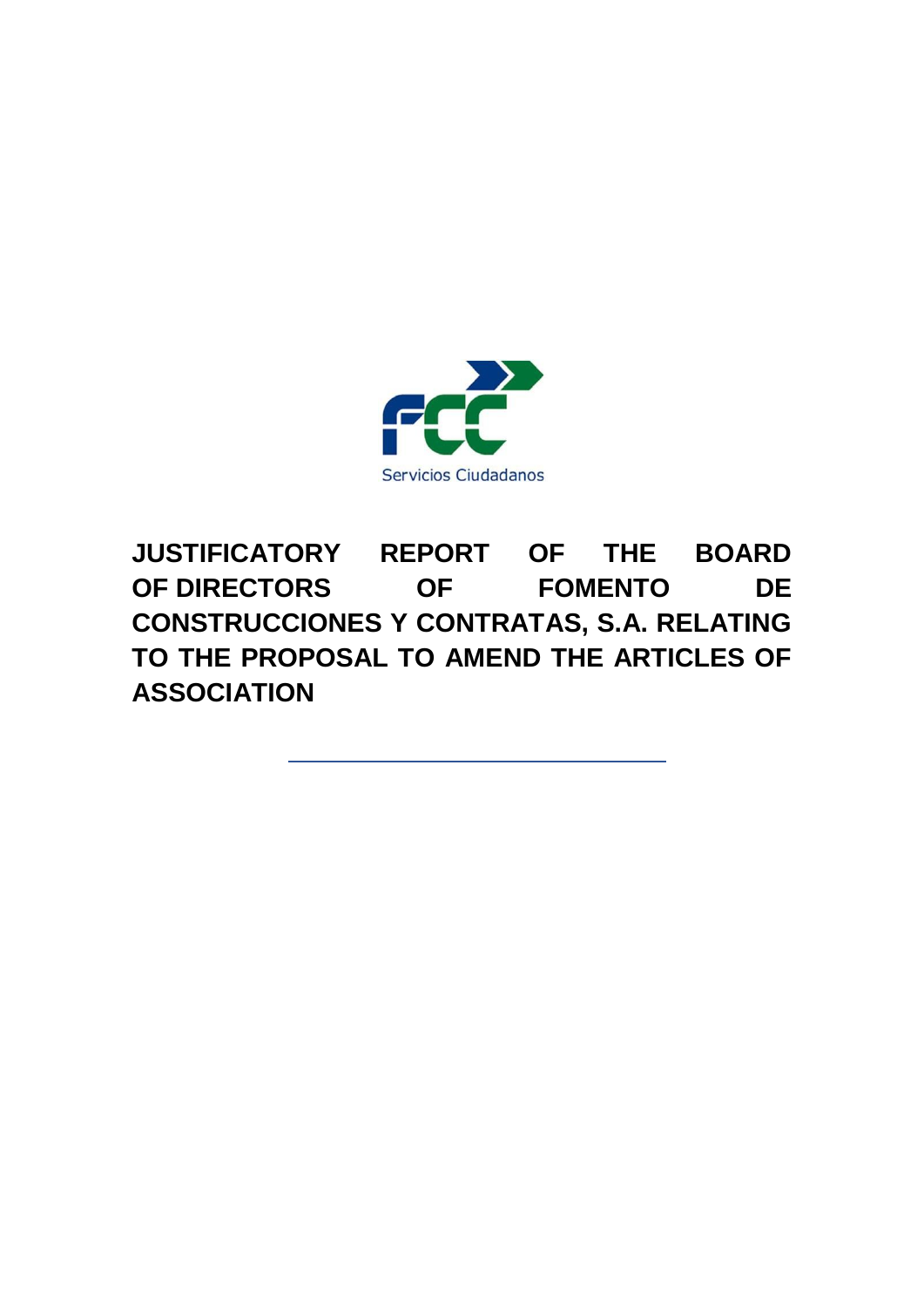

# **JUSTIFICATORY REPORT OF THE BOARD OF DIRECTORS OF FOMENTO DE CONSTRUCCIONES Y CONTRATAS, S.A. RELATING TO THE PROPOSAL TO AMEND THE ARTICLES OF ASSOCIATION**

# **I. INTRODUCTION AND PURPOSE OF THE REPORT**

Recently *Law 5/2021, of April 12 was approved modifying the revised text of the Spanish Corporate Enterprises Act, approved by Royal Legislative Decree 1/2010, of 2 July, and other financial regulations, with regard to promoting the long-term involvement of shareholders in listed companies* - transposing EU Directive 2017/828 of the European Parliament and of the Council of 17 May 2017, amending Directive 2007/36/CE- ("**Law 5/2021**"), which was published on 13 April 2021 in the Official Gazette of the State and that included the introduction of a new article 182 bis in the revised text of the Spanish Corporate Enterprises Act, approved by Royal Legislative Decree 1/2010, of 2 July ("**LSC**") to allow the General Shareholders' Meetings to be held exclusively in electronic format, if the Articles of Association provide for it and if it meets a series of requirements. Other matters provided for in the LSC have also been modified, including the regime of related-party transactions, the identification of shareholders and exercise of voting rights, capital increase and preferential subscription rights, the members of the Board and the remuneration of Directors.

Previously, the Official Gazette of the State dated 29 December 2018 published *Law 11/2018, of 28 December which modifies the Commercial Code, the revised text for the Corporate Enterprises Act approved by Royal Legislative Decree 1/2010, of 2 July and Law 22 / 2015, of 20 July for Auditing of Accounts, in the matter of non-financial information and diversity* ("**Law 11/2018**"), which also modified certain articles of the LSC in matters, essentially, of non-financial information and the diversity of the Board.

The Board of Directors of FOMENTO DE CONSTRUCCIONES Y CONTRATAS,

S.A. (the "**Company**") analysed the aforementioned remodelling in order to determine the matters that it is really necessary or advisable to expressly incorporate or adapt in the Articles of Association and which, on the contrary, do not require their express incorporation into the Articles of Association to the extent that in any case, the legal regime will apply. In this regard, the Board considered it advisable to submit for the approval of the General Shareholders' Meeting the modification of certain articles of the Articles of Association for the purposes of **adapting them essentially to the remodelling of the LSC introduced by the aforementioned Law 5/2021 and Law 11/2018, as well as to incorporate certain technical details**.

Based on the foregoing and in accordance with the provisions of article 286 LSC, the Company's Board of Directors, at its meeting on 25 May 2021, approved this Report in order to explain the **modification** of the current articles 6 ("Shares"), 14 ("Powers of the General Shareholders Meeting"), 18 ("Right to attend the Meeting"), 19 ("Proxy"), 20 ("Remote voting"), 24 ("Right to information"), 26 ("Deliberations. Adopting resolutions. Minutes"), 28 ("Members"), 30 ("Requirements and duration of the position"), 36 ("Executive Committee and Managing Director"), 37 ("Functioning of the Executive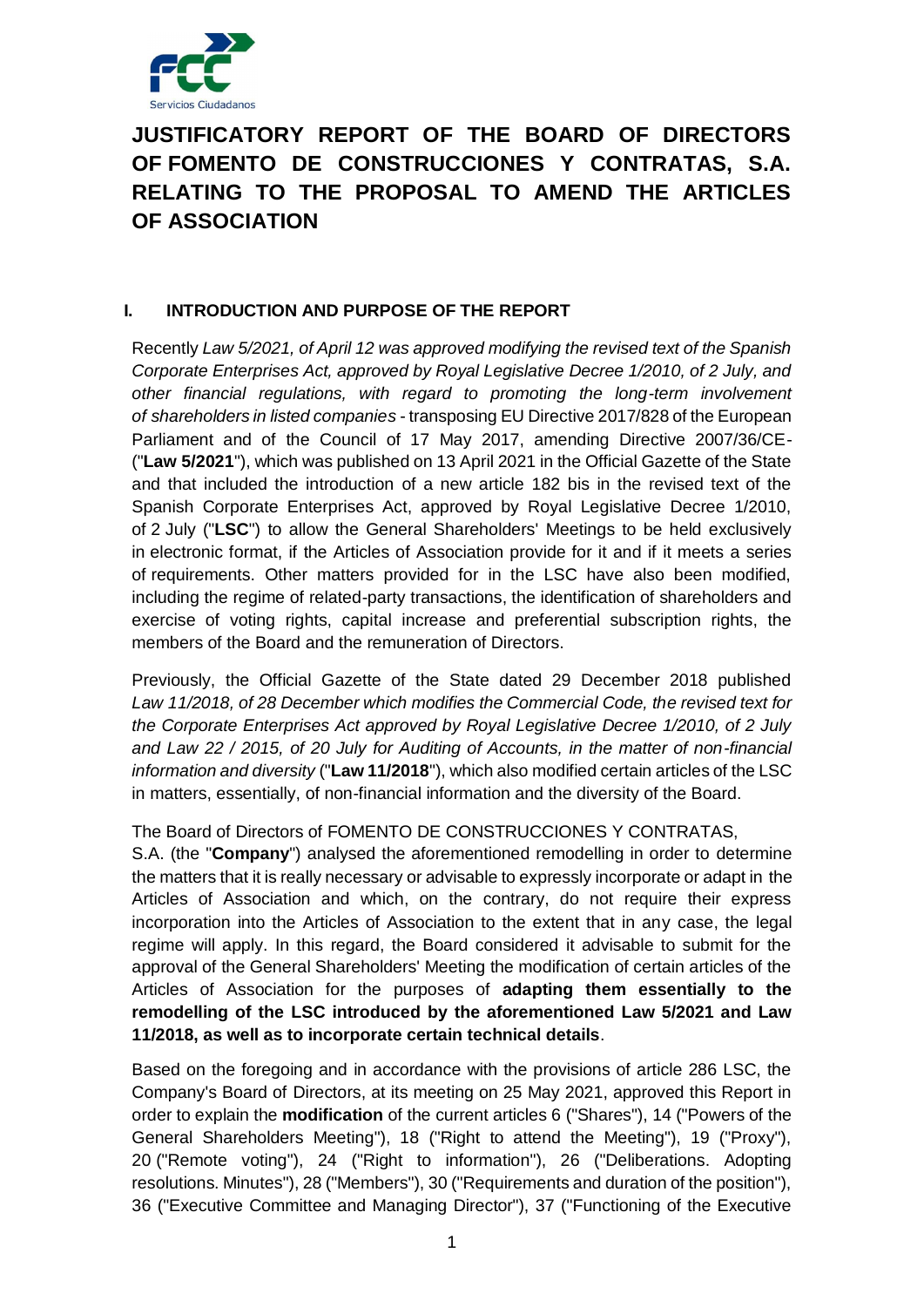

Committee"), 38 ("Remuneration"), 40 ("The Audit and Control Committee"), 41 ("The Appointments and Remuneration Committee"), 44 ("Formulation of the financial statements") and 46 ("Deposit of the accounts") of the Articles of Association, as well as the **incorporation** of the new article 18 bis ("Attendance at the General Meeting by electronic means. Exclusively telematic Shareholders Meetings"), whose approval is submitted to the Ordinary General Shareholders' Meeting called to be held on 29 June 2021, on first call and on 30 June 2021, on second call, under the Third point of the agenda.

# **II JUSTIFICATION OF THE MODIFICATION PROPOSALS**

## • **Modification of article 6 ("Actions").**

It is proposed to adapt article 6 in accordance with the new regulation provided for in articles 497 and 497 bis of the LSC, as expressed in Law 5/2021, in relation to the right to know the identity of the shareholders and the ultimate beneficiaries of the Company, respectively.

It is also proposed to incorporate the clarification in the last paragraph of section 2 "*all in accordance with the applicable regulations at all times*", to avoid any possible conflict between this internal registry and other legally foreseen registries.

# • **Modification of article 14 ("Powers of the General Shareholders Meeting").**

It is proposed to extend the powers of the General Shareholders' Meeting, firstly, with the "*approval, where appropriate, of the status of non-financial information*" in accordance with the provisions of article 49.6 of the Commercial Code, in the wording given by Law 11/2018 and secondly, with the "*approval of related-party transactions whose approval corresponds to the General Shareholders Meeting in the terms envisaged in the Law*", in accordance with the provisions of article 529 u, section 1, of the LSC, introduced by Law 5/2021.

### • **Article 18. "Right to attend the Meeting").**

Firstly, it is proposed to modify the heading of this article to "*Right of attendance*", in coordination with the provisions of the Regulations for the General Shareholders Meeting in this regard.

Secondly, it is proposed to incorporate a technical clarification in section 1 regarding the right of shareholders to attend the Meeting, replacing "*by exhibiting, at the registered office or in the entities indicated in the call, the corresponding certificate of right or attendance card, proxy or representation and remote voting, or in any other way allowed by current legislation*" with "*in the terms provided for in the Regulations for the General Shareholders Meeting and in the announcement of the call*", given that exhibiting the attendance card or certificate of right at the registered office is usually only mandatory in the case of physical attendance at the Meeting and not in the case of voting or delegation by electronic means prior to the Meeting nor in the case of telematic attendance.

## • **Incorporation of a new article 18 bis ("Attendance at the General Shareholders Meeting by electronic means. Exclusively electronic Meetings").**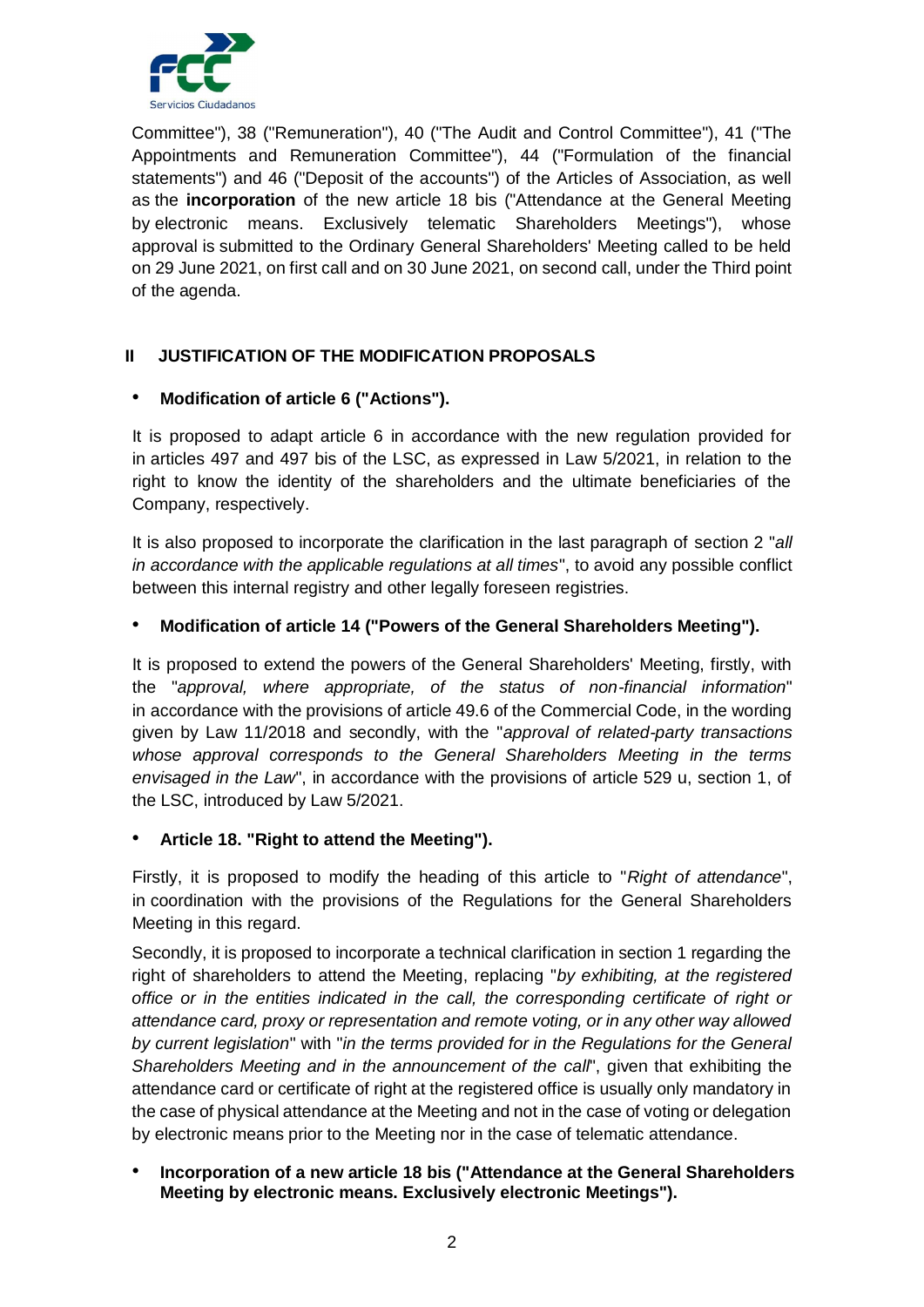

Firstly, it is proposed to incorporate as section 1 of this new article the **possibility for shareholders and representatives to attend the General Shareholders Meeting by electronic means whenever so agreed by the Board of Directors,** in accordance with the provisions of article 182 LSC, as expressed in Law 5/2021.

Secondly, it is proposed to incorporate as section 2 of this new article 18 bis, the **possibility of holding General Shareholders Meetings exclusively by electronic means whenever so agreed by the Board of Directors, in accordance with the provisions of articles 182 bis and 521.3 LSC, introduced by Law 5/2021**. This proposal consists of allowing, when so permitted in the applicable regulations, the convening of General Shareholders Meetings to be held with the participation of the shareholders by exclusively electronic means, that is, without physical attendance by the shareholders and their representatives.

In this regard, the critical situation arising from the Covid-19 pandemic has given an unprecedented impulse to the inclusion of electronic means of remote communication with regard to the organisation and operation of corporations and, particularly of listed companies. The exceptional regulations enacted in 2020 and 2021 to face the economic and social impact caused by this situation, have also incorporated measures to facilitate the holding of meetings of the governing bodies of the companies, both the administrative body and the General Shareholders Meeting, by remote means of communication and this also includes a provision for the possibility of holding General Shareholders Meetings exclusively by electronic means, without the physical presence of shareholders or their representatives, all within the framework of promoting the involvement of shareholders in the life of the company in accordance with the provisions of the Good Governance Code.

Based on the experience in the use of these measures during the state of alarm, within the framework of Law 5/2021, an authorisation has been incorporated so that, in general and no longer linked to the exceptional circumstances referred to, General Shareholders Meetings may be held by exclusively electronic means, without prejudice to guaranteeing the full exercise of their rights by the shareholders or their representatives. In this regard, Law 5/2021 has included a new article 182 bis in the LSC including this provision and incorporated a new section 3 in article 521 LSC. It concerns possibility already provided for in other legal codes and which is also incorporated into Spanish law.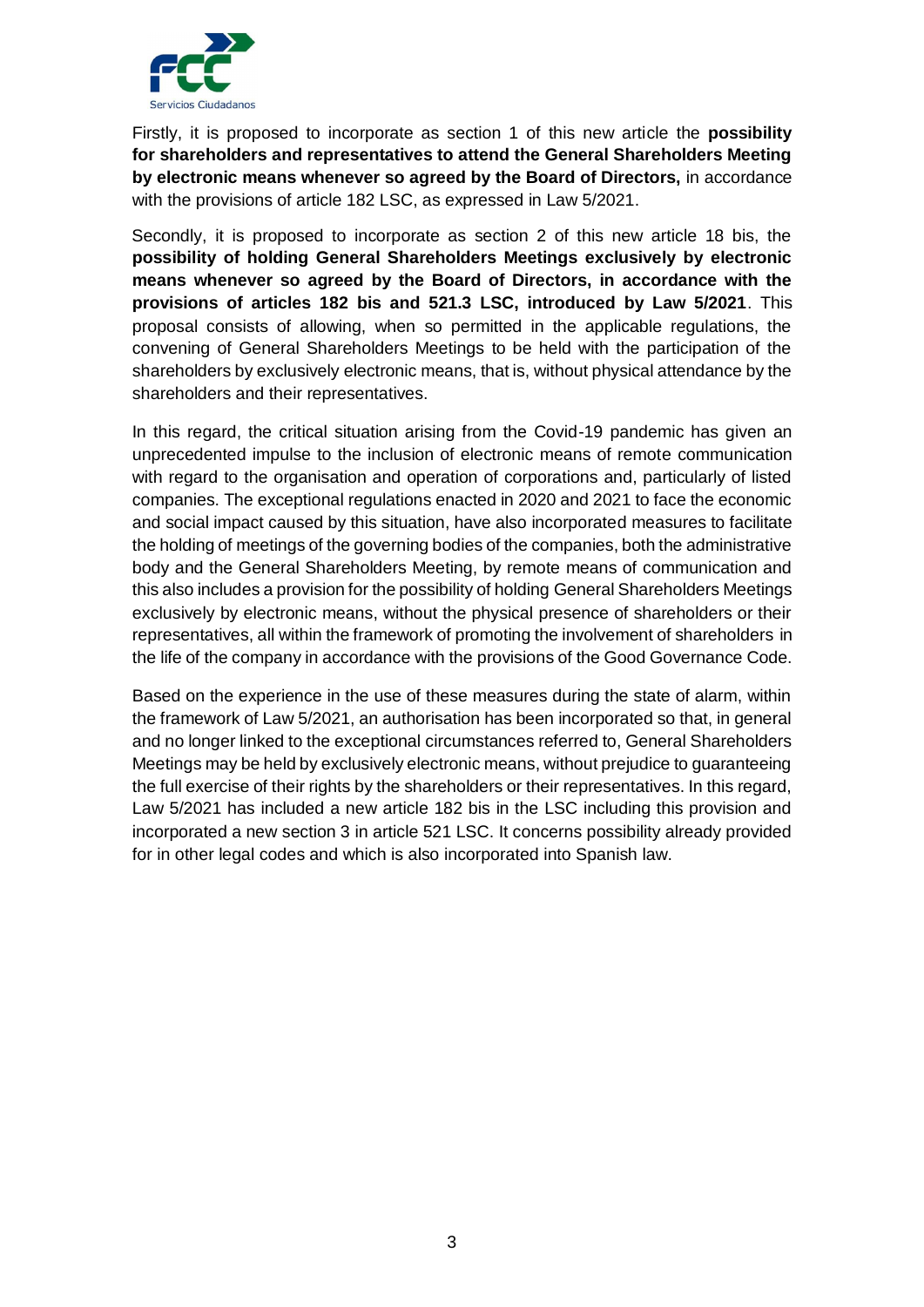

Therefore, and without prejudice to the fact that the Board of Directors considers the physical attendance of the shareholders or their representatives at the meetings of the General Meeting as an ordinary channel for the exercise of their rights, together with the possibility of exercising them by means of remote communication prior to the holding of the Meeting, the incorporation that is proposed in the Articles of Association of the possibility of holding General Meetings with the attendance of shareholders and their representatives by exclusively electronic means, may be very useful in certain situations that make it advisable to facilitate the holding of the Meetings. And all this without prejudice to any of the shareholders' rights, which may be exercised by them or by their representatives in terms equivalent to those corresponding in the event that the General Shareholders Meeting is held with the physical attendance of the shareholders or their representatives.

## • **Modification of article 19 ("Representation").**

Firstly, it is proposed to extend section 2 regarding the means of remote communication to grant representation (postal and electronic correspondence), in coordination with what is already provided for in the current article 20 of the Statutes regarding the casting of votes by remote means of communication, and in accordance with the provisions of Recommendation 7 of the Code of Good Governance for listed companies after its partial remodelling by the CNMV in June 2020, which establishes that companies should have mechanisms that allow delegation and the exercise of the vote by electronic means (which should be understood to mean both postal correspondence and electronic communication, in accordance with the provisions of article 521.1 LSC).

Secondly, it is proposed to extend section 4 regarding the repeal of the representation establishing that personal attendance "*physical or electronic*" by the shareholder represented in the Meeting will have repeal value" *for the representation granted, whatever the date for this*", all this in coordination, firstly with the proposal of incorporation into the Articles of Association of the possibility of holding Meetings with electronic attendance and exclusively electronic Meetings and secondly, with the provisions of the current Article 11 on the Regulations for the Company's General Shareholders' Meeting.

Finally, it is proposed to adapt the provisions relating to the delegation of representation and exercise of the vote by intermediary entities to the new wording of article 524 of the LSC, as expressed in Law 5/2021.

### • **Modification of article 20 ("Casting of remote votes").**

Firstly, it is proposed to modify the heading of this article to "*Casting of remote votes prior to the Meeting*", in order to avoid possible confusion with the case of electronic voting during the Meeting by the attendees by electronic means.

Secondly, it is proposed to incorporate clarification in the wording, eliminating what is related to "*delegation*" since this article only regulates the exercise of the vote by the shareholder by means of remote communication "*prior to the Meeting*".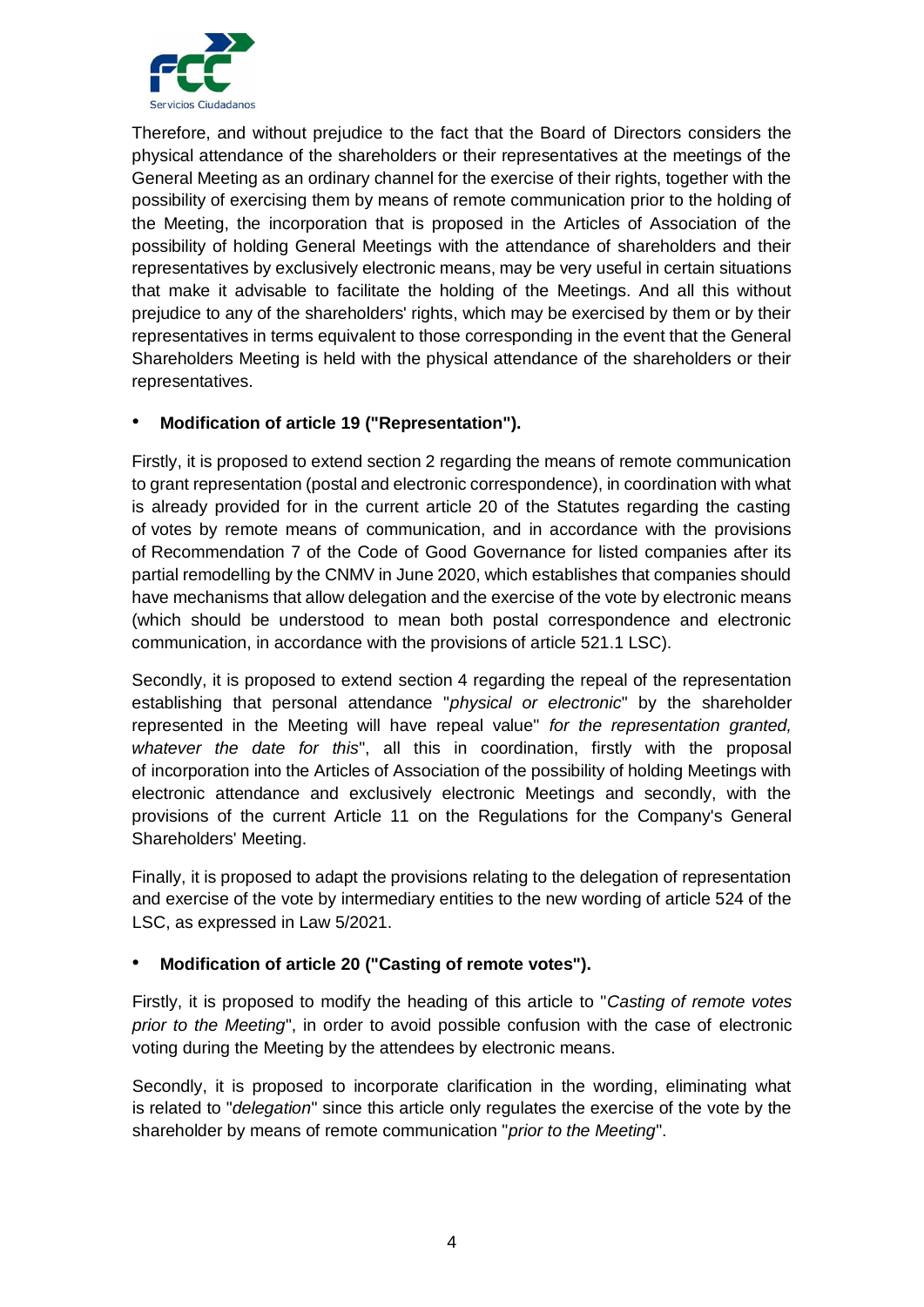

Finally, it is proposed to extend section 3 with regard to the fact that personal attendance "*physical or electronic*" at the General Shareholders Meeting will have the effect of revoking the vote cast by postal or electronic correspondence, in coordination with the proposed incorporation into the Articles of Association of the possibility of holding Meetings with electronic attendance and exclusively electronic Meetings.

# • **Modification of article 24 ("Right to information").**

It is proposed to incorporate clarification in the wording in section 2 as well as a new section 3 ("*the provisions in the previous section shall be understood without prejudice to the fact that shareholders who attend by electronic means may request the information or clarifications that they consider appropriate about the matters referred to in the previous section in the terms provided in the announcement of the call in accordance with what is envisaged in the applicable regulations*"), in coordination with the proposed incorporation into the Articles of Association of the possibility of holding Meetings with electronic attendance and exclusively electronic Meetings.

It is also proposed to eliminate the last paragraph of section 5 of this article 24 since its provisions are already included identically in the previous paragraph.

# • **Modification of article 26 ("Deliberations. Adopting resolutions. Minutes").**

It is proposed to modify section 1, eliminating "*in writing, and then to those who request it verbally*" and incorporating "*in the terms provided for in the Regulations for the General Shareholders Meeting*", always providing the proposed statutory remodelling should take into account not only the possibility of physical attendance but also of electronic attendance and the holding of exclusively electronic Meetings.

# • **Modification of article 28 ("Composition").**

It is proposed to adapt the last section of article 28 to the provisions of article 529 bis.2 LSC, as expressed in Law 11/2018, regarding the diversity requirements that should govern the selection procedures for directors.

# • **Modification of article 30 ("Requirements and duration of the position").**

Firstly, it is proposed to adapt section 1 to the provisions of article 529 bis.1 LSC, as expressed in Law 5/2021, which establishes the obligation that the Board of Directors of listed companies should be composed exclusively of natural persons, without prejudice to the provisions of the First Transitional Provision, section 4, of Law 5/2021, which provides that the requirement for directors of listed companies to be natural persons shall only apply to appointments, including renewals, occurring as from the month following the publication of the aforementioned Law in the Official State Gazette. Also, expressly including that these directors must be persons should be "*of recognised good repute, solvency, technical competence and experience*", in coordination with the provisions of the current article 16.1 of the Regulations of the Board of Directors.

Secondly, the references to specific regulations provided for in section 2 (Law 3/2015 and 53/1984) are replaced by "*provided for in the applicable regulations*", in order to prevent the aforementioned regulations from ceasing to be in force when they are repealed by others that may be approved in the future.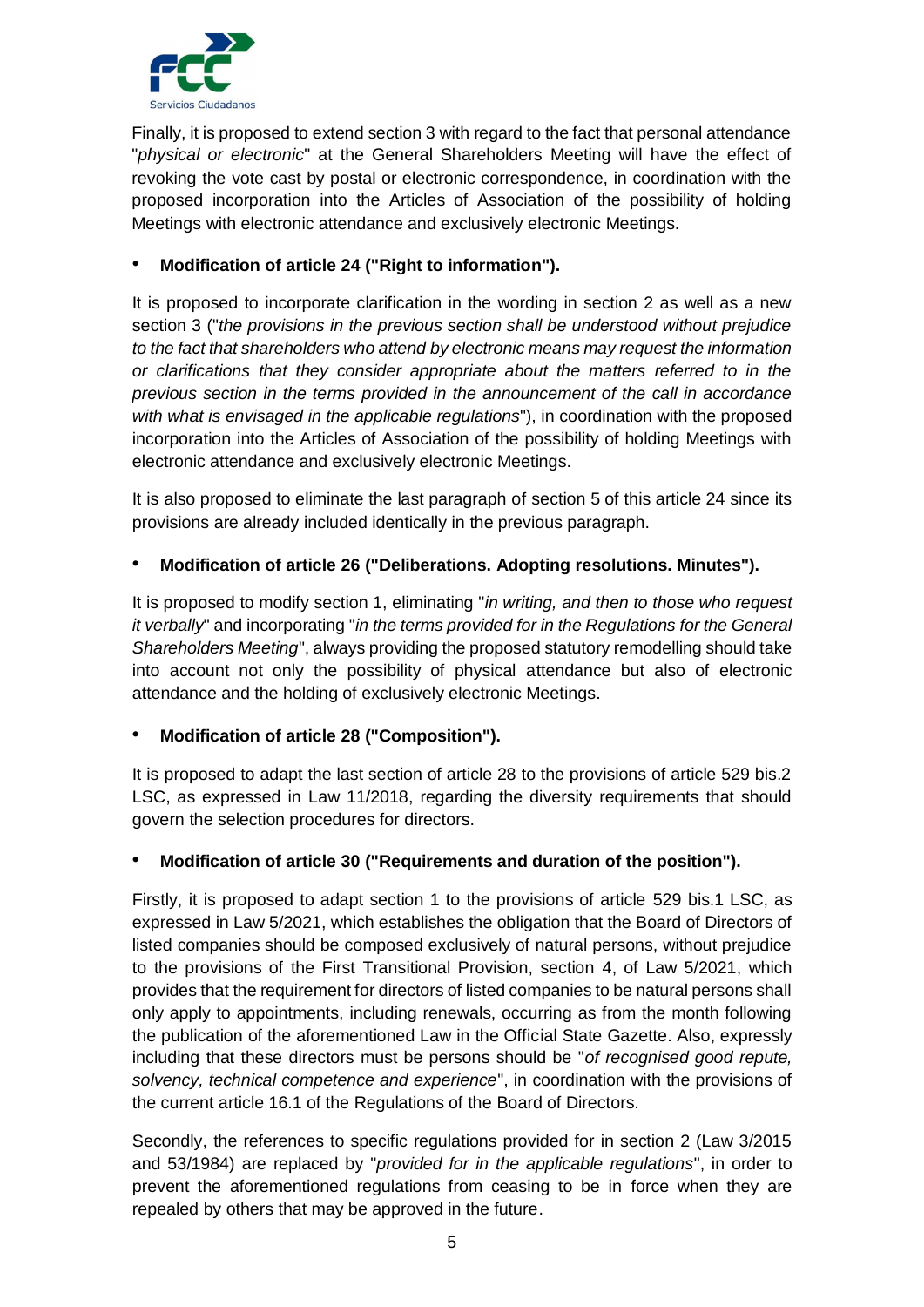

• **Modification of article 36 ("Executive Committee and Managing Director").**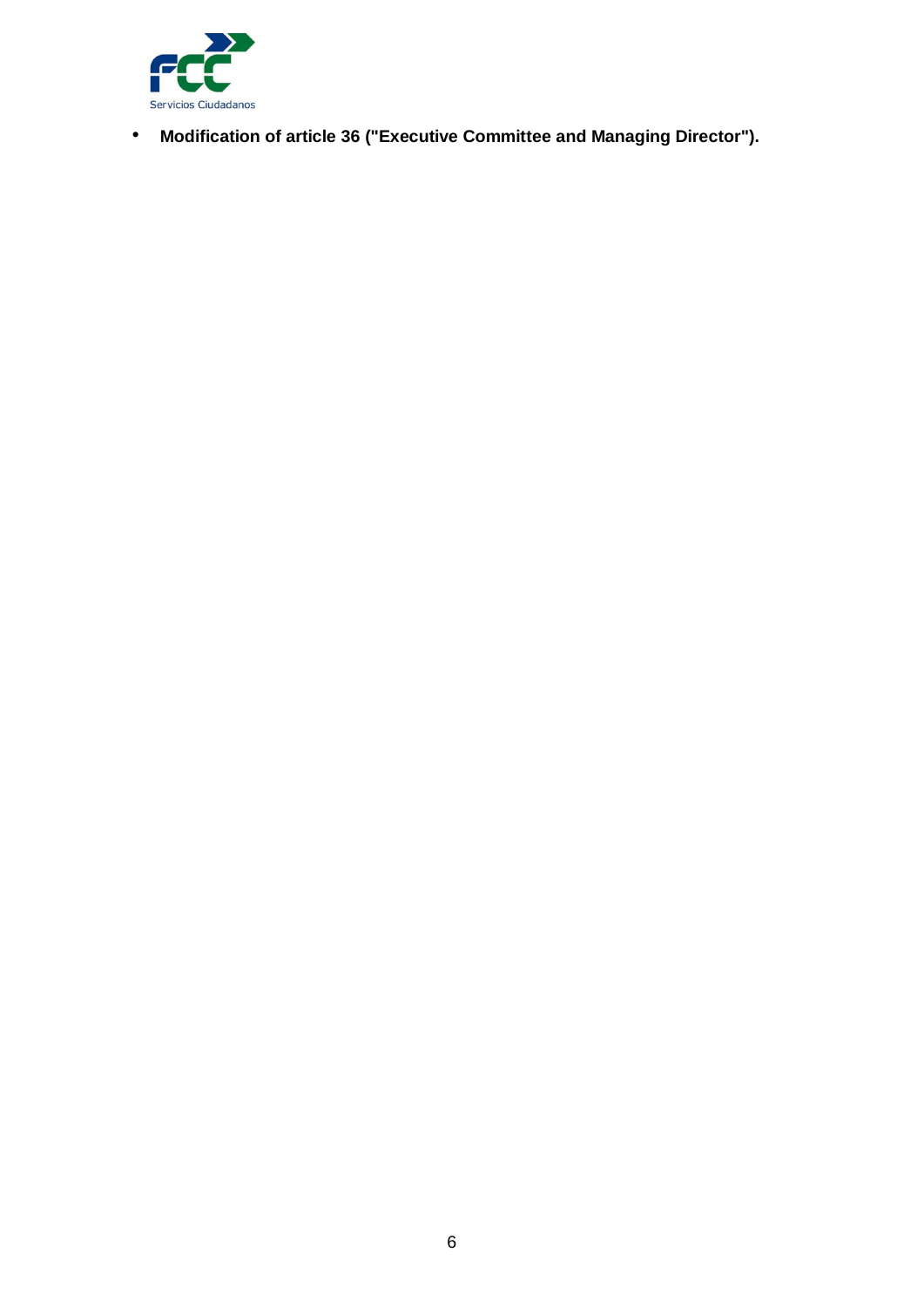

It is proposed to eliminate the reference that the Board may delegate all or some of its delegable powers to the President, given that article 34.1 of the Articles of Association expressly provides that "*the position of Chairman of the Board of Directors should necessarily be held by a non-executive director of the Company*".

It is also proposed to eliminate the current provision according to which "*the composition of the Executive Committee will be, in terms of the participation of the different categories of directors, similar to that of the Board of Directors.*", since it is not a legal requirement but rather included in Recommendation 37 of the Good Governance Code, which the Company does not comply with either in its wording prior to the amendment of the Code by the CNMV in June 2020, or in its current wording.

## • **Modification of article 37 ("Functioning of the Executive Committee").**

It is proposed to eliminate from section 3 of this article 37 the provision that establishes, with respect to the replacement of the President of the Executive Committee in the event of absence or impossibility, that "*in the case of legal persons, the age of their natural person representative will be taken into account for these purposes.*", in accordance with article 529 bis.1 LSC, as expressed in Law 5/2021, which provides that the Board of Directors of listed companies should be composed only of natural persons.

## • **Modification of article 38 ("Remuneration").**

It is proposed to modify article 38 of the Articles of Association, with regard to the remuneration regime for Directors, in order to adapt it to the new features introduced in the LSC by Law 5/2021 and, in particular:

- $\circ$  The regulation of sections 2 and 3 relating to the remuneration of Directors in their capacity as such is extended specifically to include the Appointments and Remuneration Committee's obligation to previously report to the Board on its distribution, in accordance with article 529 17.3 of the LSC.
- o The remuneration concepts for the CEO and other directors to whom executive functions are attributed by virtue of other titles are expressly incorporated in a general way, in accordance with article 529 18.1 LSC, as expressed in Law 5/2021.

Furthermore, the provisions regarding the individual determination of the remuneration for each director are extended, establishing that "*it is the responsibility of the Board of Directors to individually determine the remuneration for each director for the performance of the executive functions attributed to him/her within the framework of the remuneration policy and in accordance with the provisions of his/her contract, following a report from the Appointments and Remuneration Committee*", in accordance with article 529 18.3 LSC, as expressed in Law 5/2021.

- $\circ$  A summary is included in reference to the Directors' remuneration policy and its basic content, in accordance with articles 529 19.1, 529 17.2 and 529 18.2 LSC, as expressed in Law 5/2021.
- o The provisions relating to the Annual Report on Directors' Remuneration are adapted to the wording of article 541 LSC.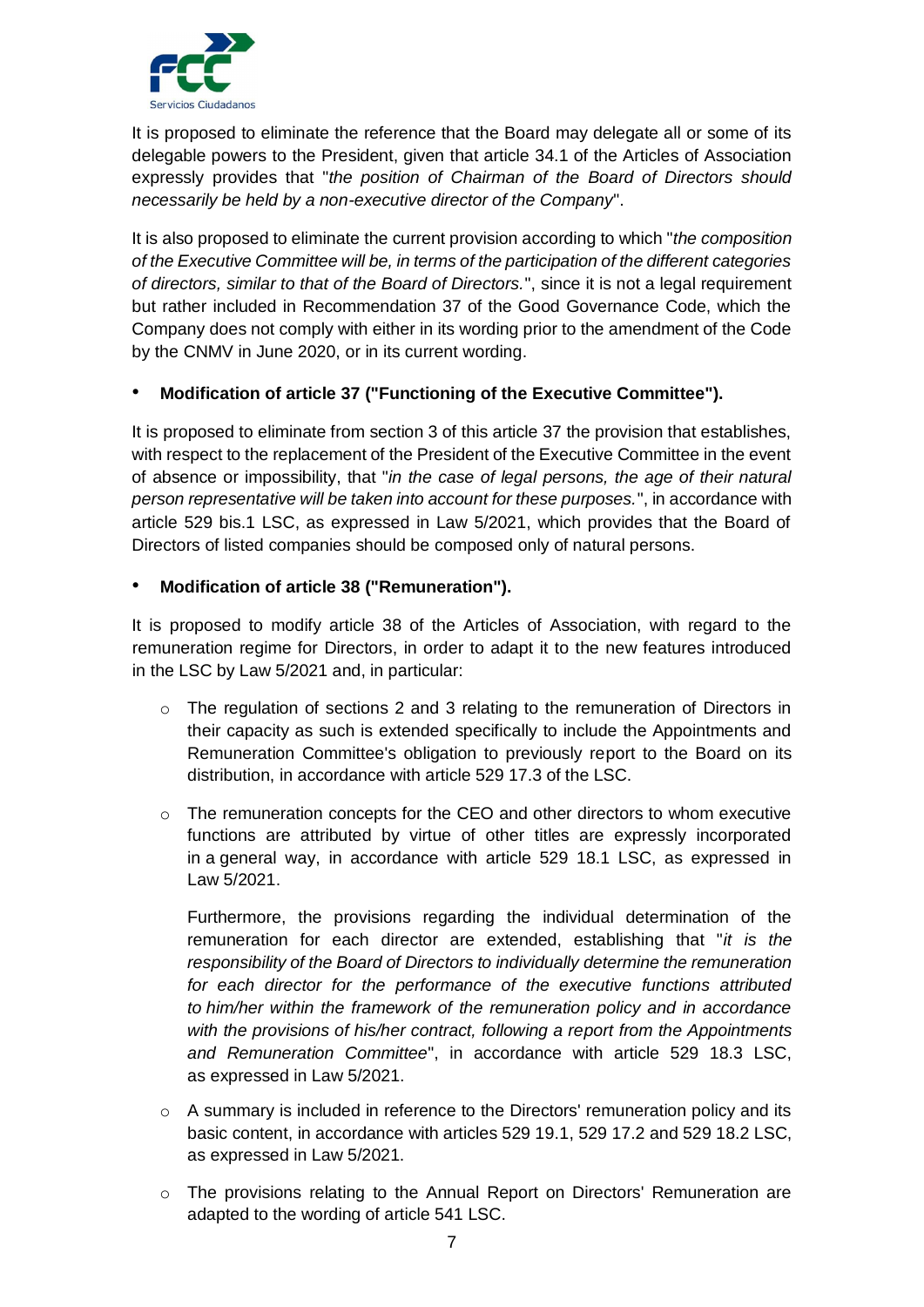

In addition to the above, it is proposed to incorporate certain systematic and drafting provisions into this article.

# • **Modification of article 40 ("The Audit and Control Committee").**

With regard to the powers of the Commission, it is proposed, firstly, to incorporate the power "*to report on related-party transactions that should be approved by the General Shareholders Meeting or the Board of Directors and to supervise the internal procedure established by the Company for those whose approval has been delegated in accordance with applicable regulations*" in accordance with article 529 m.4.g) LSC, as expressed in Law 5/2021.

In this regard, although currently the power to report related-party transactions is attributed to the Appointments and Remuneration Committee, the new wording of the last paragraph of article 529 14.4 LSC, introduced by Law 5/2021, establishes that this function may be undertaken by a Committee other than the Audit Committee, the aforementioned Committee should have the same composition as that legally required for the Audit Committee.

Secondly, it is proposed to extend the function of the Committee reporting to the Board regarding the financial information that the Company should periodically make public in order to report "*the management report, which will include, where appropriate, the mandatory non-financial information*", in accordance with the provisions of article 529 14. 4.h) LSC, as expressed in Law 5/2021.

It is also proposed to eliminate the subsection *"including public prosecutors"* with regard to the risk management systems in the in the letter b) of section 4, in accordance with article 529 14. 4.b) LSC, as expressed in Law 22/2015, of July 20.

# • **Modification of article 41 ("The Appointments and Remuneration Committee").**

In coordination with the proposal to assign the Audit and Control Committee the function of reporting on related-party transactions, it is proposed to eliminate the reference to such related-party transactions in section 3 of article 41.

# • **Modification of article 44 ("Formulation of the financial statements").**

It is proposed to extend the provisions relating to the formulation of the financial statements in accordance with article 253 LSC, as expressed in Law 11/2018, regarding the management report "*which will include, where appropriate, the status of non-financial information*".

### • **Modification of article 46 ("Deposit of accounts").**

It is proposed to extend the provisions relating to depositing the financial statements in accordance with article 279.1 LSC, as expressed in Law 11/2018, regarding the management report "*which will include, where appropriate, the status of non-financial information*".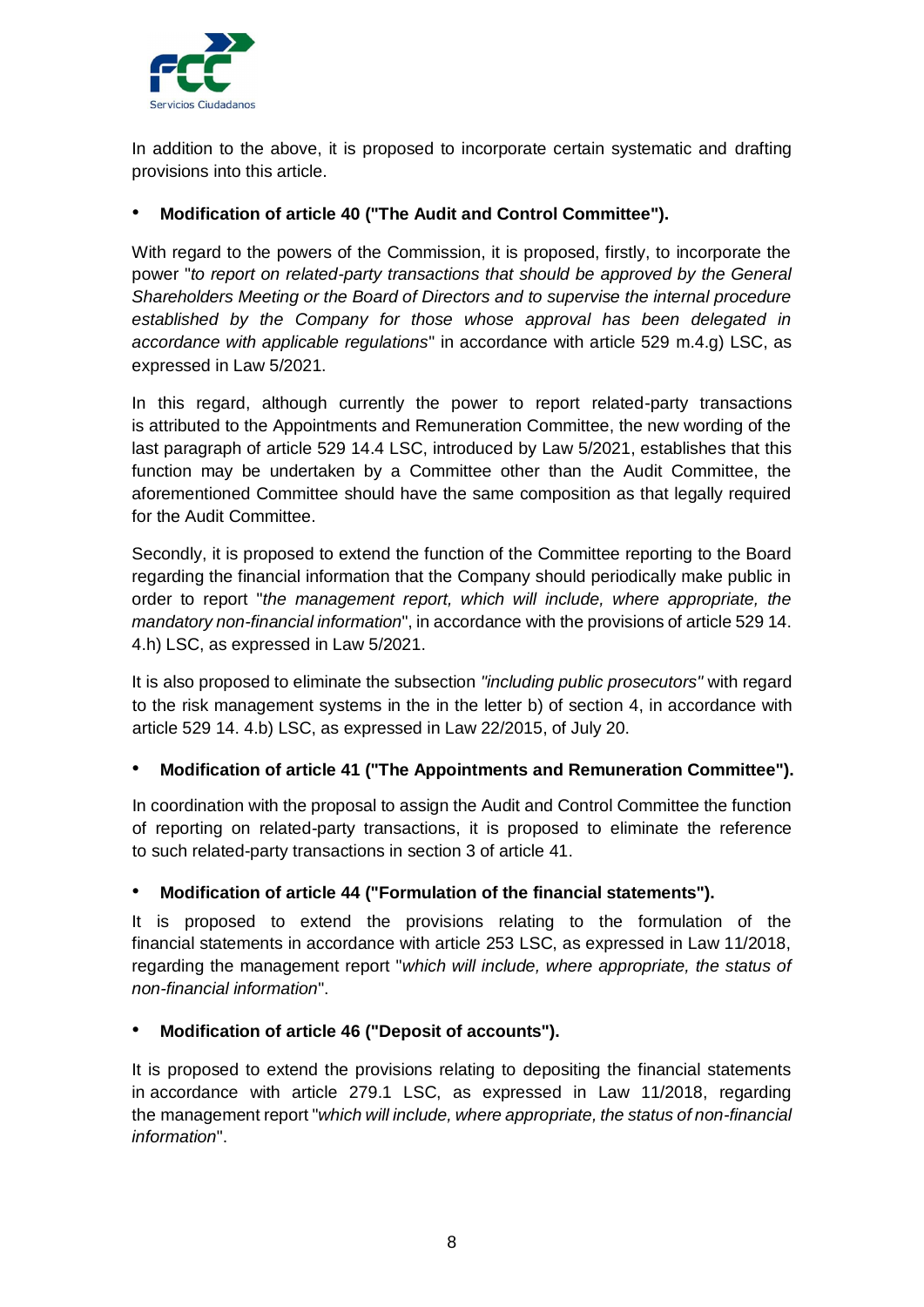

# **III SEPARATE VOTING BY ITEM**

With regard to the proposed modification the Articles of Association that is submitted for approval by the Ordinary General Shareholders' Meeting, there will be **separate voting for each item or group of items** that have their own autonomy, in accordance with the provisions of article 197 bis LSC.

## **IV ANNEX**

Attached as an **Annex** to this Report you will find the text comparing the current Articles of Association and the proposed modification thereof, which highlights the proposed amendments.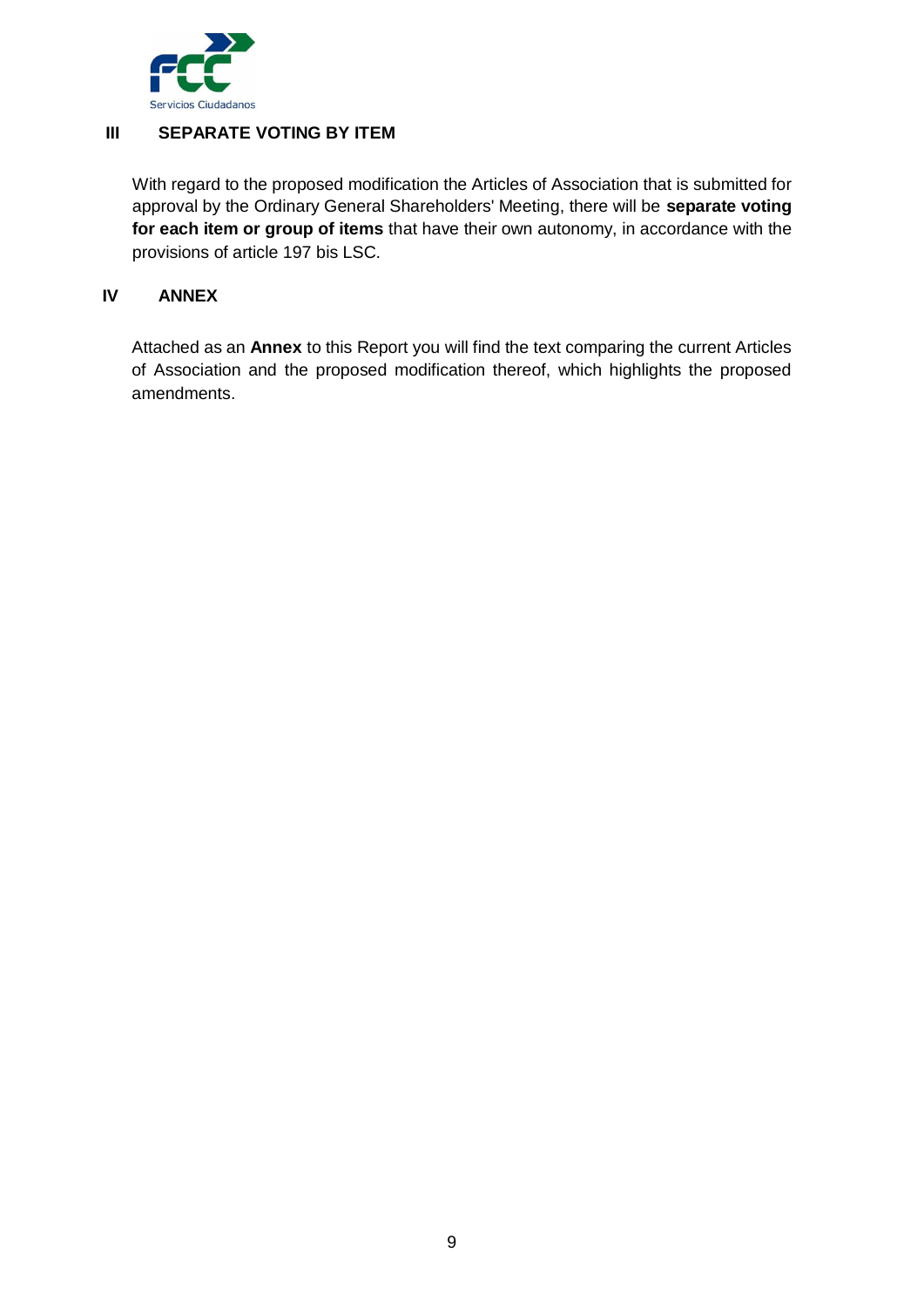

# **ANNEX**

**Proposed modification of the Articles of Association**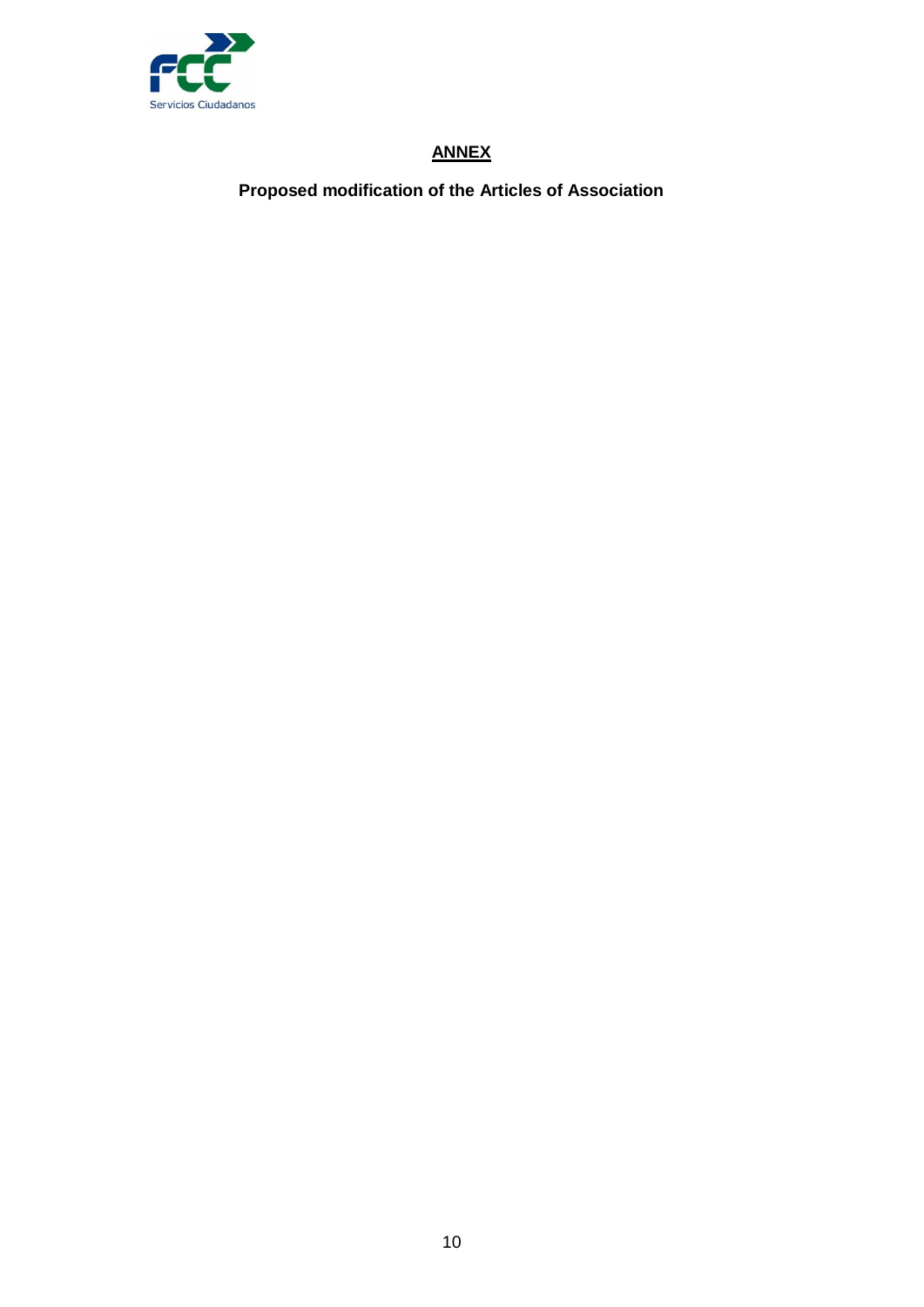

# **STATUTES**

# **OF**

# **FOMENTO DE CONSTRUCCIONES Y CONTRATAS, S.A.**

*[Note: This proposed modification of the Articles of Association has been prepared taking into account those matters that should strictly be incorporated into the Statutes as a result of the remodelling of the Spanish Corporate Enterprises Act introduced by Law 5/2021, of 12 April which modifies the revised text of the Spanish Corporate Enterprises Act, approved by Royal Legislative Decree 1/2010, of 2 July, and other financial regulations, with regard to promoting the long-term involvement of shareholders in listed companies ("Law 5/2021").*

*In addition, Law 11/2018, of 28 December has been taken into account, which modifies the Commercial Code, the revised text of the Spanish Corporate Enterprises Act approved by Royal Legislative Decree 1/2010, of 2 July, and Law 22/2015, of July 20, on the Auditing of Accounts, in the matter of non-financial information and diversity ("Law 11/2018").*

*The modifications have been incorporated with change control including the corresponding explanatory notes.]*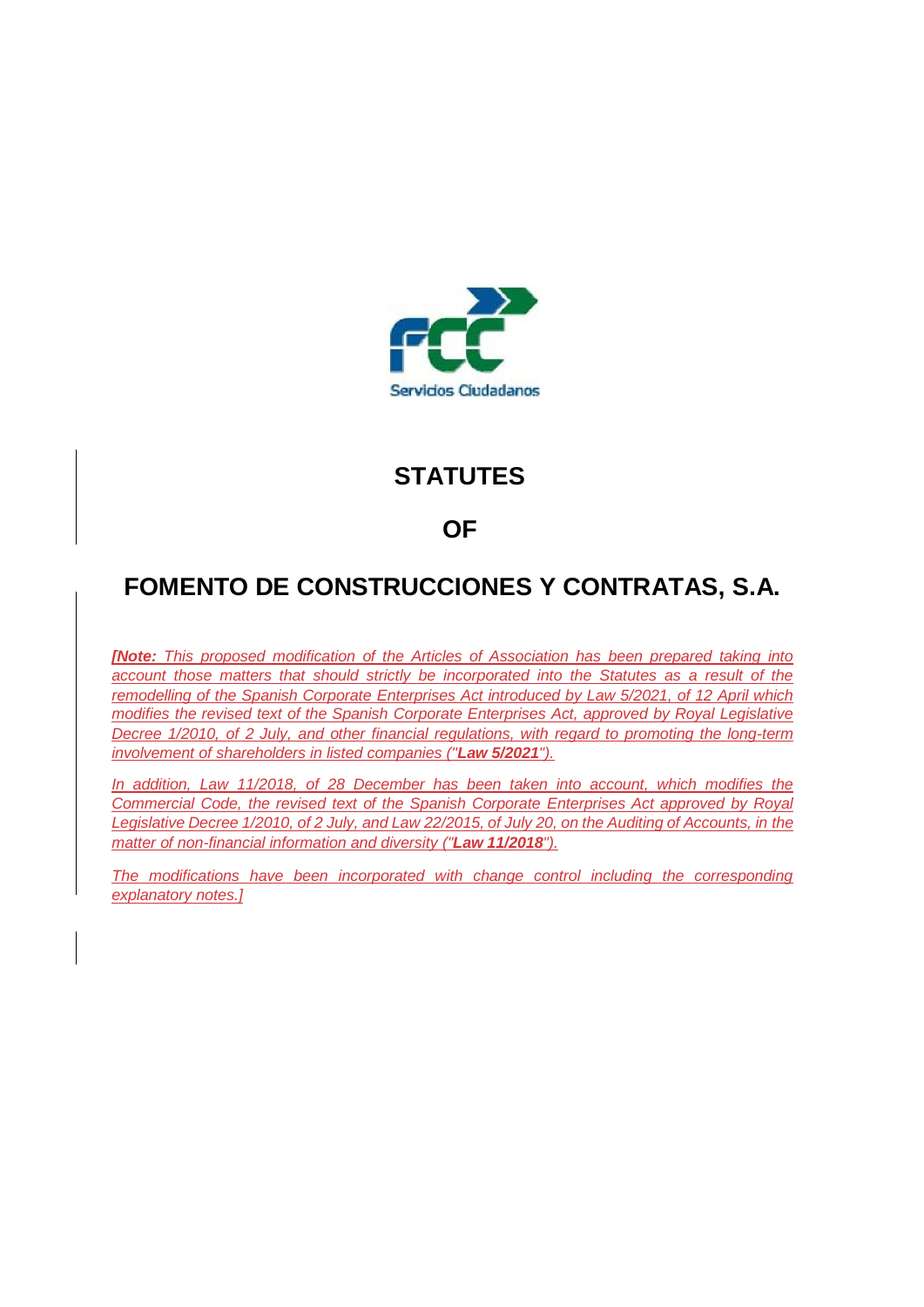

# **CONTENTS**

| Article 4. Registered office, branches and corporate website 6        |
|-----------------------------------------------------------------------|
|                                                                       |
|                                                                       |
|                                                                       |
|                                                                       |
|                                                                       |
|                                                                       |
|                                                                       |
|                                                                       |
|                                                                       |
|                                                                       |
|                                                                       |
|                                                                       |
|                                                                       |
|                                                                       |
|                                                                       |
| Article 16. Power and obligation to convene the Meeting 11            |
|                                                                       |
| Article 18. Legal right to attend the Meeting-Right of attendance  12 |
| Article 18 bis. Attendance at the General Shareholders Meeting by     |
|                                                                       |
| Article 20. Remote casting of votes prior to the Meeting15            |
|                                                                       |
|                                                                       |
|                                                                       |
|                                                                       |
|                                                                       |
| Article. 26 Deliberations. Adopting resolutions. Minutes  18          |
|                                                                       |
|                                                                       |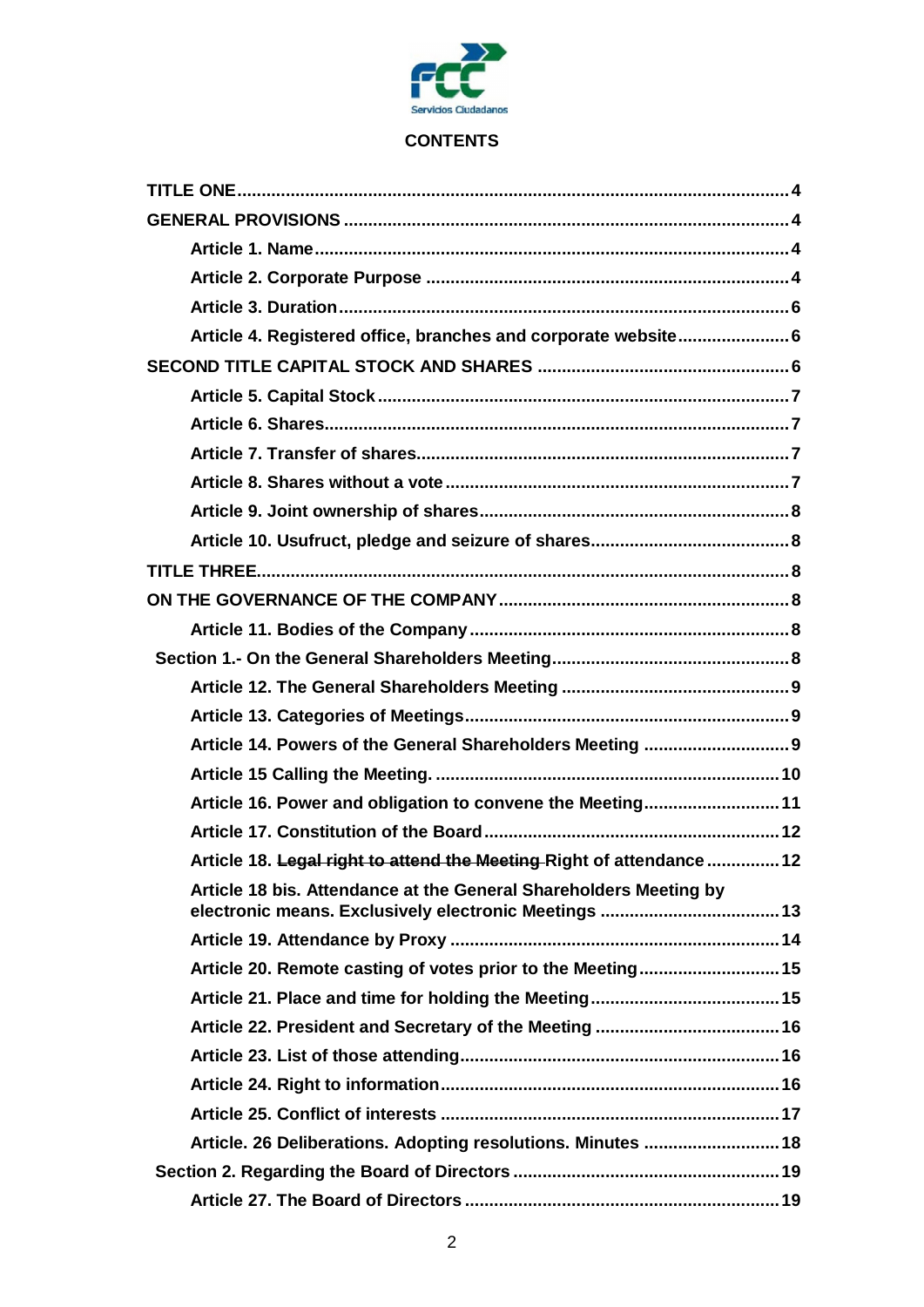

| Article 29. Appointment, re-election, ratification and dismissal of |  |
|---------------------------------------------------------------------|--|
|                                                                     |  |
|                                                                     |  |
|                                                                     |  |
|                                                                     |  |
|                                                                     |  |
|                                                                     |  |
|                                                                     |  |
| Article 36. - Executive Committee and Managing Director  24         |  |
|                                                                     |  |
|                                                                     |  |
|                                                                     |  |
|                                                                     |  |
|                                                                     |  |
| Article 41. The Appointments and Remuneration Committee 31          |  |
|                                                                     |  |
|                                                                     |  |
|                                                                     |  |
|                                                                     |  |
|                                                                     |  |
| ON THE BUSINESS YEAR AND THE FINANCIAL STATEMENTS 33                |  |
|                                                                     |  |
|                                                                     |  |
|                                                                     |  |
|                                                                     |  |
|                                                                     |  |
|                                                                     |  |
|                                                                     |  |
|                                                                     |  |
|                                                                     |  |
|                                                                     |  |
|                                                                     |  |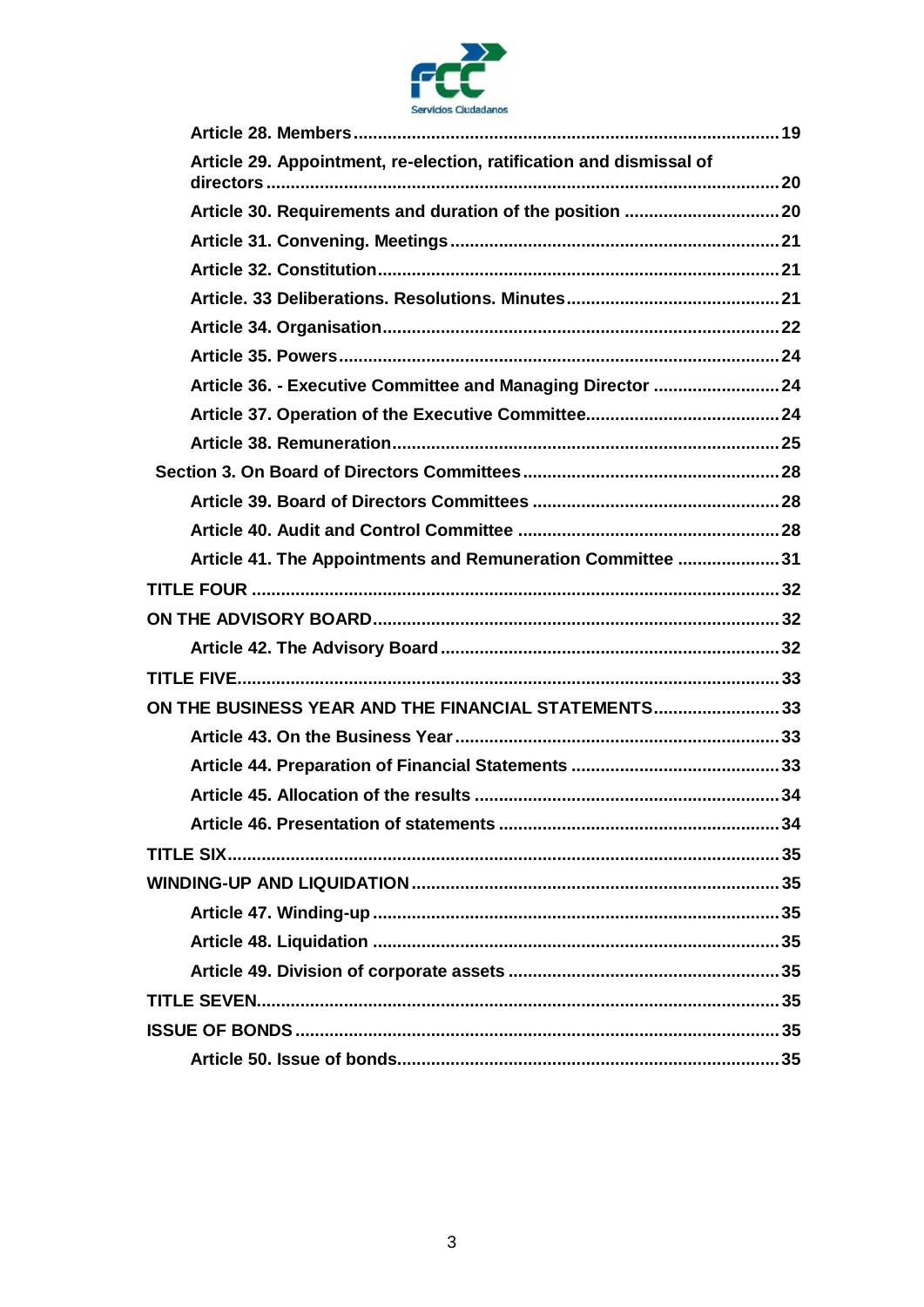

### <span id="page-14-2"></span><span id="page-14-1"></span><span id="page-14-0"></span>**Article 1. Name**

These Statutes contain the rules governing the Company denominated "FOMENTO DE CONSTRUCCIONES Y CONTRATAS, S.A." (hereinafter, the "**Company**"). In addition, the Spanish Corporate Enterprises Act (hereinafter the "**Act**") and the other provisions in force at all times shall apply.

# <span id="page-14-3"></span>**Article 2. Corporate Purpose**

- 1. The purpose of the Company is:
	- 1) The construction, execution and maintenance of public and private works, as well as the exploitation of all types of infrastructure.
	- 2) The provision of sanitation, cleaning, management, maintenance and repair services for buildings, works, infrastructure, ships, aircraft and, in general, all types of installations, public or private. The provision of all types of services owned by Public Administrations, including any collaborative task inherent in the collection management of any such administration, which does not involve the exercise of authority or holding of public funds.
	- 3) The design, research, development, operation, maintenance and marketing of water treatment plants and installations. Use, transformation and marketing of all kinds of water.
	- 4) The management of waste and contaminated soils as well as any advisory, research or consultancy activity related to them. The design, research, development, operation, maintenance and marketing of plants and installations for the re-use, recycling, recovery, removal, storage or transfer station of waste or contaminated soils, as well as the purchase and sale of both the by-products originating from these treatments and all types of waste.
	- 5) The establishment and operation of cement, lime, plaster and precast elements derived from these materials, as well as the concrete industry and the creation and operation of all industries related to these products. The investigation and exploitation of mineral deposits as well as the acquisition, use and enjoyment of permits, concessions and other mining rights and interests; the industrialisation and marketing of mining products derived from those rights.
	- 6) The promotion and sale of plots, land, residential complexes, housing developments, commercial premises, offices and, in general, all types of property. The operation of these properties by means of a lease, or in any other form that does not involve the transfer of ownership, and the provision of research, advisory, administrative and management services for third-party owners.
	- 7) Studying, planning, acquiring, assigning, disposing of, promoting, advising, administering, managing or operating shopping centres under lease or in any other way.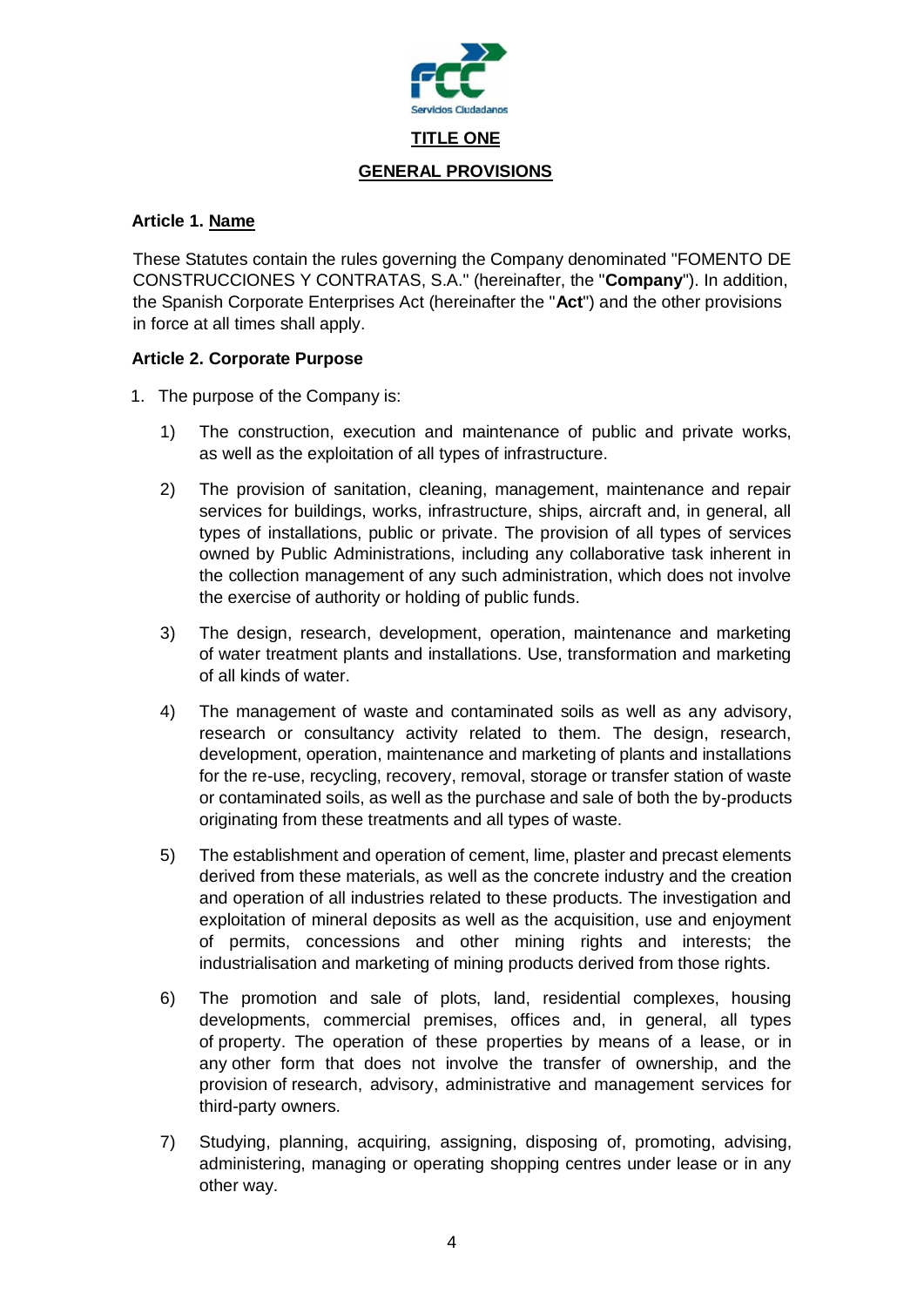

- 8) The design, manufacture, quality control, purchase, sale, supply, import, export, rental, maintenance, repair, distribution, representation and operation, including advertising, of furniture and urban equipment, understood in the broadest sense, as well as road signs, both in towns and on interurban roads, as well as machinery and its components, tools, vehicles, installations, materials and equipment.
- 9) The creation, design, purchase, sale, exploitation and assignment, in any form, of patents, models, trademarks, licences and other forms of industrial or intellectual property.
- 10) Studying, planning, acquiring, assigning, disposing of, promoting, advising, administering, managing or operating geriatric residential centres, as well as all activities related to social services and health care for the elderly, those with mental and physical disabilities and mental disorders; managing and attending to them with the opening of day centres, health and social care centres, residences, community housing or supervised apartments and home care.
- 11) Studying, planning, acquiring, assigning, disposing of, promoting, advising, administering, managing or operating of businesses related to the food sector.
- 12) The provision of technical engineering services, including projects, studies and reports, as well as conducting pre-investment studies, quality controls, internal audits and electronic data processing.
- 13) The design, manufacture, installation, assembly, purchase, sale, supply, import, export, rental, maintenance, distribution, representation and operation of electrical, electronic, computer and telecommunications services and systems, as well as the design, research, development and marketing of products related to these services.
- 14) The electricity and energy business in general, in all its aspects and variants as well as in its different industrial and commercial activities. The provision of services of an industrial nature, as well as those that are preparatory or complementary regarding the activities included in the corporate purpose, particularly with regard to the surveillance, operation, maintenance, repair and construction of installations. Conducting all types of studies and research related to the electricity and energy business in general, particularly with regard to renewable energies. The provision of services and implementation of projects designed to achieve energy savings, energy efficiency and sustainable development.
- 15) Studying, planning, acquiring, assigning, disposing of, promoting, advising, administering, managing or operating passenger and goods transport services, including medical transport services for patients in vehicles especially fitted out for this purpose, in transport centres of all kinds, airports and port stations and all manner of services for transport companies. Management, operation and maintenance of any type of car park, as well as the service of removal and storage of vehicles.
- 16) Studying, planning, acquiring, assigning, disposing of, promoting, advising, administering, managing or operating businesses related to logistics services.
- 17) Studying, planning, acquiring, assigning, disposing of, promoting, advising, administering, managing or operating businesses related to tourism and leisure.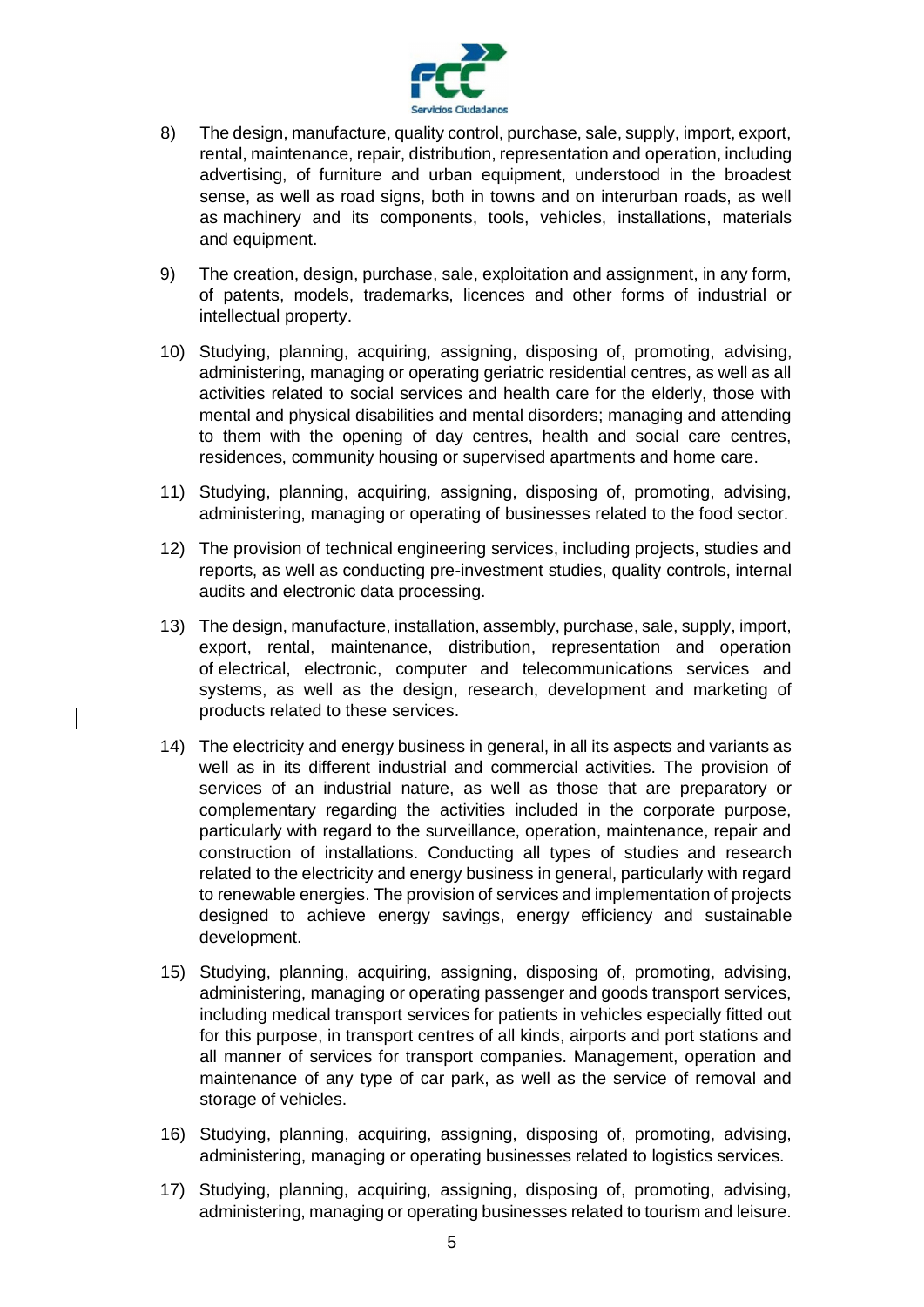

- 18) Studying, planning, acquiring, assigning, disposing of, promoting, advising, administering, managing or operating cemeteries and funeral homes.
- 19) Studying, planning, acquiring, assigning, disposing of, promoting, advising, administering, managing or operating businesses related to financial services.
- 20) Participation in other companies and enterprises, domestic or foreign, through the subscription, acquisition, negotiation and holding of shares, equity interests and any other securities, whether fixed or variable income. Under no circumstances will the Company undertake the activities of companies or collective investment institutions regulated by Law 35/2003 of 4 November on collective investment institutions.
- 2. The Company may undertake all the aforementioned activities on its own, both in Spain and abroad, or may have stakes in other national or foreign companies with identical or similar objectives. Such ownership interest will involve both the subscription, purchase and acquisition, by any means validated by Law, of commercial shares or values, that grant an equity interest in the capital stock or profits of such companies, and any type of association between companies.
- 3. Excluded are all activities for which the law has special requirements that the Company does not meet.

#### <span id="page-16-0"></span>**Article 3. Duration**

The Company will exist for an indefinite period of time, having started its operations on the day the articles of incorporation were granted.

#### <span id="page-16-1"></span>**Article 4. Registered office, branches and corporate website**

- 1. The Company will have its registered office in the city of Barcelona, at 36 calle Balmes, n <sup>º</sup> 36.
- 2. The Board of Directors is empowered to establish, remove and transfer branches, local offices, agencies, establishments, factories or representatives in any town in Spain or abroad, as well as to change the registered office within national territory, modifying this article so that the new registered office that the Company has by virtue of the transfer is recorded within it.
- 3. The Company will have a corporate website (["www.fcc.es"](http://www.fcc.es/)), under the terms established by Law.

The shareholders' right to information shall be exercised through this corporate website, and the documents and information required by law, these Articles of Association and other internal regulations of the Company shall be published, as well as all the information deemed appropriate to be made available to shareholders and investors through this medium.

<span id="page-16-2"></span>The modification, deletion and transfer of the Company's website will be the responsibility of the Board of Directors.

### **SECOND TITLE CAPITAL STOCK AND SHARES**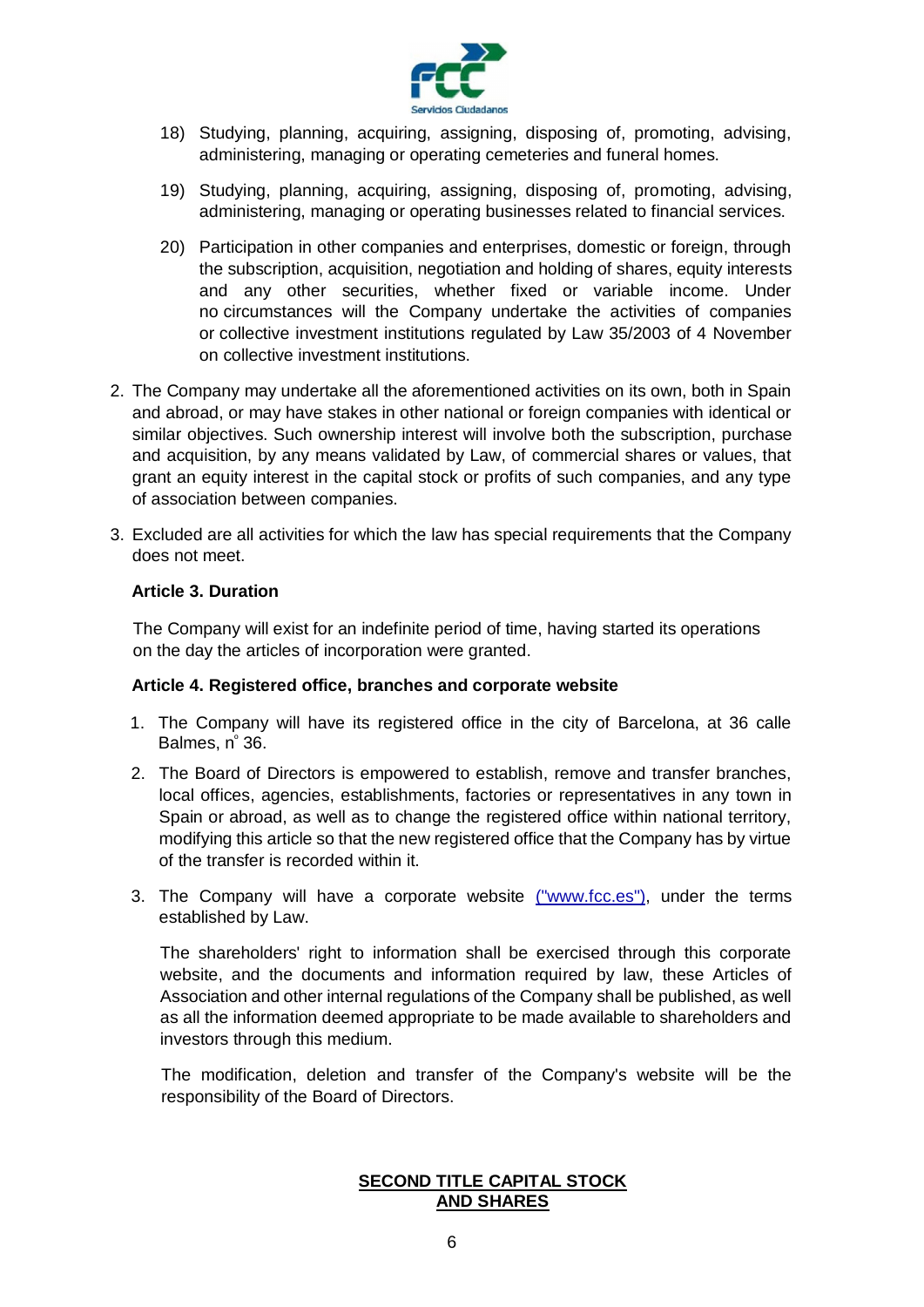

## <span id="page-17-0"></span>**Article 5. Capital Stock**

The capital stock is set at FOUR HUNDRED AND NINE MILLION ONE HUNDRED AND SIX THOUSAND SIX HUNDRED AND EIGHTEEN EUROS (€409,106,618), represented by FOUR HUNDRED AND NINE MILLION ONE HUNDRED AND SIX THOUSAND SIX HUNDRED AND EIGHTEEN (409,106,618) shares, belonging to a single class and series, with a nominal value of one  $(€1)$  euro each.

These shares have been fully subscribed and paid up.

## <span id="page-17-1"></span>**Article 6. Shares**

- 1. The shares are represented by book entries, and their accounting records are kept by the Sociedad de Gestión de los Sistemas de Registro, Compensación y Liquidación de Valores (IBERCLEAR), or the entity or entities to which, in accordance with the Act, this function corresponds, and shall be governed by the provisions of the regulations governing the securities market. Each share grants the right to one vote.
- 2. The Company or a third party appointed by it will have the right to obtain at any time from the central securities depository the information provided by law that enables the identity of its shareholders to be stablished, in order to communicate directly with them with a view to facilitating the exercise of their rights and their involvement in the Company. Furthermore, in the event that the entity or person legitimised as a shareholder by virtue of the accounting record for the shares is an intermediary entity that holds these shares on behalf of the final beneficiaries or another intermediary entity, the Company or a third party designated by them, the identification of the final beneficiaries may be requested directly from the intermediary entity or indirectly through the central depository of securities, all in the terms provided for in the Law. The data corresponding to the shareholdersmay be requested at any time from the entity responsible for managing the accounts registry, including the addresses and means of contact available to them, and will recognise as such those who appear legitimised in the entries for the entity responsible for the aforementioned registry.

*[Note: It is adapted in accordance with the provisions of articles 497 and 497 bis LSC, as expressed in Law 5/2021, with regard to the right to know the identity of the shareholders and the final beneficiaries, respectively.]*

By means of the corresponding resolution of the Board of Directors, the Company may in turn create a Register of Shareholders for the purposes of being able to communicate with them, all in accordance with the applicable regulations at all times.

*[Note: Since this shareholder register is internal, we have added the reference to compliance with applicable regulations, to avoid any possible conflict with other legally required records.]*

### <span id="page-17-2"></span>**Article 7. Transfer of shares**

Shares shall be transferable by all means permitted by Law, from the point in time specified in the Act. Foreign natural persons or legal entities may subscribe or acquire shares in the Company under the terms and conditions established by the prevailing laws and regulations at all times.

### <span id="page-17-3"></span>**Article 8. Shares without a vote**

The Company may issue shares without voting rights for a nominal amount not exceeding half of the paid-up capital stock.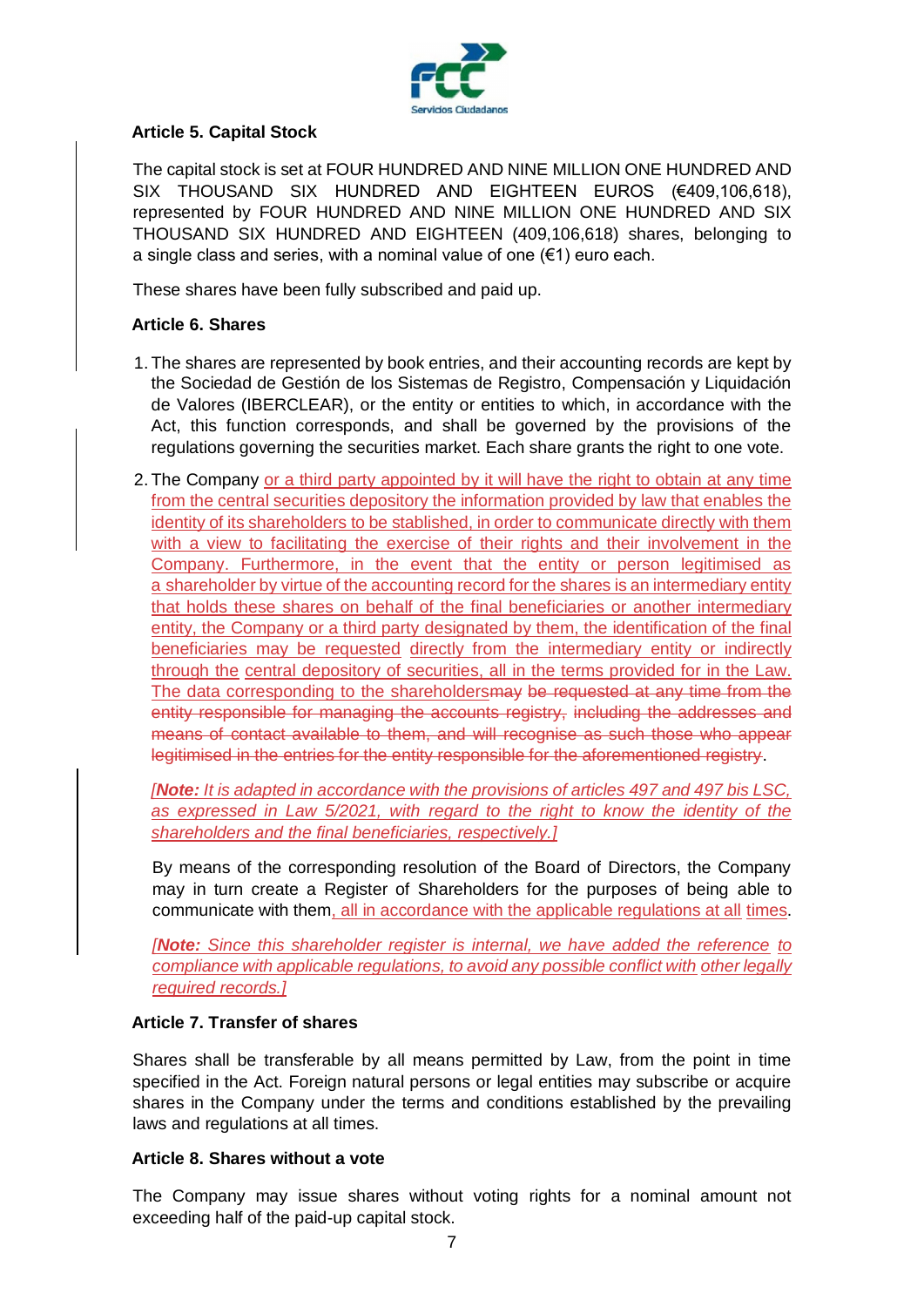

Holders of non-voting shares shall be entitled to receive the minimum annual dividend of five percent (5%) of the paid-up capital for each non-voting share, subject to the provisions of the Act, which shall apply to all matters relating to these shares.

### <span id="page-18-0"></span>**Article 9. Joint ownership of shares**

Shares cannot be divided. The joint owners of a share are jointly and severally liable to the Company for any obligations arising from their status as shareholders and should appoint a single person to exercise the rights inherent in their status as a shareholder on their behalf. The same rule shall apply to other cases of joint ownership of rights to shares.

### <span id="page-18-1"></span>**Article 10. Usufruct, pledge and seizure of shares**

In the case of usufruct of shares, the status of partner resides in the bare owner, but the usufructuary is in any case entitled to the dividends agreed by the Company during the usufruct. The exercise of the other shareholder's rights corresponds to the usufructuary. The relationship between the usufructuary and the bare owner and the remaining content of the usufruct will be governed by what determines the constitutional deed of the usufruct in accordance with the Law, and, in what is not provided for in this, by the applicable civil law.

# **TITLE THREE**

# **ON THE GOVERNANCE OF THE COMPANY**

### <span id="page-18-4"></span><span id="page-18-3"></span><span id="page-18-2"></span>**Article 11. Bodies of the Company**

- 1. The governance and administration of the Company is the responsibility of the General Shareholders' Meeting and the Board of Directors appointed by it, respectively, within the scope of their duties and powers.
- 2. Furthermore and in accordance with the provisions of the law and with its organisational powers, the Board of Directors will establish an Audit and Control Committee, an Appointments and Remuneration Committee and any other internal committees that may be necessary or considered appropriate for the best performance of its functions, appointing its members and establishing the duties assigned to each of them.

<span id="page-18-5"></span>The Board of Directors may also establish Advisory Boards in order to contribute to greater efficiency in the exercise of its functions.

### **Section 1.- On the General Shareholders Meeting**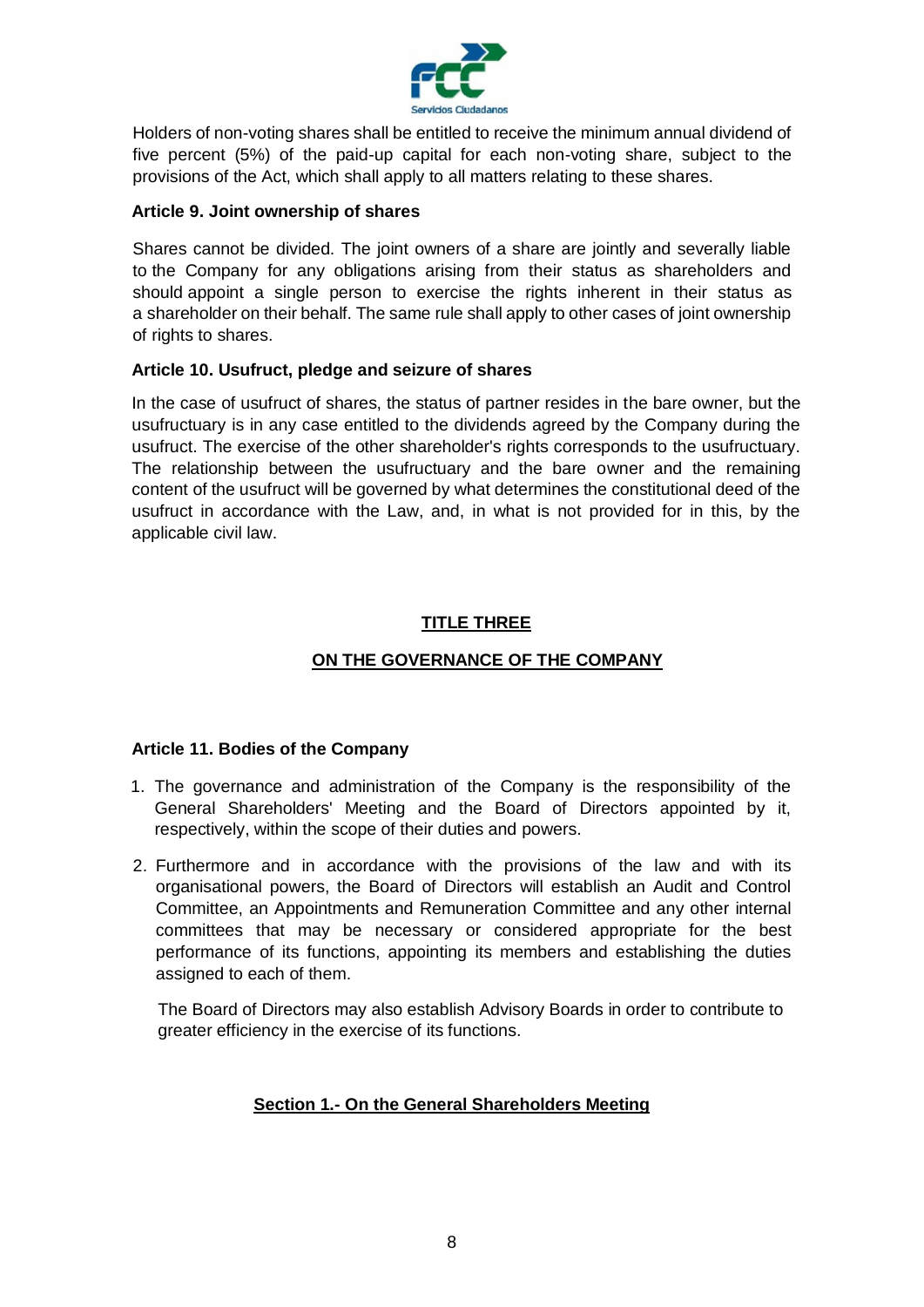

#### <span id="page-19-0"></span>**Article 12. The General Shareholders Meeting**

- 1. The shareholders constituted in a General Shareholders Meeting, duly called, shall decide by simple majority (a resolution being deemed adopted when it obtains more votes in favour than against the capital present or represented at the Meeting) on matters within its powers, unless the Act or these Articles of Association establish a higher majority for the adoption of certain resolutions. All shareholders, including those who disagree with the majority opinion and those who did not participate in the meeting, are subject to the resolutions of the General Meeting, notwithstanding the rights to dissent and challenge established by law.
- 2. The General Shareholders Meeting is governed by the provisions of the Act, these Articles of Association and the Regulations for the General Shareholders Meeting.
- 3. The Company shall guarantee, at all times, the equal treatment of all shareholders who are in the same position, especially with regard to information, participation and the exercise of voting rights at the General Shareholders Meeting.

### <span id="page-19-1"></span>**Article 13. Categories of Meetings**

- 1. General Shareholders Meetings may be Ordinary or Extraordinary.
- 2. The Ordinary General Shareholders Meeting will necessarily be held within the first six (6) months of each year, to approve, where appropriate, the corporate management and the accounts of the previous business year, as well as how to resolve on the application of the result, being able to adopt any other agreement that is submitted and is included in the Agenda.

The Ordinary General Shareholders Meeting will be valid even if it has been called or is held outside the aforementioned deadline.

3. Any meeting other than that provided for in the preceding section shall be considered an Extraordinary General Shareholders Meeting.

#### <span id="page-19-2"></span>**Article 14. Powers of the General Shareholders Meeting**

The General Shareholders Meeting shall decide on the matters attributed to it by law, by these Articles of Association and by the Regulations for the General Shareholders Meeting and, in particular, on the following:

- a) The approval of the financial statements, the allocation of profits and the approval of corporate management.
- b) The approval, where appropriate, of the status of non-financial information.

*[Note: It is proposed to incorporate this function in accordance with the provisions of Article 49.6 of the Commercial Code, as expressed in Law 11/2018.]*

- $\frac{b}{c}$  C) The appointment, ratification and dismissal of directors, as well as the appointment and removal of the liquidators and, where applicable, the auditors, as well as the exercise of corporate responsibility action against any of them.
- e)d) Modification of these Articles of Association.
- $\frac{d}{dx}$ ) The increase and reduction of the capital stock, as well as the delegation to the Board of Directors of the power to increase the capital stock, in which case it may also confer on it the power to exclude or restrict the right of first refusal under the terms established by law.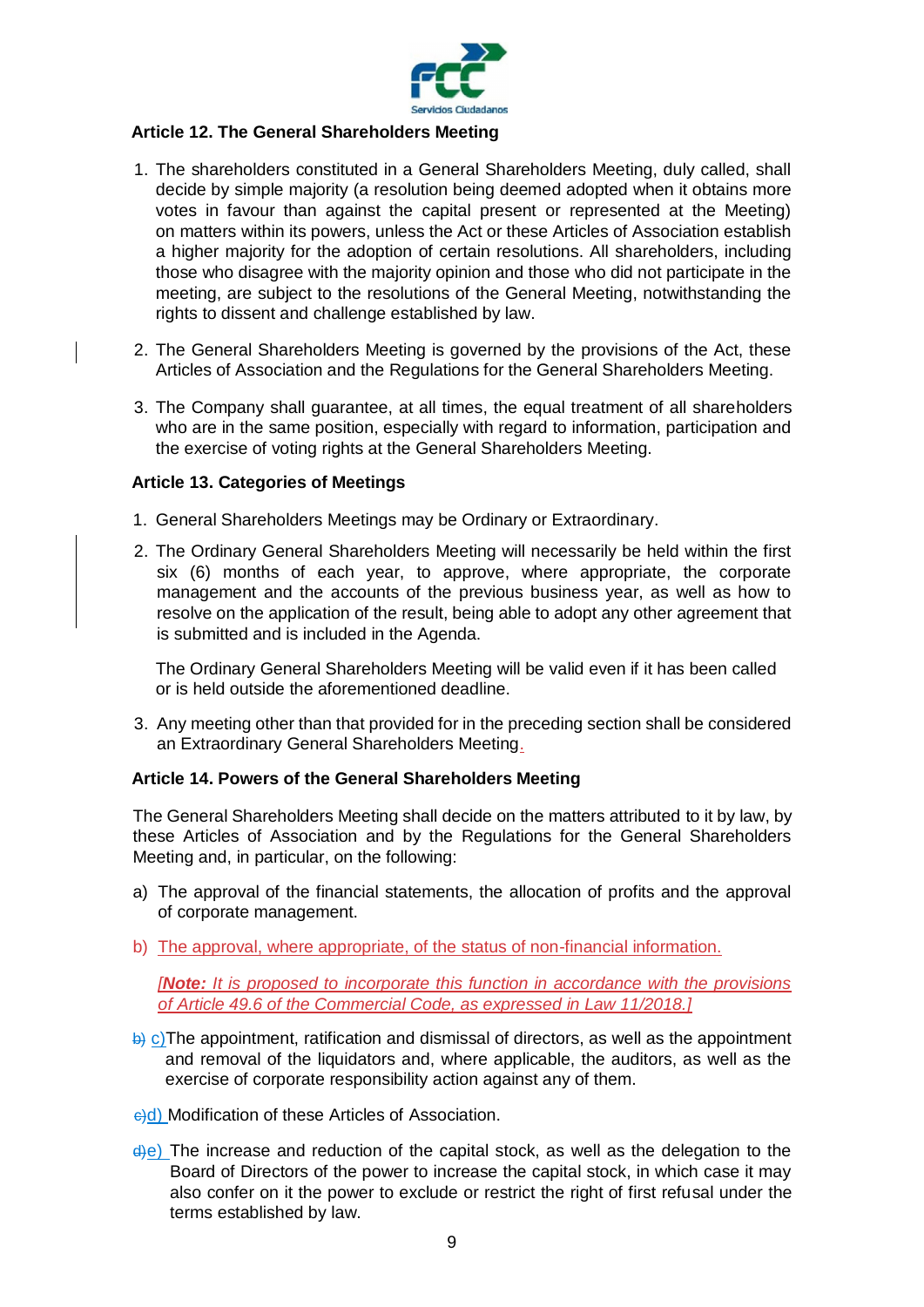

- e) The issue or creation of new categories or series of shares.
- $f(x)$  The issue of bonds and other securities which, in accordance with the regulations applicable at any given time, are the responsibility of the General Shareholders Meeting and the delegation to the Board of Directors of the power to issue them.
- $\frac{a}{b}$ h) The elimination or limitation of the right of first refusal.
- $\frac{h}{h}$ i) The acquisition, sale or contribution to another company of essential assets; as well as the transfer to dependent entities of essential activities undertaken up to that moment by the Company, even though it maintains full control of these.

Operational activities and assets shall be presumed to be essential when the volume of the transaction exceeds twenty-five percent (25%) of the total assets on the balance sheet.

- $\frac{1}{2}$  j) Transformation, merger, spin-off, general assignment of assets and liabilities and transfer of the registered office abroad.
- $\frac{1}{1}$  k) Winding up the Company.
- $\frac{1}{2}$ l) Approval of the final balance sheet for liquidation.
- m) Operations where the effect is equivalent to winding up the Company.
- n) The approval of related-party transactions whose approval corresponds to the General Shareholders Meeting in the terms envisaged in the Law.

*[Note: This function is expressly incorporated in accordance with the provisions of Article 529 22.1 LSC, introduced by Law 5/2021.]*

- $\frac{1}{2}$  o) The policy on the remuneration of directors under the terms established by Law.
- $\frac{m}{p}$ ) Any system for remuneration or incentives to directors or senior management consisting of the delivery of shares, share options or in any way linked to the value of the share.
- $\frac{a}{q}$ ) Authorisation for the acquisition of own shares within the legal boundaries.
- $\Theta$ r) The approval and modification of the Regulations for the General Shareholders Meeting.
- **p)s)** Any other matters as determined by law or these Articles of Association.

#### <span id="page-20-0"></span>**Article 15 Calling the Meeting.**

1. Both Ordinary and Extraordinary General Shareholders Meetings should be called by means of a notice published in the Official Gazette of the Mercantile Registry or in one of the newspapers with the highest circulation in Spain, on the Company's website and on the website of the National Securities Market Commission, at least one month before the date set for the meeting. Nevertheless, Extraordinary General Shareholders Meetings may be called at least fifteen (15) days in advance and in accordance with the requirements established by law and in the Regulations for the General Shareholders Meeting.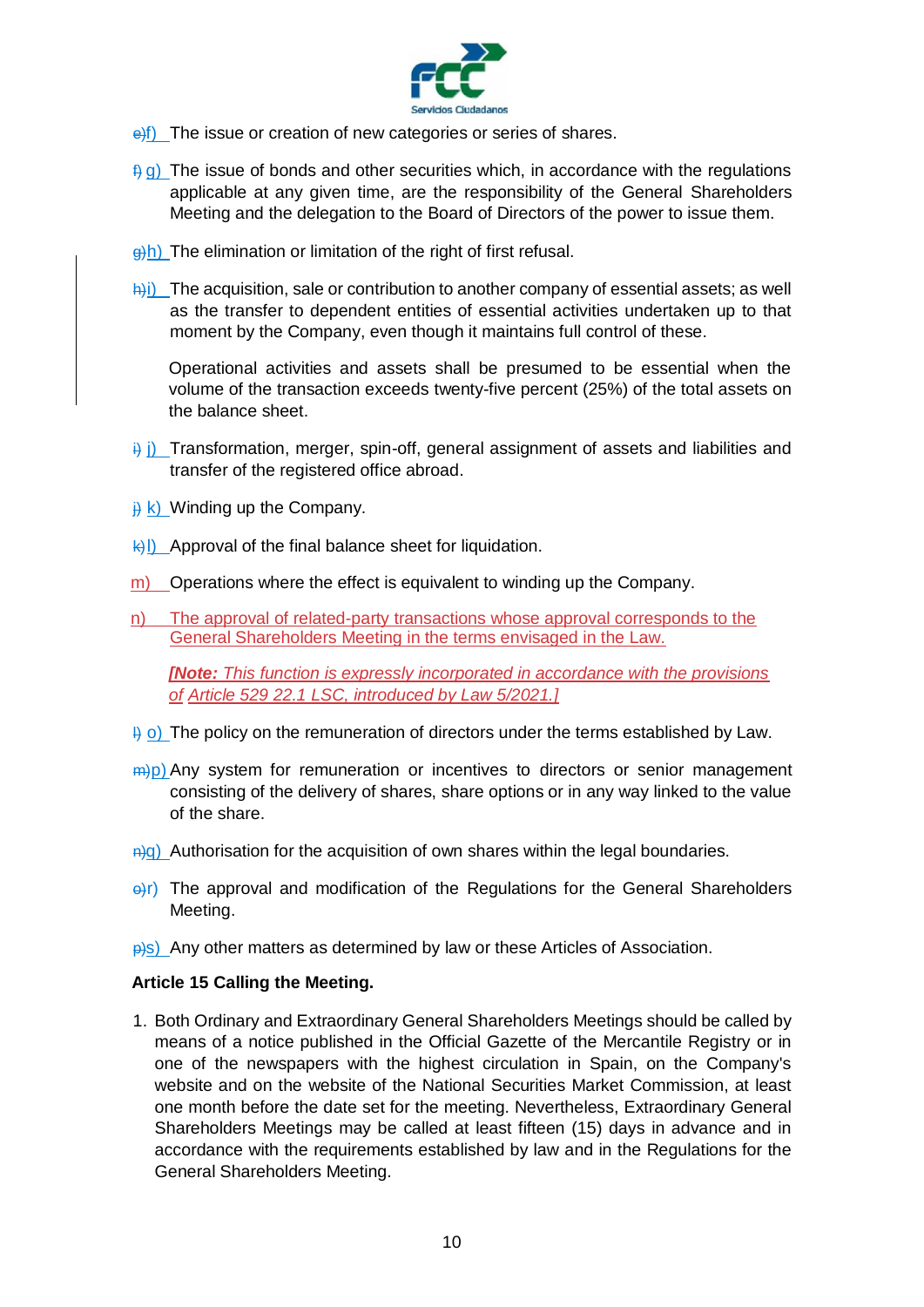

- 2. Where applicable, the announcement may also include the date on which the Meeting will take in a second call. At least twenty-four (24) hours should elapse between the first and second meeting. If the duly called General Shareholders Meeting, whatever its type, cannot be held on first call and the date of the second call has not been provided for in the announcement, the second call should be announced with the same Agenda and publicity requirements as the first, within fifteen (15) days following the date of the General Shareholders Meeting not held and at least ten (10) days prior to the date set for the meeting.
- 3. The announcement shall state the name of the Company, the place, day and time at which the meeting is to be held, the agenda, which shall include all the items to be discussed, the position of the person or persons issuing the notice for the meeting and the right of shareholders to examine at the registered office and, if applicable, to obtain, immediately and free of charge, a copy of the documents to be submitted for the approval of the meeting. In addition, and if applicable, the report from the auditors and the corresponding technical reports, as well as all other references and information required by law for listed companies and those contained in the Regulations for the General Shareholders Meeting and any other information or documentation that the Board of Directors considers appropriate in the interest of the shareholders.
- 4. Shareholders representing at least three percent (3%) of the capital stock may request the publication of a supplement to the call for the Ordinary General Shareholders Meeting, including one or more items on the agenda, provided that the new items are accompanied by a justification or, where appropriate, a justified proposal for a resolution. The exercise of this right, which in no case shall be applicable to the Extraordinary General Shareholders Meetings, shall be made

by means of a reliable notification, which should be received at the registered office within five (5) days following the publication of the call. The supplement to the notice shall be published at least fifteen (15) days prior to the date set for the meeting. Failure to publish the supplement to the notice of meeting within the legally established deadline shall be grounds for contesting the meeting.

5. Shareholders representing at least three percent (3%) of the capital stock may, within five (5) days following the publication of the notice of meeting, submit reasoned proposals for resolutions on matters already included or to be included on the agenda of the meeting called. As they are received, the Company will ensure the dissemination of these proposals and any accompanying documentation among the rest of the shareholders, publishing them continuously on its website.

### <span id="page-21-0"></span>**Article 16. Power and obligation to convene the Meeting**

- 1. General Shareholders Meetings should be called by the Board of Directors or, where appropriate, by the Company's liquidators. The Board of Directors shall call the General Meeting whenever it believes it necessary or appropriate in the company's interests, and in any case, on the dates or periods determined by the Act and these Articles of Association.
- 2. The Board of Directors should convene the General Shareholders Meeting when requested by a notary, by shareholders representing at least three percent (3%) of the capital stock, expressing in the request the matters to be discussed at the meeting.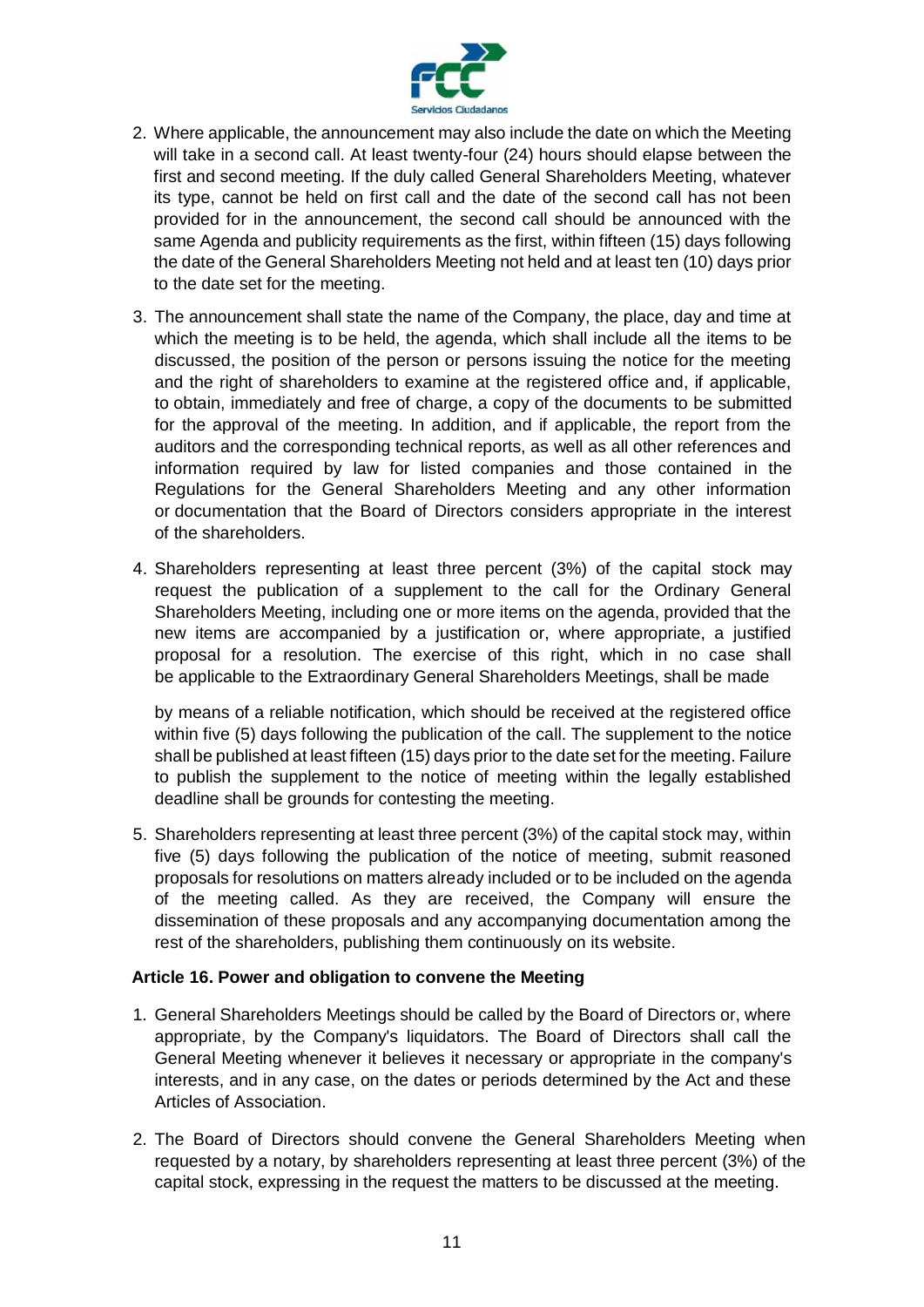

- 3. In this case, the General Shareholders Meeting should be called by the Board of Directors to be held within two (2) months from the date on which the Board of Directors has been requested by a notary to convene it, including in the Agenda the issues that were the reason for the request.
- 4. If the General Shareholders Meeting is not called within the corresponding legal or statutory deadline, it may be called at the request of any shareholder, by the clerk or commercial registrar of the registered office, and after hearing the directors.
- 5. If the Board of Directors does not respond at the appropriate time to the request made by the minority for a meeting to be convened, the meeting may be convened by the court clerk or the mercantile registrar of the same location as the company's registered office, after consultation with the directors.

## <span id="page-22-0"></span>**Article 17. Constitution of the Board**

- 1. An Ordinary or Extraordinary General Shareholders Meeting shall be validly constituted, at the first call, when the shareholders present or represented account for at least fifty percent (50%) of the subscribed capital with the right to vote; and at the second call, the constitution of the Meeting shall be valid when the shareholders present or represented account for at least forty-five percent (45%) of the subscribed capital with the right to vote. Exceptions to the foregoing are those cases in which, in accordance with the items included on the Agenda, it is not legally possible to require a higher percentage of capital for the General Shareholders Meeting to be validly constituted than that established by the applicable regulations.
- 2. Likewise, the percentages mentioned in the previous paragraph shall also be those applicable so that the Ordinary and Extraordinary General Shareholders Meeting can validly resolve on the issue of bonds which, in accordance with the regulations applicable at any given time, are within the powers of the General Shareholders Meeting, the increase or reduction of capital, the transformation, merger or spin-off of the Company, the general assignment of assets and liabilities, the suppression or removal of the right of first refusal on new shares, the transfer of address abroad and, in general, any modification to the Articles of Association.
- 3. If, to validly adopt an agreement with respect to any, or several, items on the agenda of the General Shareholders Meeting, pursuant to the applicable legal or statutory regulations, a certain percentage of the capital stock must be in attendance and this percentage is not reached, or the consent of the specific shareholders affected is required and they are not present or represented, the General Shareholders Meeting shall be limited to discussing and deciding on items on the agenda that do not require the attendance of this percentage of the capital stock or the aforementioned shareholders.

### <span id="page-22-1"></span>**Article 18. Legal right to attend the Meeting Right of attendance**

1. Shareholders holding one or more shares, including those without voting rights, where their ownership is recorded in the corresponding register of shareholders five (5) days prior to the date on which the meeting is to be held and who prove this in the terms envisaged in the Regulations for the General Shareholders' Meeting and in the call for the meetingby showing the corresponding certificate of authority or attendance card, proxy or representation and remote voting, or in any other manner permitted by current legislation, at the registered office or at the entities indicated in the notice of meeting.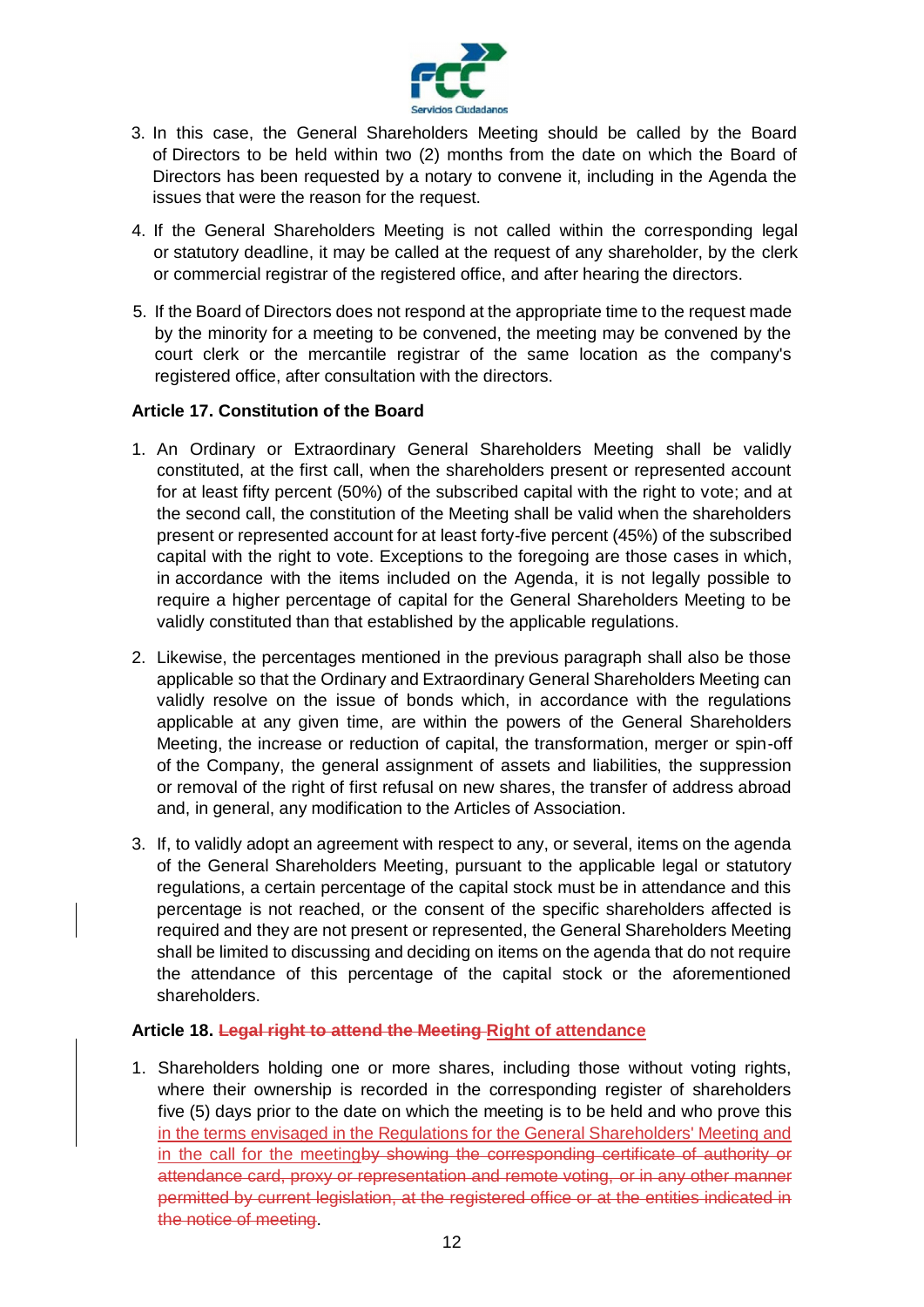

*[Note: Since showing the card at the registered office is usually only mandatory in the event of physical attendance at the Meeting (and not in the case of voting or delegation by electronic means or in the case of electronic attendance), we propose to replace the current reference with a general reference to "the terms provided for in the Regulations for the General Shareholders Meeting and in the announcement of the call".]*

- 2. Directors, managers, technicians and other persons with an interest in the proper conduct of corporate affairs may also attend the General Shareholders Meetings, when required to do so. The directors of the Company are obliged to attend but their presence is not necessary for the valid constitution of the Meeting. In all matters not established in this article, with regard to the right to attend the Meeting, the provisions of the Act shall apply.
- 3. Shareholders may attend and vote at the General Shareholders Meeting and grant the corresponding proxy, in accordance with the provisions of these Articles of Association and the Regulations for the General Shareholders Meeting.
- 4. From the announcement of the meeting and until the General Shareholders Meeting is held, the Company shall publish uninterruptedly on its corporate website, information regarding remote communication media, including electronic media, which shareholders may use to exercise their rights of representation, voting and, where appropriate, attendance. It will also include the deadlines, forms and methods of exercising the rights of shareholders attending the meeting by electronic or remote means, if this possibility is provided for.

<span id="page-23-0"></span>**Article 18 bis. Attendance at the General Shareholders Meeting by electronic means. Exclusively electronic Meetings**

1. The Company may enable attendance at the General Shareholders Meeting by electronic means that duly guarantee the identity of the subject and the casting of the vote remotely during the Meeting, provided that the Board of Directors so agrees. In this case, the call will describe the deadlines, forms and modes of exercise of the shareholders' rights provided for by the Board of Directors to enable the General Shareholders Meeting to be properly conducted.

The Regulations for the General Shareholders Meeting may attribute to the Board of Directors the regulation, with regard to the Law, the Articles of Association and the Regulations for the General Shareholders Meeting, of all necessary procedural aspects.

2. The General Shareholders Meeting may be called to be held exclusively electronically and, therefore, without physical attendance by the shareholders, their representatives and, where appropriate, the members of the Board of Directors, provided the Board of Directors so agrees and it is permitted under the applicable regulations.

The holding of the General Shareholders Meeting exclusively online will be in accordance with the legal and statutory provisions and the application of those contained in the Regulations for the General Shareholders Meeting and, in any case, will be subject to the identity and legitimacy of the shareholders and their representatives being duly guaranteed since all those attending may participate effectively in the meeting by means of remote communication in accordance with the announcement of the call, both to exercise in real time their rights of speech, information, proposal and vote that correspond to them, as well as to hear the speeches of the others attending by the indicated means, taking into account the state of the art and the circumstances of the Company, all in accordance with the applicable regulations.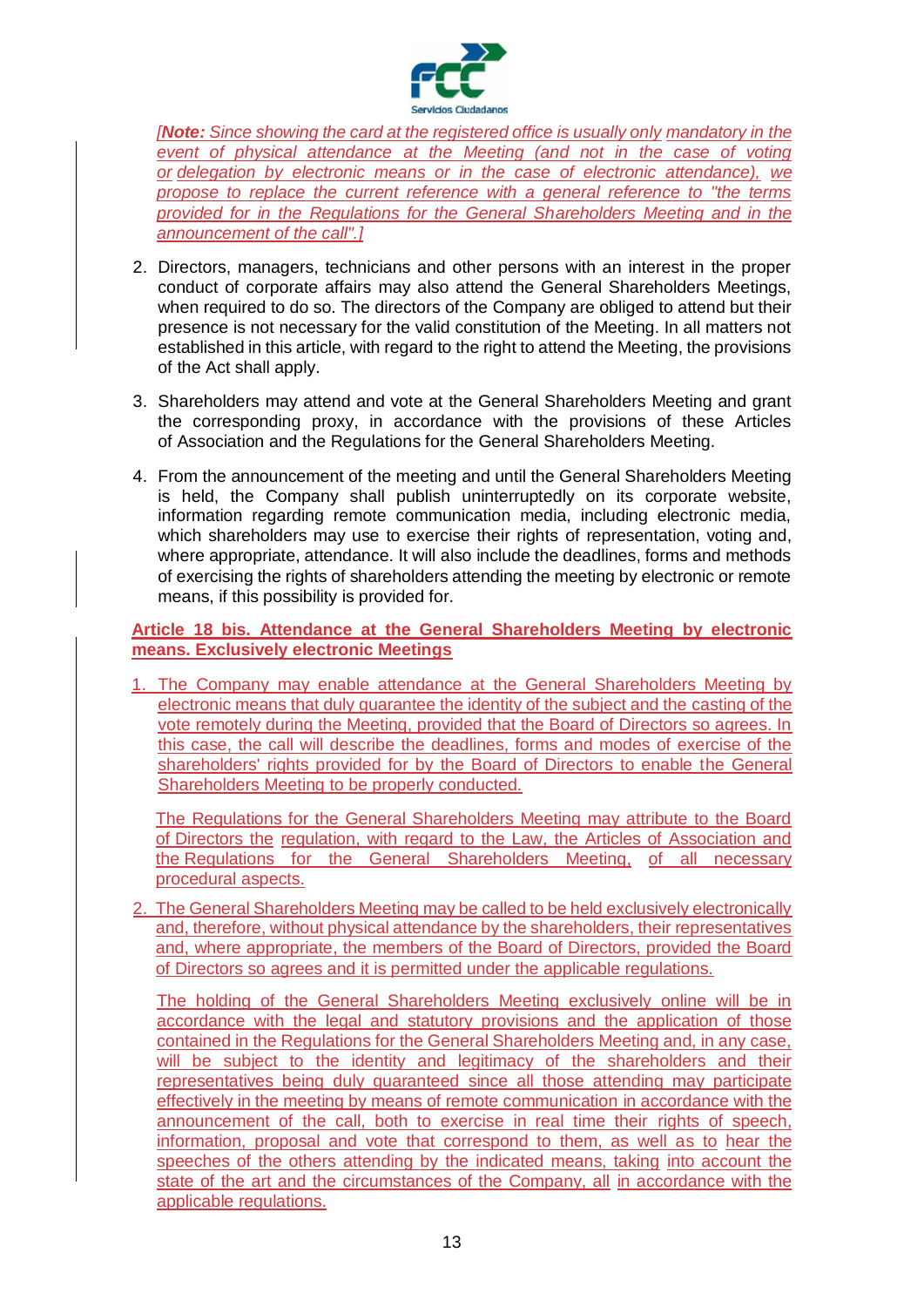

*[Note: The possibility of electronic attendance at the General Shareholders Meeting is included in section 1 when so agreed by the Board, in accordance with articles 182 and 521.2 LSC, and in section 2 the possibility of holding exclusively electronic Meetings, in accordance with the provisions of articles 182 bis and 521.3 LSC, introduced by Law 5/2021.]*

## <span id="page-24-0"></span>**Article 19. Attendance by Proxy**

- 1. Any shareholder entitled to attend may be represented at the General Meeting by another person, even if that person is not a shareholder. The representation should be conferred in the terms and within the scope established by law, in writing and specifically for each meeting, except for a spouse, ascendant or descendant of the represented shareholder or general proxy, in a public document, in order to manage all the assets that the represented shareholder has in national territory.
- 2. Proxies may also be granted by post, e-mail or any otherremote means of communication which, duly guaranteeing the identity of the represented party and the proxy and, where appropriate, the security of the electronic communications, the Board of Directors shall determine at the time of calling each meeting, in accordance with the provisions of the Regulations for the Company's General Shareholders' Meeting.

*[Note: This section is extended, in coordination with the provisions of article 20 for casting remote votes, that proxy may be granted both by post and e-mail, in accordance with the provisions of Recommendation 7 of the CBG, in its draft of June 2020 (that the Company declares that it fully complies with the IAGC 2020), and that establishes that the company has mechanisms that allow delegation and voting by electronic means (which should include both postal correspondence and electronic communication, in accordance with the provisions of article 521.1 LSC).]*

- 3. The President, the Secretary of the General Shareholders Meeting, or the persons appointed through them, shall be deemed empowered to determine the validity of the proxies granted and compliance with the requirements for attendance at the Meeting.
- 4. Proxy will always be revocable. The personal attendance, physical or electronic, of the person represented at the Meeting will imply the revocation of the proxy granted, whatever the date of this.

*[Note: It is proposed to incorporate "physical or electronic" in coordination with the proposal for incorporation in the Statutes of the possibility of holding Meetings with electronic attendance and exclusively electronic Meetings.*

*The following will also be incorporated "of the representation granted, whatever the date for this" in coordination with the provisions of the current article 11 of the Regulation for the General Shareholders Meeting.]*

5. Intermediaries who appear legitimised as shareholders by virtue of the accounting record of the shares but who act on behalf of other final beneficiaries may in any case divide their vote and exercise it divergently in compliance with different voting instructions, if they have received them. Furthermore, they may delegate the vote to each of the indirect holders final beneficiaries or to third parties designated by them, without being able to restrict the number of proxies granted.

*[Note: Adapted to article 524.1 LSC, as expressed in Law 5/2021.]*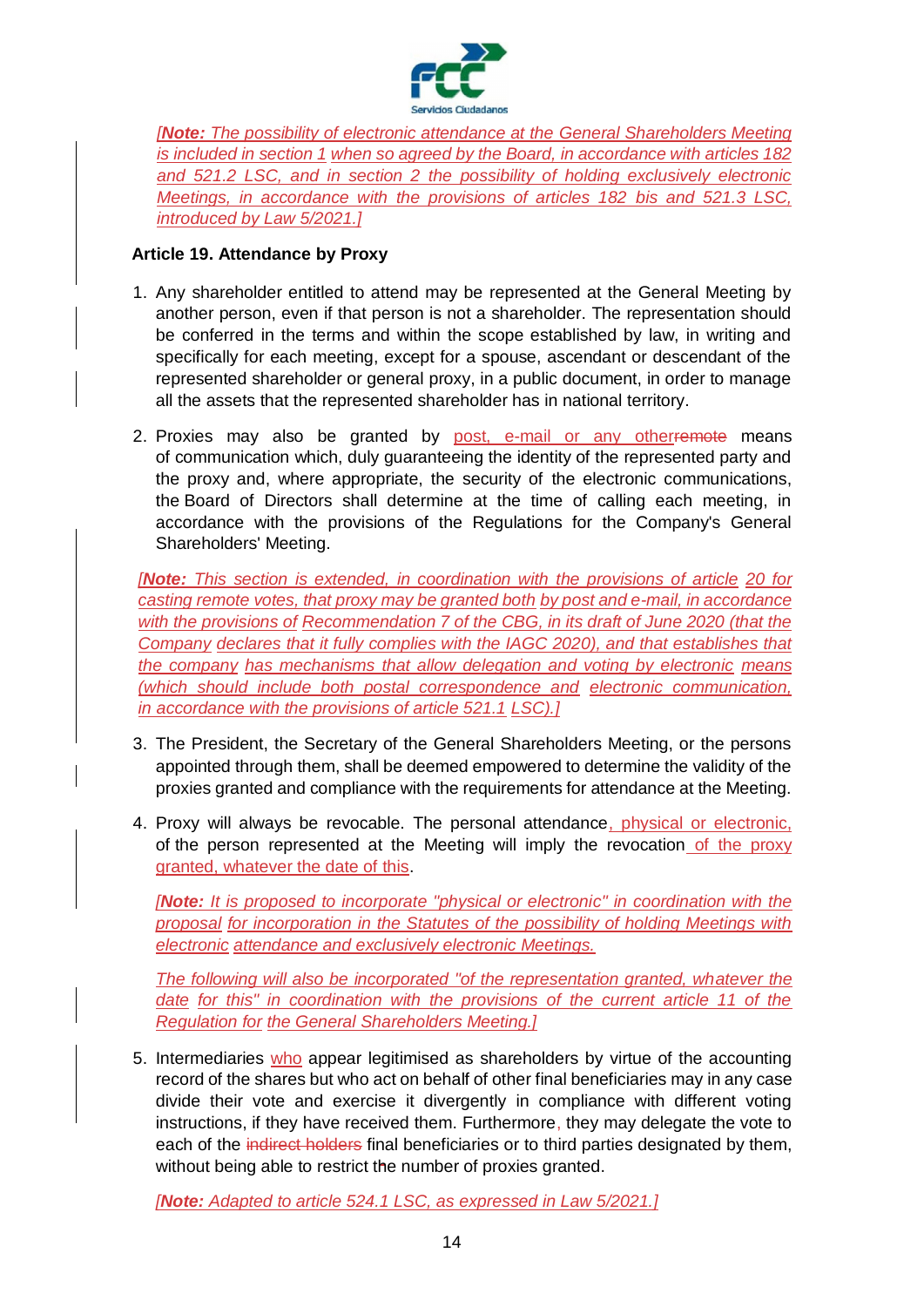

6. The Board of Directors may develop the above provisions, establishing the rules, means and procedures appropriate to the technical status to implement the granting of remote representation, in accordance with the provisions of these Articles of Association and the Regulations for the General Shareholders Meeting.

### <span id="page-25-0"></span>**Article 20. Remote casting of votes prior to the Meeting**

*[Note: The heading is extended for clarity, in order to avoid possible confusion in the event of casting the electronic vote during the Meeting by those attending by electronic means.]*

1. Participation in the General Shareholders Meeting and Voting on proposals regarding items included on the agenda of any type of General Shareholders Meeting may be delegated or exercised directly by the shareholder casting the vote prior to the General Shareholders Meeting by post, e-mail or any other remote means of communication which, duly quaranteeing the identity of the person participating or voting and the security of the electronic communications, the Board of Directors shall determine at the time of calling each meeting, in accordance with the provisions of the Regulations for the Company's General Shareholders' Meeting.

*[Note: Changes to the wording will be incorporated, eliminating what is related to "proxy" since this article only regulates the exercise of the vote by the shareholder by remote means of communication "prior to the Meeting".]*

- 2. Shareholders who cast their votes remotely in accordance with the provisions of this article shall be deemed to be present for the purposes of constituting the General Meeting in question.
- 3. Personal attendance, physical or electronic, at the General Shareholders' Meeting shall have the effect of revoking the vote cast by post or electronic means.

*[Note: It is proposed to incorporate this clarification in coordination with the proposal for incorporation into the Articles of Association of the possibility of holding Meetings with electronic attendance and exclusively electronic Meetings.]*

4. The Board of Directors may develop the above provisions, establishing the rules, means and procedures appropriate to the technological status to implement the granting of remote representation, in accordance with the provisions of these Articles of Association and the Regulations for the General Shareholders Meeting.

### <span id="page-25-1"></span>**Article 21. Place and time for holding the Meeting**

1. The General Shareholders Meetings shall be held in the Spanish city that, at the time of each call, is agreed by the Board of Directors, on the day and time indicated in the call.

If the place of the meeting is not indicated in the call, it will be understood that the meeting will take place at the registered office.

2. Attendance at the General Shareholders Meeting may take place either at the place where the meeting is to be held or, where applicable, at other places arranged by the Company, indicating this in the notice of call, and which are connected to it by any valid system that allows for the recognition and identification of those attending, permanent communication between those attending regardless of their location, and participating and the casting of votes, all in real time. Those attending at any of the places will be considered, for all purposes relating to the General Shareholders Meeting, as attending the same and only meeting. The meeting shall be deemed to have taken place where the main venue is located.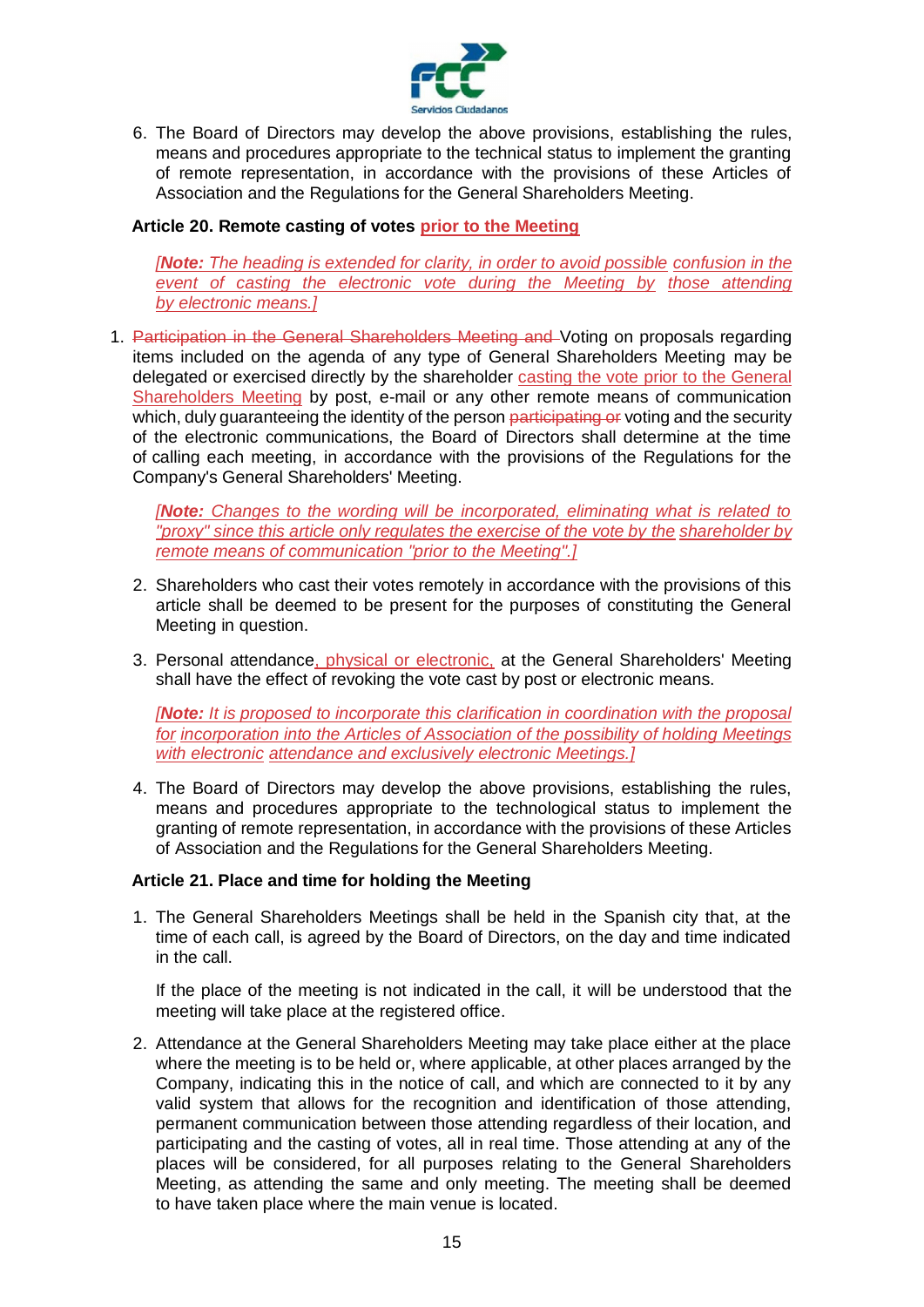

3. The General Shareholders Meeting, provided there is good cause, may decide to extend the meeting over one or more consecutive days, at the proposal of the President of the General Shareholders Meeting, the majority of the directors attending the meeting or at the request of a number of shareholders representing at least twenty-five percent (25%) of the capital stock in attendance. Regardless of the number of sessions, the General Shareholders Meeting shall be considered unique, with a single set of minutes being taken for all the sessions. The General Shareholders Meeting may also be temporarily suspended in the cases and manner provided for in the Regulations.

#### <span id="page-26-0"></span>**Article 22. President and Secretary of the Meeting**

- 1. General Shareholders Meetings will be chaired by the President of the Board of Directors. If the President of the Board is absent or unavailable, he or she shall be replaced by the Deputy Presidents in their order and if this is not pre-determined, it will be stablished depending on the length of time that directors have been in their position in the Company, and in the absence of this, by the oldest director.
- 2. The Secretary of the Board of Directors will assume the position of Secretary of the General Shareholders Meeting. If the Secretary of the Board is absent or unavailable, the Deputy Secretary of the Board will be his or her replacement, and if this party is also absent, the person designated for this purpose by the shareholders present at the beginning of the meeting will act as Secretary of the General Shareholders Meeting.

#### <span id="page-26-1"></span>**Article 23. List of those attending**

- 1. Before addressing the Agenda, a list of those attending will be made, expressing the nature or representation of each one and the number of own or third-party shares with which they are participating.
- 2. At the end of the list, the number of shareholders present or represented will be established, as well as the amount of capital they hold, specifying that which corresponds to shareholders with voting rights.

### <span id="page-26-2"></span>**Article 24. Right to information**

- 1. Shareholders may request from the Board of Directors, in writing or by other electronic or remote telematic communication means, up to five calendar days prior to the date on which the meeting is scheduled to be held on the first call, any information or clarification they consider necessary, or ask any questions they consider appropriate with regard to the items on the agenda, the information accessible to the public provided by the Company to the National Securities Market Commission since the last General Meeting was held, and the auditor's report. The information or clarifications so requested will be provided by the Board of Directors in writing until the day of the General Shareholders Meeting.
- 2. Requests for information or clarification of the matters or information referred to in the preceding section made verbally by shareholders attending the General Shareholders Meeting during the meeting itself, prior to consideration and discussion of the items on the Agenda, or in writing from the fifth fourth calendar day prior to the scheduled date of the General Meeting, shall be answered verbally and during the General Meeting by any of the directors present, as indicated by the President. If the information or clarifications requested relate to matters within the responsibilities of the Audit and Control Committee, they shall be provided by any of the members or consultants to this Committee present at the meeting. If, in the opinion of the President, it is not possible to satisfy the shareholder's right at the Meeting itself, the information to be provided will be sent in writing to the requesting shareholder within seven (7) calendar days following the end of the General Shareholders Meeting.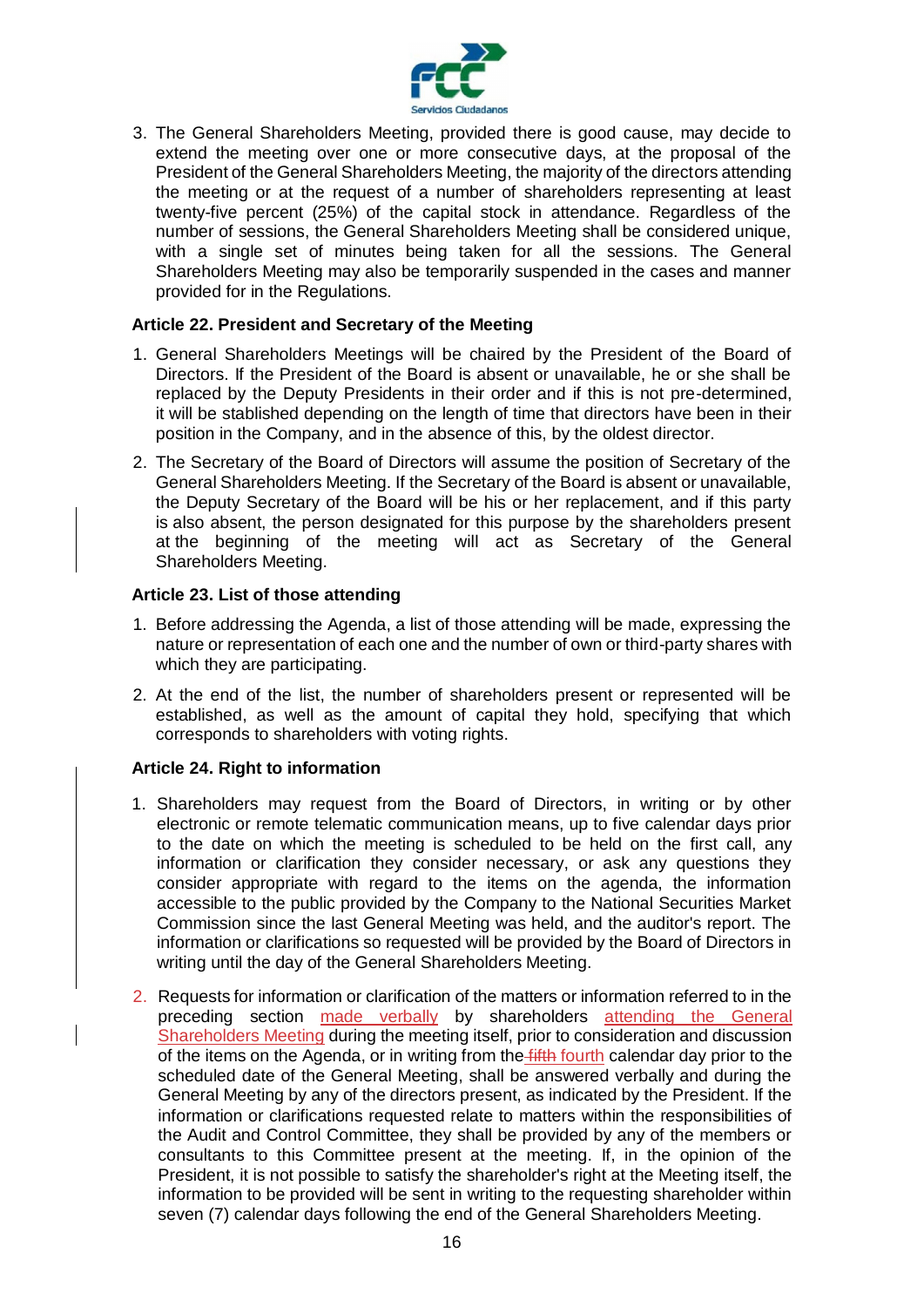

3. The provisions of the previous section shall be understood without prejudice to the fact that the shareholders who attend by electronic means may request the information or clarifications that they consider appropriate about the matters referred to in the previous section in the terms provided in the announcement of the call in accordance with the provisions for the applicable regulations.

*[Note: It is proposed to incorporate this clarification in coordination with the proposal for incorporation into the Articles of Association of the possibility of holding Meetings with electronic attendance and exclusively electronic Meetings.]*

 $2.4$ . The Board of Directors is obliged to provide the information requested under the two three previous sections, unless this information is unnecessary for the protection of the rights of the shareholder, or there are objective reasons to believe that it could be used for non-corporate purposes or where its disclosure could be detrimental to the Company or its related companies.

The information requested may not be denied when the request is supported by shareholders representing at least twenty-five percent (25%) of the capital stock.

3.5. The Company has a website containing the legally required information that shareholders may use to exercise their right to information, in accordance with the legislation applicable at the time. Valid requests for information, clarifications or questions made in writing and the answers provided in writing by the directors will be included on the company's website at the time the information is provided to the requesting party. In this regard, when, prior to asking a specific question, the information requested is clearly, expressly and directly available to all shareholders on the Company's website under the question-answer format, the Board of Directors may limit its response to referring to the information provided in that format.

Likewise, valid requests for information, clarifications or questions made in writing and the answers provided in writing by the Board of Directors shall be included on the Company's website.

*[Note: Since this article needs to be modified in the issues indicated above, we propose to delete this last paragraph, since it is a reiteration in identical terms of what is foreseen in the previous paragraph.]*

### <span id="page-27-0"></span>**Article 25. Conflict of interests**

- 1. The shareholder may not exercise the right to vote corresponding to his or her shares when it is a question of adopting a resolution whose purpose is to:
	- a) Exclude him or her from the  $e$ Company;
	- b) Release him or her from an obligation or grant him or her a right;
	- c) Provide him or her with any financial assistance, including the provision of guarantees in his or her favour; or
	- d) Exempt him or her from the obligations arising from the duty of loyalty of the directors, in accordance with the provisions of the Act.
- 2. The shares of a shareholder that may be in a situations of conflict of interest as mentioned in the previous section will be deducted from the capital stock for the calculation of the majority of the votes that may be necessary in each case.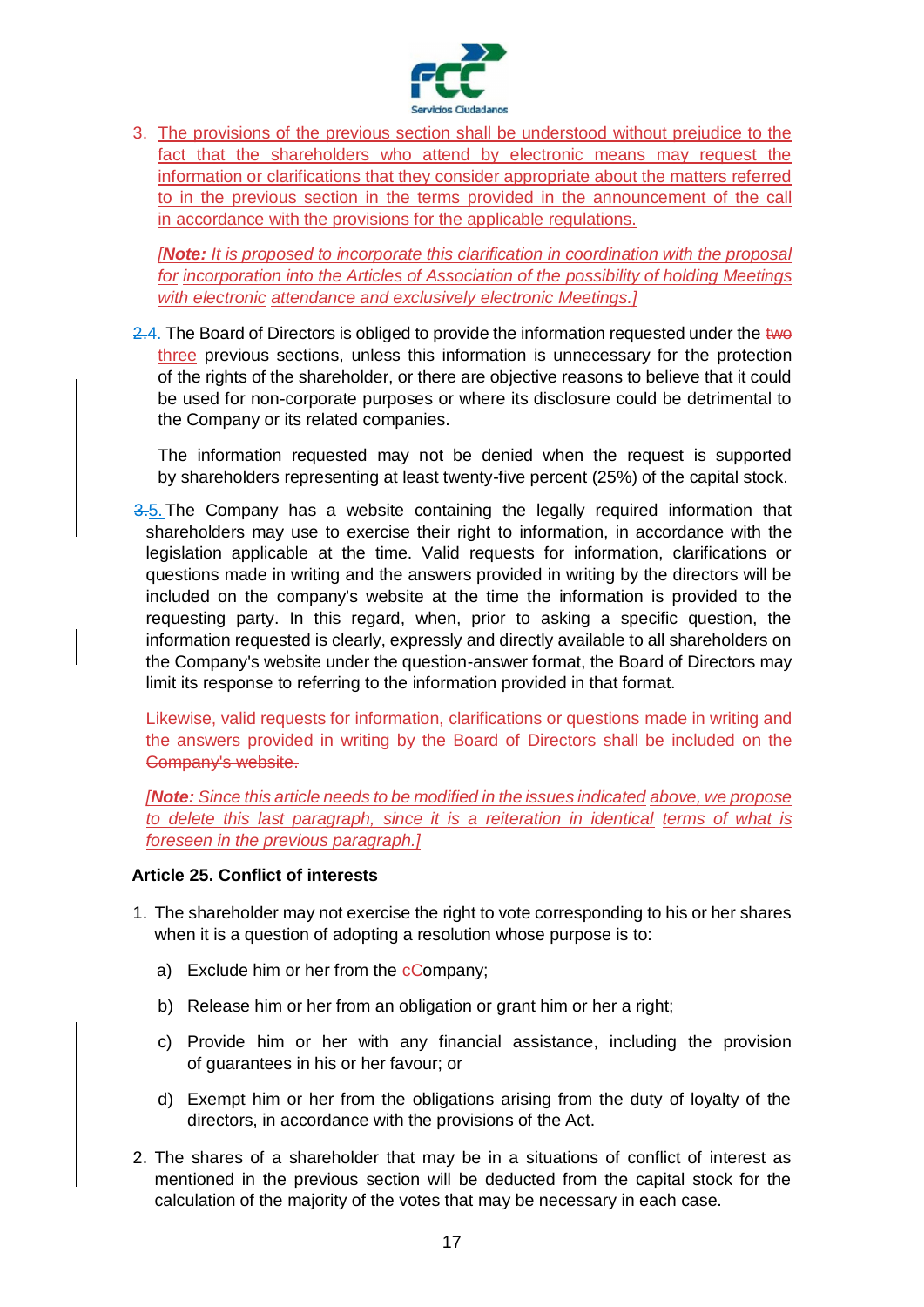

3. In cases of conflict of interest other than those referred to in section 1, shareholders shall not be deprived of their voting rights.

#### <span id="page-28-0"></span>**Article. 26 Deliberations. Adopting resolutions. Minutes**

1. The President will direct the proceedings of the Meeting and the deliberations, granting-the right to speak, to all shareholders who have requested it in writing and then to those who request it verbally in the terms envisaged in the Regulations for the General Shareholders Meeting, until it is considered that the matter has been sufficiently debated.

*[Note: It is proposed to eliminate this provision incorporating "in the terms envisaged in the Regulations for the General Shareholders Meeting", since we have to take into account not only the possibility of physical attendance but also of electronic attendance and holding exclusively electronic Meetings.]*

- 2. The General Meeting will vote separately on those matters that are substantially independent and, in any case, although they are included in the same point on the Agenda, the appointment, ratification, re-election or dismissal of each director should be voted separately, as well as, in the modification of the Articles of Association, the modification of each article or group of articles that have their own autonomy, as well as the matters referred to in the following section.
- 3. Resolutions shall be adopted by a simple majority of the votes of shareholders present or represented at the Meeting, on the understanding that a resolution is adopted when it obtains more votes in favour than votes against from the capital present or represented, except in the cases in which the Law or these Articles of Association require a qualified majority.

In particular, the issuance of shares or bonds or securities convertible into shares with the exclusion of the first right of refusal in favour of the shareholders of the Company shall be approved when more than fifty percent (50%) of the subscribed capital stock present or represented with voting rights vote in favour.

- 4. Each share with voting rights present or represented at the Meeting shall grant the right to one vote.
- 5. For each resolution, the number of shares for which valid votes have been cast, the proportion of capital stock represented by such votes, the total number of valid votes, the number of votes for and against each resolution, and the number of abstentions, if any, will be determined.
- 6. The resolutions of the Meeting, with a summary of the matters debated and the speeches for which confirmation has been requested, will be recorded through minutes meeting the legal requirements, which will be signed by the Secretary, with the approval of the President, or those who have replaced them. The minutes may be approved by the Meeting itself at the end of the meeting or, failing this, and within a deadline of fifteen (15) days, by the President of the General Shareholders Meeting and two (2) shareholders, one representing the majority and the other the minority.
- 7. The Minutes approved in any of these forms shall be enforceable as from the date of their approval. In the event that the presence of a notary has been required to draw up the Minutes, the Notarial Minutes will not be submitted for approval and will be considered the Minutes of the Meeting.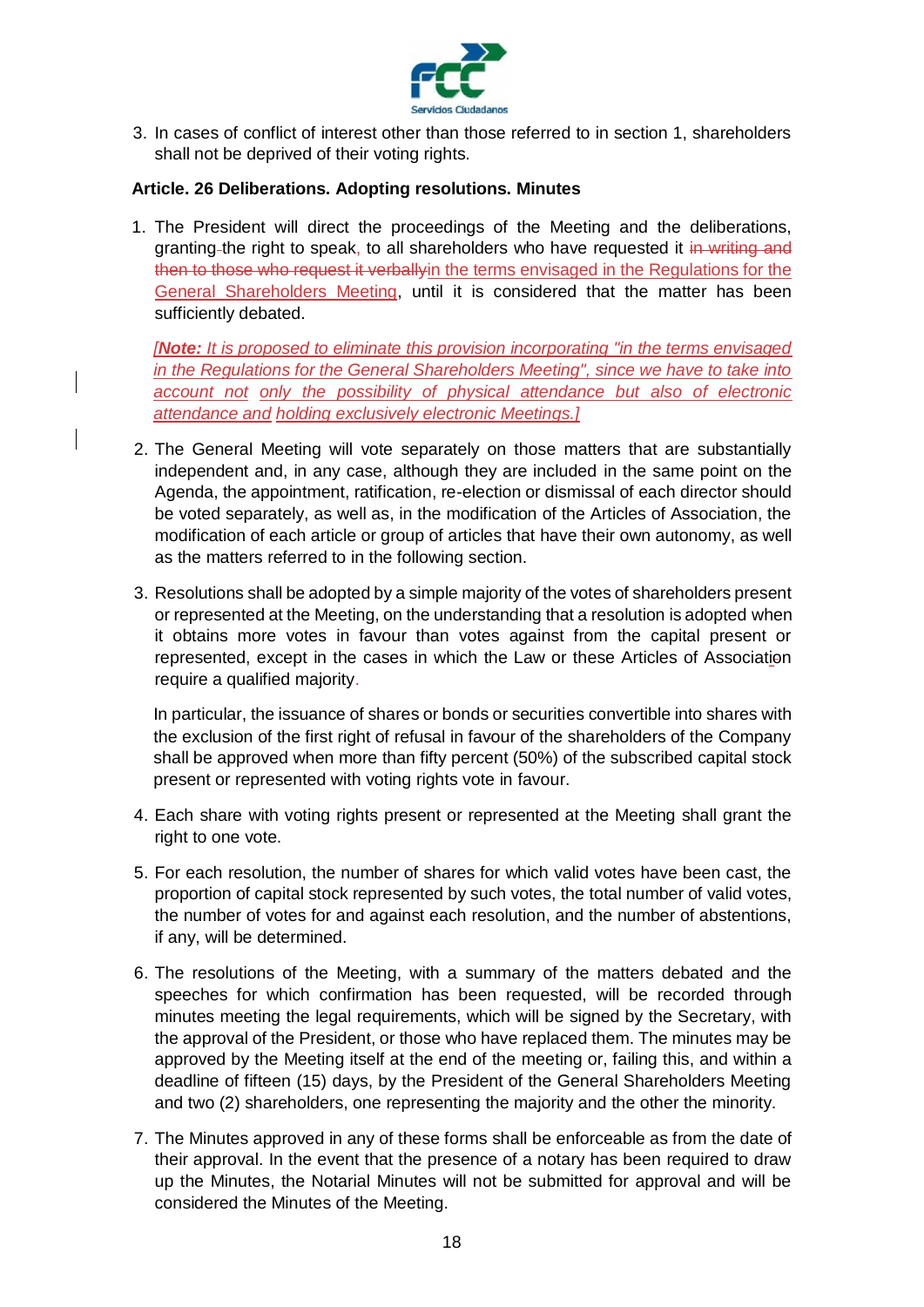

- 8. The certifications of the Minutes and the resolutions of the General Shareholders Meetings will be issued by the Secretary or Deputy Secretary of the Board of Directors with the approval of the President or, where applicable, the Vice President of the Board itself.
- 9. The resolutions approved and the results of the voting shall be published in full on the Company's website within five (5) days following the end of the General Shareholders Meeting.

# **Section 2. Regarding the Board of Directors**

## <span id="page-29-1"></span><span id="page-29-0"></span>**Article 27. The Board of Directors**

- 1. The Board of Directors is the body responsible for the management, administration and representation of the Company, in and out of court, notwithstanding the powers which, in accordance with the Act and these Articles of Association, correspond to the General Shareholders Meeting, focussing its activity mainly on the supervision and control of the ordinary management of the Company entrusted to the executive directors and senior management, as well as on the consideration of all those matters of particular significance for the Company.
- 2. Those powers and duties that are legally or statutorily reserved for the full knowledge of the Board of Directors, those necessary for responsibly undertaking its general supervisory function, as well as those that the General Shareholders Meeting had delegated to the Board of Directors may not be delegated, unless it has been expressly authorised by it to sub-delegate them.

### <span id="page-29-2"></span>**Article 28. Members**

- 1. The Board of Directors will consist of a minimum of nine (9) and a maximum of fifteen (15) members. The General Shareholders' Meeting shall be responsible for determining the specific number of its members, i.e. the minimum and maximum number of members referred to above.
- 2. Directors shall be classified as executive or non-executive, and a distinction shall be made within the latter between proprietary, independent and other external directors, all in accordance with the corresponding legal provisions.
- 3. Specifically, the Board of Directors should have three independent directors, who should be elected by the General Shareholders' Meeting on the basis of the application of criteria of rigorous professionalism and full independence, and should be proposed for election by the Appointments and Remuneration Committee following a proposal from it, by a company of recognised prestige responsible for the selection of directors of listed companies In turn this party should act in its selection process in accordance with the profile of the director sought by the Ceompany and in order to satisfy the requirements of professionalism and independence that are required at all times both by law and by good corporate governance practices. The selected candidates will be proposed to the Board of Directors and by the latter to the General Shareholders Meeting unless vacancies are directly filled by co-option.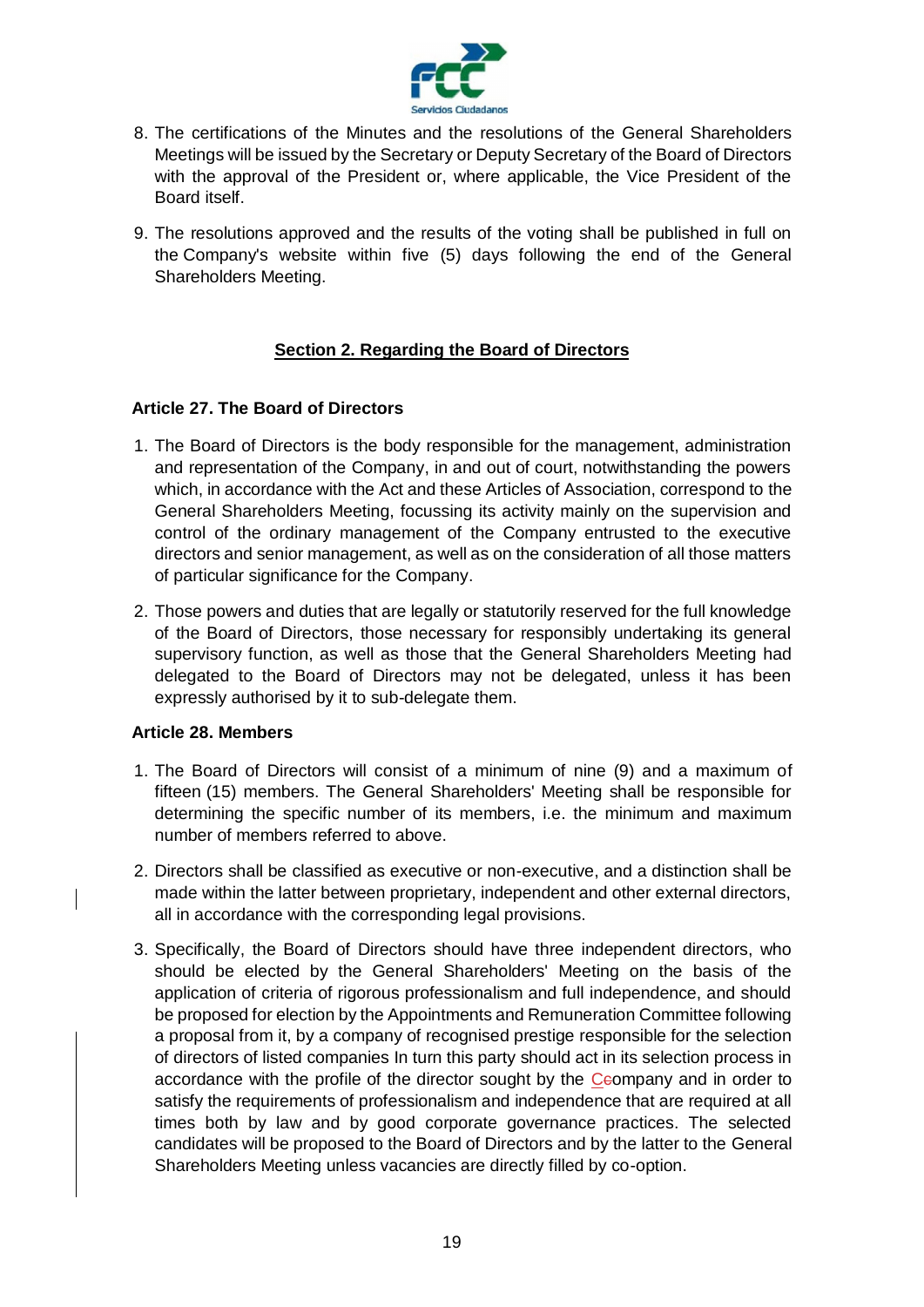

4. The Board of Directors should ensure that the selection procedures for its members favour diversity with regard to issues such as age, gender, disability or training and professional experiences and knowledge and they do not suffer from implicit biases that may imply any discrimination and, in particular, that facilitate the selection of female directors in a number that allows a balanced presence of women and men to be achieved.

*[Note: This is in accordance with the provisions of article 529 bis.2 LSC, as expressed in Law 11/2018.]*

# <span id="page-30-0"></span>**Article 29. Appointment, re-election, ratification and dismissal of directors**

- 1. The appointment of directors corresponds to the General Shareholders Meeting.
- 2. If vacancies arise during the term for which the directors were appointed, the Board may appoint the persons to fill them until the next General Shareholders Meeting is held. Furthermore, if the vacancy arises once the General Shareholders Meeting has been called and before it is held, the Board of Directors may appoint a Director until the next General Shareholders Meeting is held.
- 3. The dismissal of directors may be agreed at any time by the General Shareholders Meeting.
- 4. The Board of Directors shall follow the criteria and guidelines established in the Regulations for the Board of Directors in its proposals for the appointment, reelection, ratification or dismissal of Directors submitted to the General Shareholders Meeting and in the appointment decisions adopted by the Board by virtue of the powers of co-option legally granted to it.

# <span id="page-30-1"></span>**Article 30. Requirements and duration of the position**

1. To be appointed as a director, it is not necessary to be a shareholder and both natural persons of recognised good repute, solvency, technical competence and experience may be appointed. and legal entities may be shareholders. In the latter case, the legal entity appointed should designate a single individual as its permanent representative to perform the duties corresponding to the position. The revocation of its representative by the managing legal entity shall not take effect until the person replacing this representative has been appointed.

*[Note: This is in accordance with the provisions of article 529 bis.1 LSC, as expressed in Law 5/2021, that establishes the obligation that the Board of Directors of listed companies should consist exclusively of natural persons, expressly including "of recognised good repute, solvency, technical competence and experience "in accordance with the provisions of article 16.1 of the Regulations for the Board and the First Transitional Provision 4. of Law 5/2021, amending the consolidated text of the LSC, which provides that the requirement for directors of listed companies to be natural persons shall only apply to appointments, including renewals, occurring as from the month following its publication.]*

2. Directors may not be those who are legally incapacitated or involved with a conflict of interest, especially those in senior positions determined by Law 3/2015 of 30 March and 53/1984 of 26 December and others that may be established in the future as provided for in the applicable regulations.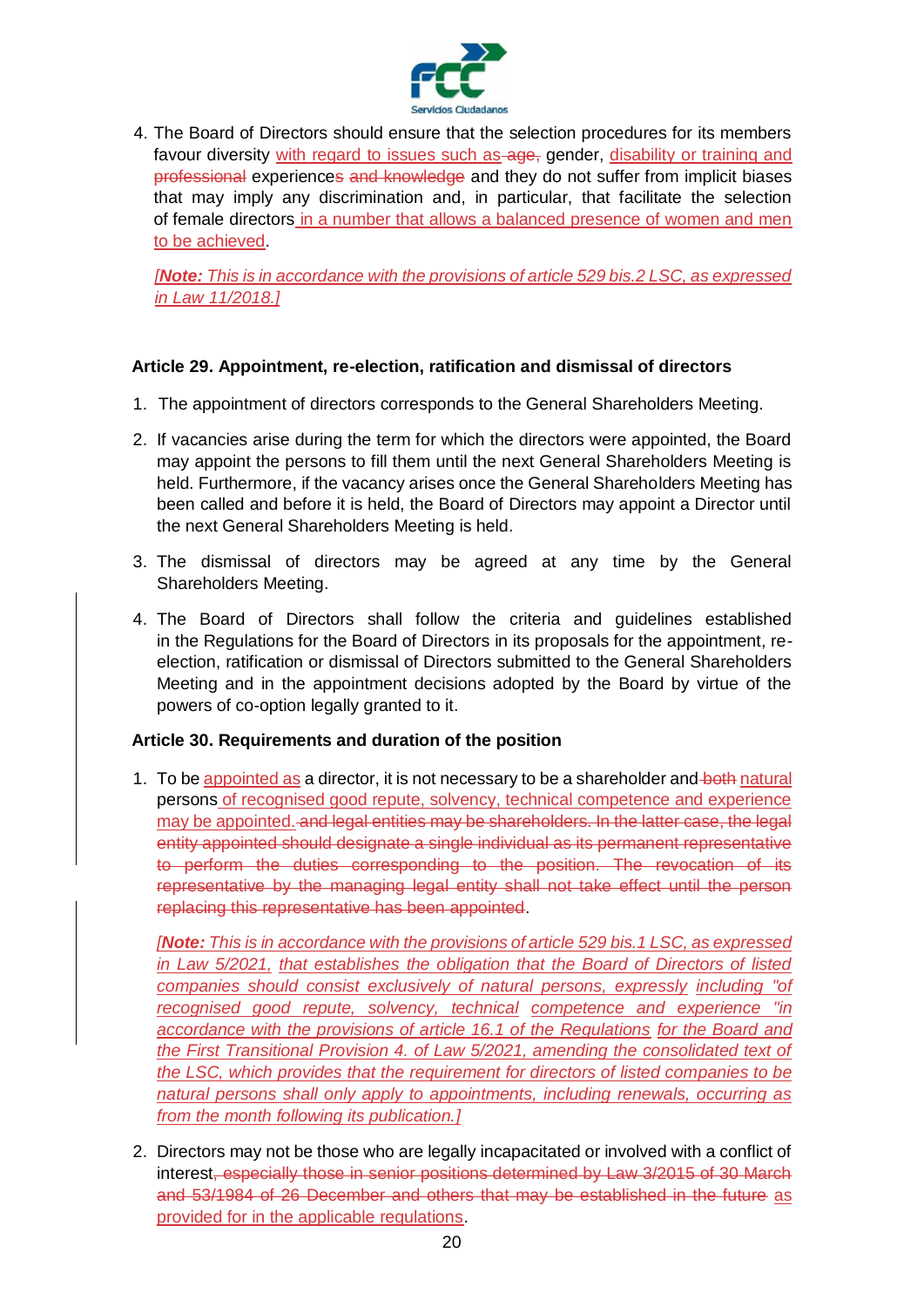

*[Note: It is proposed to replace Law 3/2015 and 53/1984 by "as provided for in the applicable regulations", in order to prevent the aforementioned regulations from being in force if they are repealed by others that may be approved in the future.]*

3. Directors may serve for a term of no more than four (4) years, but may be re-elected one or more times for terms of equal length.

### <span id="page-31-0"></span>**Article 31. Convening. Meetings**

1. The Board of Directors will meet at least once a quarter, and whenever agreed by the President, or whoever is acting on his or her behalf, or when requested by the Executive Committee or at least one third of the members of the Board of Directors.

In the latter case, if the President, without just cause, has not agreed to convene the meeting within one month, the Board may be convened by the directors who have requested the meeting, to be held in the town where the registered office is located.

- 2. In general, and notwithstanding the provisions of the preceding paragraph, the Secretary shall convene the meetings on behalf of the President, by letter, telegram or fax, e-mail, addressed to each director at least four (4) days prior to the date of the meeting. In urgent cases, freely determined by the President, the meeting may be convened 24 (twenty-four) hours prior to the date and time of the Meeting of the Board of Directors.
- 3. Meetings shall be held at the Company's registered office or at any location previously designated by the President and indicated in the call.
- 4. Board meetings may be held via conference call, videoconference or any other similar system, so that one or more of the directors may attend the meeting via the aforementioned system. In this regard, when calling the meeting, in addition to stating the location where the meeting is physically to be held, which must be attended by the Secretary of the Board, it should be mentioned that it may be attended via conference call, videoconference or an equivalent system, and should indicate and make available the technical and/or electronic and/or communication means required for this purpose, which in any case should enable direct and simultaneous communication among all those attending.

### <span id="page-31-1"></span>**Article 32. Constitution**

For the Board to be validly constituted, the majority of its members should be present or represented at the meeting.

Absent directors may be represented by another director. Notwithstanding the above, non-executive directors may only be represented by another nonexecutive director.

### <span id="page-31-2"></span>**Article. 33 Deliberations. Resolutions. Minutes**

1. The deliberations shall be presided over by the President of the Board, in his or her absence, by the corresponding Vice President, and in his or her absence, by the oldest director.

The President of the meeting will be assisted by the Secretary and, in his or her absence, by the Vice Secretary, and if he or she is also absent, a director appointed by the Board itself will assume the position.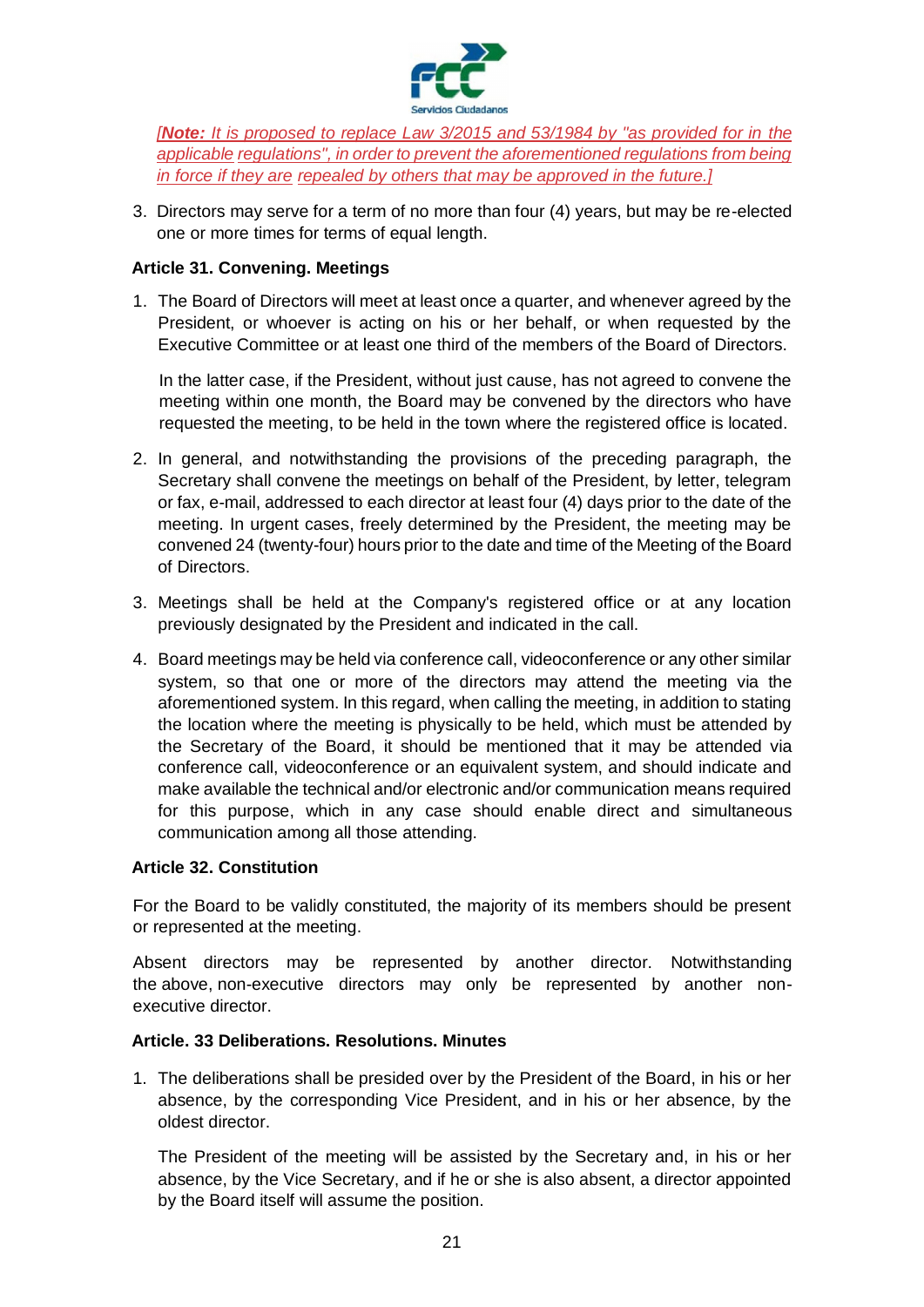

- 2. The President shall give the floor to those directors who so request until he or she believes the matter has been sufficiently debated, in which case he or she shall submit it to a vote.
- 3. Resolutions shall be adopted with the vote in favour of an absolute majority of the directors attending the meeting, with the exception of the permanent delegation of all or some of the powers that may legally be delegated by the Board of Directors to the Executive Committee, the President or the Managing Director and the appointment of the directors who are to occupy these positions, and the approval of the contracts between the directors with executive functions and the Company, which will require for their validity the vote in favour of two thirds (2/3) of the members of the Board, with the director affected by these contracts abstaining from attending the deliberation and participating in the vote.
- 4. At the President's initiative, the Board of Directors may adopt resolutions in writing and without its members being present at the meeting, providing no director objects to this procedure. When this voting procedure is followed by all the members of the Board of Directors, the Secretary of the Board of Directors shall record the resolutions adopted in the minutes, stating the names of the directors and the system followed to determine the Board's intentions, with an indication of the vote cast by each director. In this case, the resolutions shall be deemed to have been adopted at the place of the registered office and on the date of receipt of the last of the votes cast or within the ten (10) day period mentioned below, whichever occurs first. It shall also be stated that no member of the Board of Directors has opposed this procedure.

A vote in writing should be sent to the Secretary of the Board of Directors, with acknowledgement of receipt, within ten (10) days from the date the request to cast the vote is received, otherwise it is invalid.

Once the period for casting votes has elapsed, the Secretary shall notify the directors of the result of the vote, or of the impossibility of using this voting procedure because a director has opposed it.

5. The debates and resolutions of the Board shall be recorded in minutes, which shall be signed by the President and the Secretary or by those who acted in that capacity at the meeting in question. The minutes should be approved by the Board itself at the end of the meeting or at the next meeting.

In the case of Board meetings held via conference call, videoconference or any other similar system, the Secretary of the Board of Directors should record this in the minutes of the meetings held in such a way, in addition to the directors physically attending or, where appropriate, represented by another director, those attending the meeting via the conference call, videoconference or similar system. Resolutions shall be deemed to have been adopted at the place where the President is located.

6. The certifications for the minutes of the resolutions of the Board shall be issued by the Secretary or, where appropriate, by the Vice Secretary, even if they are not directors, with the approval of the President where applicable, the Vice President.

### <span id="page-32-0"></span>**Article 34. Organisation**

1. The Board shall elect a President from among the directors, following a report from the Appointments and Remuneration Committee, and may also elect one or more Vice Presidents. The duration of these positions may not exceed their term of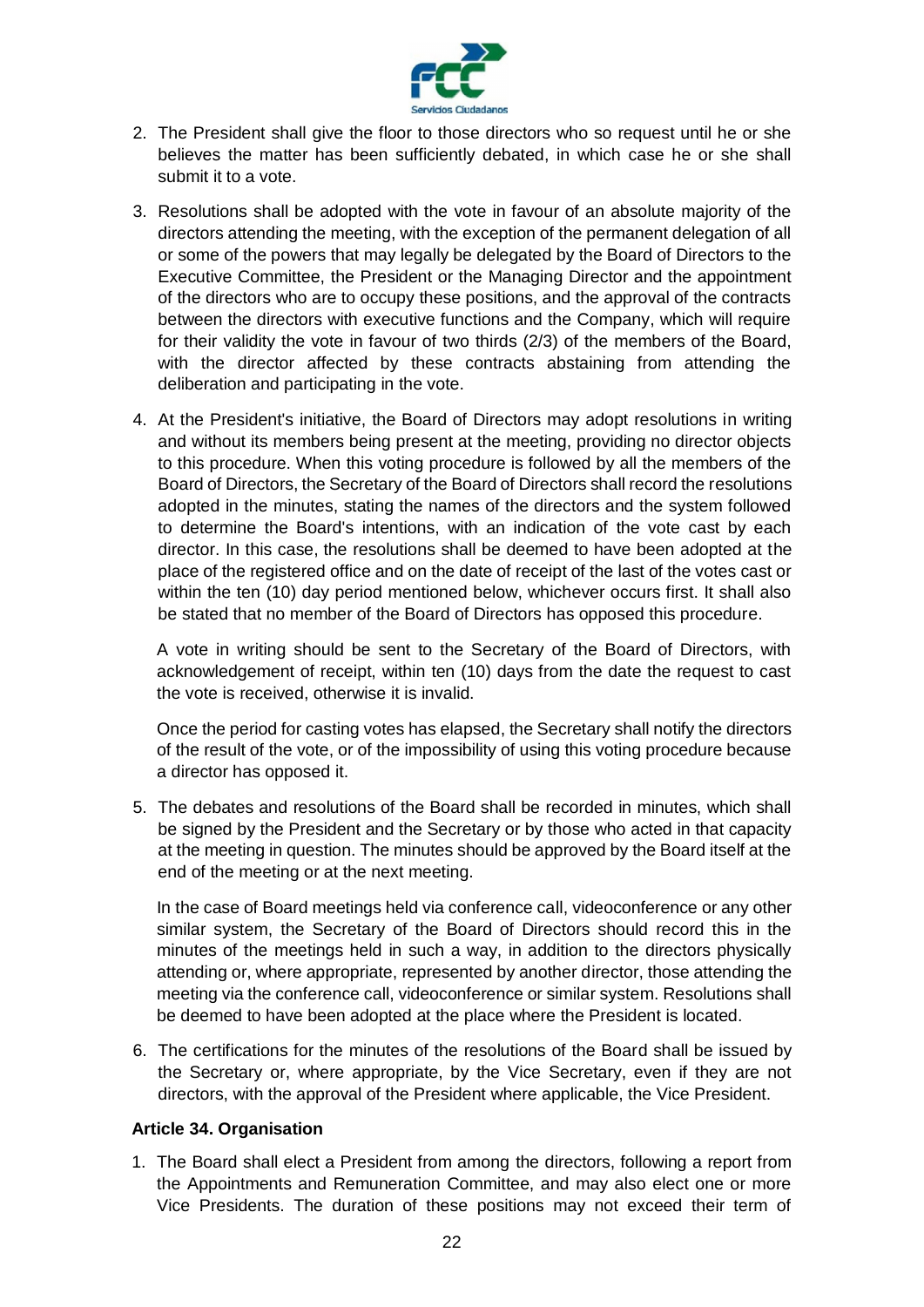

appointment as directors, notwithstanding their dismissal by the Board before their term expires, or their re-election. The position of President of the Board of Directors should be held by a non-executive director of the Company.

- 2. The President, as the highest authority for the efficient conducting of the Meeting, shall convene and preside over the meetings of the Board of Directors, creating the Agenda for them, and shall ensure, with the Secretary's cooperation, that the directors receive sufficient information in advance to discuss the items on the Agenda, directing and stimulating debate and the active participation of directors during Board meetings, safeguarding their freedom to assume duties and express their opinions, organising and coordinating with the Presidents of the corresponding Committees the regular assessment of the Board of Directors and its Committees and, where applicable, that of the CEO.
- 3. The Board may appoint persons in the capacity of deputies to the Board or technical advisors, with a voice but without vote, under the conditions it deems appropriate. The Board of Directors shall appoint, following a report from the Appointments and Remuneration Committee, a Secretary, and may elect a Vice Secretary, who may or may not be directors, in which case they shall attend the meetings with voice but no vote. The appointment of a Secretary and Vice Secretary, as applicable, will be for an indefinite period if the appointee is not a director, and if he or she is a director, the duration of these positions may not exceed their term of office as a director, notwithstanding his or her removal or re-election by resolution of the Board. In addition to the functions assigned by law and the Articles of Association or the Regulations of the Board of Directors, the Secretary should undertake the following:
	- i. Keep the documentation of the Board of Directors, record in the minutes books the proceedings of the meetings and to attest to their content and the resolutions adopted.
	- ii. Ensure that the actions of the Board of Directors comply with the applicable regulations and are in accordance with the Articles of Association and other internal regulations.
	- iii. Assist the President in ensuring that directors receive the appropriate information for them to undertake their duties sufficiently in advance and in a suitable format.
- 4. The President shall be replaced, if he or she is absent or unavailable, by the Vice President and, if there is more than one, by seniority and, in the absence of a Vice President, by the oldest director. The Secretary will be replaced, if he or she is absent or unavailable, by the Vice Secretary and, if he or she is also absent, by the Director authorised by the Board in each case.
- 5. The Board may also accept the resignation of its members, fill any vacancies that may arise from among the shareholders until the next General Shareholders Meeting is held, and regulate its own operation in matters not expressly regulated by law and these Articles of Association.

For this purpose, the Board of Directors shall approve a set of regulations containing its operating and internal rules, as well as those governing the Audit and Control Committee, the Appointments and Remuneration Committee and the other committees whose creation is decided by the Board of Directors.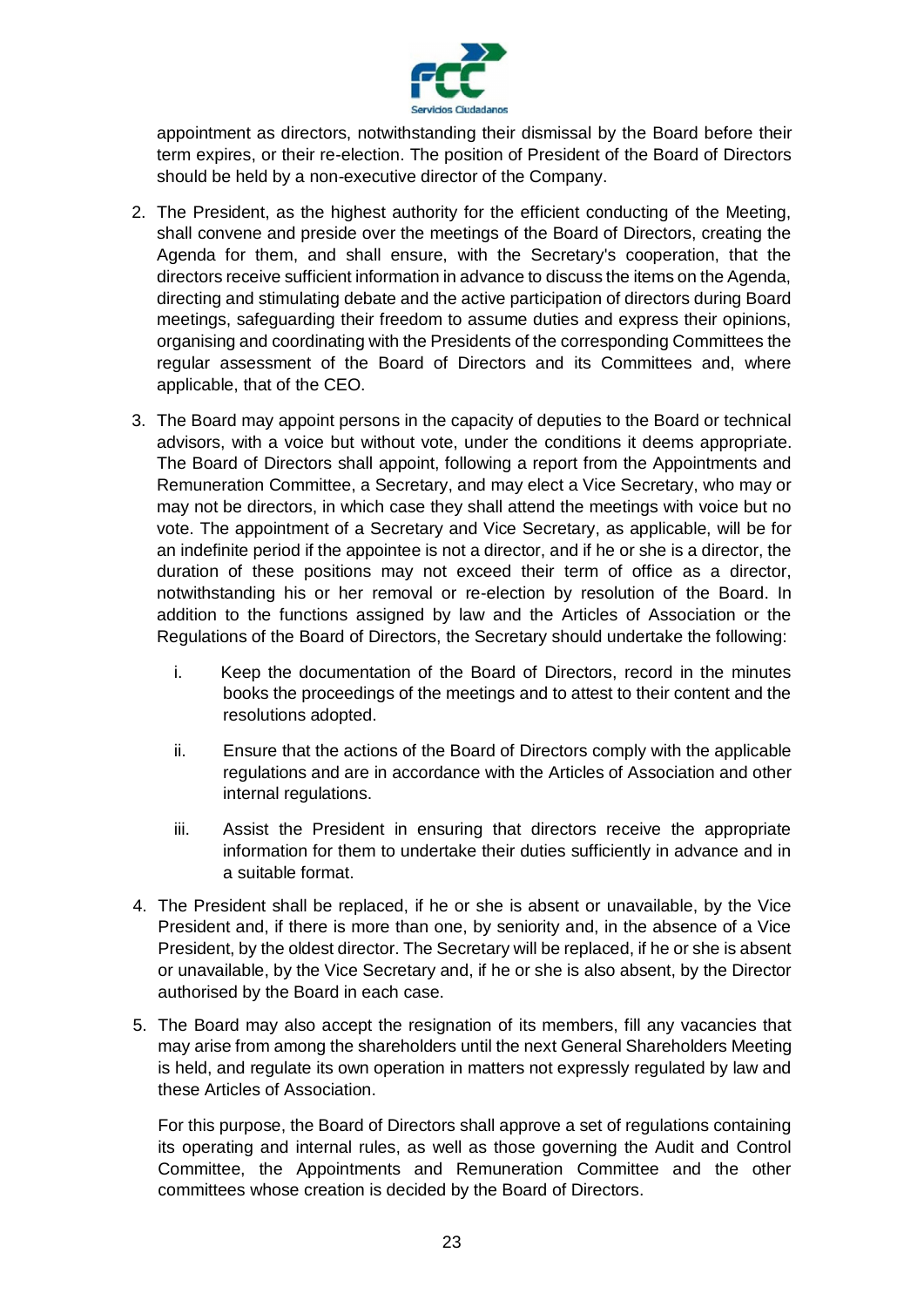

The Board of Directors shall report the contents of the Regulations and any amendments to them to the General Shareholders Meeting held closest in time to the meeting of the Board of Directors at which any such resolutions were adopted.

#### <span id="page-34-0"></span>**Article 35. Powers**

The Board of Directors will exercise all the functions and powers necessary to conduct the business that constitutes the corporate purpose, being invested with the widest powers to direct, manage, dispose of the assets and represent the Company, in court and outside it, being able to enter into all kinds of contracts and acts related to the corporate purpose, even if they involve the acquisition, disposal or encumbrance of property, the guaranteeing of third-party business or transactions, without limitation, since the Board of Directors is vested with all the powers that, as a body, correspond to the Company, except for those acts that the Act or these Articles of Association reserve exclusively for the General Shareholders Meeting.

The powers of the Board of Directors cannot be delegated, notwithstanding those mentioned in Article 27 of these Articles of Association, which are established as such by Law.

#### <span id="page-34-1"></span>**Article 36. - Executive Committee and Managing Director**

1. The Board of Directors may appoint, from among its members, an Executive Committee and a CEO, and permanently delegate, to the President, in the latter and in this Committee, all or part of the powers that may be legally, statutorily or in accordance with the Regulations of the Board of Directors, notwithstanding the powers of attorney that may be conferred on any person. The composition of the Executive Committee will be similar to that of the Board of Directors in terms of the involvement of the different categories of directors.

*[Note: The reference to the President is eliminated, since article 34.1 of these Articles of Association expressly provide that "the office of President of the Board of Directors should necessarily be assigned to a non-executive director of the Company".*

*Furthermore, the provision relating to the composition of the Executive Committee is eliminated given that it is not a legal requirement but included in Recommendation 37 of the GGC (which the Company declares not to comply with in its IAGC of 2020) in the wording prior to its modification by the CNMV in June 2020, and that currently foresees that "when there is an executive committee, it should include at least two non-executive directors, at least one of them being independent ", which is not complied with by the Company at present.]*

2. Permanent delegation of one or more of the powers that the Board of Directors may delegate to one of the directors or to the Executive Committee, and appointment of the directors who are to hold such positions, will require the favourable vote of at least two thirds of the members of the Board, and will not take effect until it has been registered in the Mercantile Registry.

### <span id="page-34-2"></span>**Article 37. Operation of the Executive Committee**

- 1. When the Executive Committee is created, the Board of Directors will determine its powers and appoint the directors who are to form part of it.
- 2. The Executive Committee shall be convened by its President, or on his or her own initiative, or when requested by two (2) of its members, by means of a letter, telegram, e-mail or fax, addressed to each of its members at least forty-eight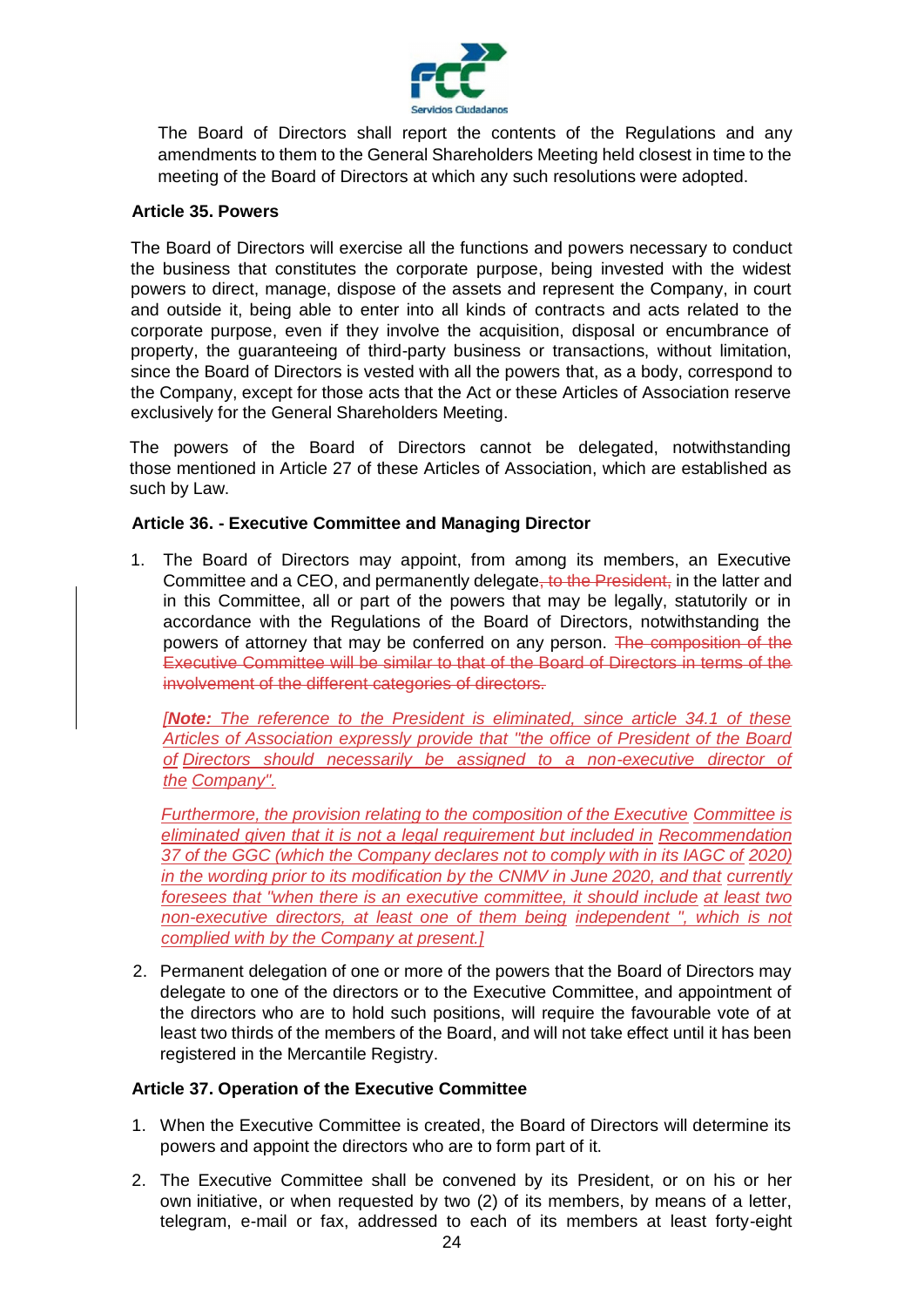

(48) hours prior to the date of the meeting, although it may be convened immediately twenty-four (24) hours in advance for urgent reasons, in which case the agenda of the meeting shall be restricted to the issues that were the cause of the urgency.

3. In the absence of the President of the Executive Committee or if he or she is unable to attend a meeting, or if this position has been vacated, the meeting may be called by the member of the Committee who has served in his or her position the longest and, in the event of a tie, the oldest in age. In the case of a legal person, the age of the natural person representing them shall be taken into account for this purpose.

*[Note: This is eliminated in accordance with article 529 bis.1 LSC, as expressed in Law 5/2021, which establishes that the Board of Directors of listed companies should be composed solely of natural persons.]*

- 4. Meetings shall be held at the Company's registered office or at any place designated by the President and indicated in the call.
- 5. For the Executive Committee to be validly constituted, the majority of its members should be present or represented at the meeting.
- 6. Those absent may be represented by another member of the Executive Committee, by writing to the President of the Committee.
- 7. Deliberations shall be guided by the President, who shall hand the floor over to attendees who ask to speak.
- 8. In the absence of the President of the Executive Committee or if this position has been vacated, his or her duties may be undertaken by the member of the Committee elected to this post by the majority of those in attendance at the meeting.
- 9. Resolutions shall be adopted by an absolute majority of the Committee's members.
- 10. In the event of a tie, the matter will be submitted to the Board of Directors, for which purpose the members of the Executive Committee will request that it be convened in accordance with the provisions of Article 32 of these Articles of Association, unless a meeting of that body has already been called within the following thirty calendar days, in which case the Committee will ask the President of the Board to include the items on which the tie has occurred in the agenda of that meeting.

### <span id="page-35-0"></span>**Article 38. Remuneration**

- 1. The position of director is remunerated.
- 2. The remuneration of directors in their capacity as such, for the Board of Directors as a whole, shall consist of (i) a share in the liquid profits, which may not exceed two percent (2%) of the profit for the business year attributed to the Company in the Group's consolidated financial statements of the of which it is the parent company, once the Llegal Rreserve has been covered, and if a minimum dividend of four percent (4%) of the nominal value of the shares has been recognised for the shareholders, Tthe percentage that corresponds to the entire Board of Directors for this concept into each business year will be established by the General Shareholders Meeting; and (ii) allowances for attending the meetings of the Board and its internal Committees.
- 3. It corresponds Andto the Board to determine the remuneration of each director in their capacity as such within the statutory framework and the remuneration policy, following a report from the Appointments and Remuneration Committee, the remuneration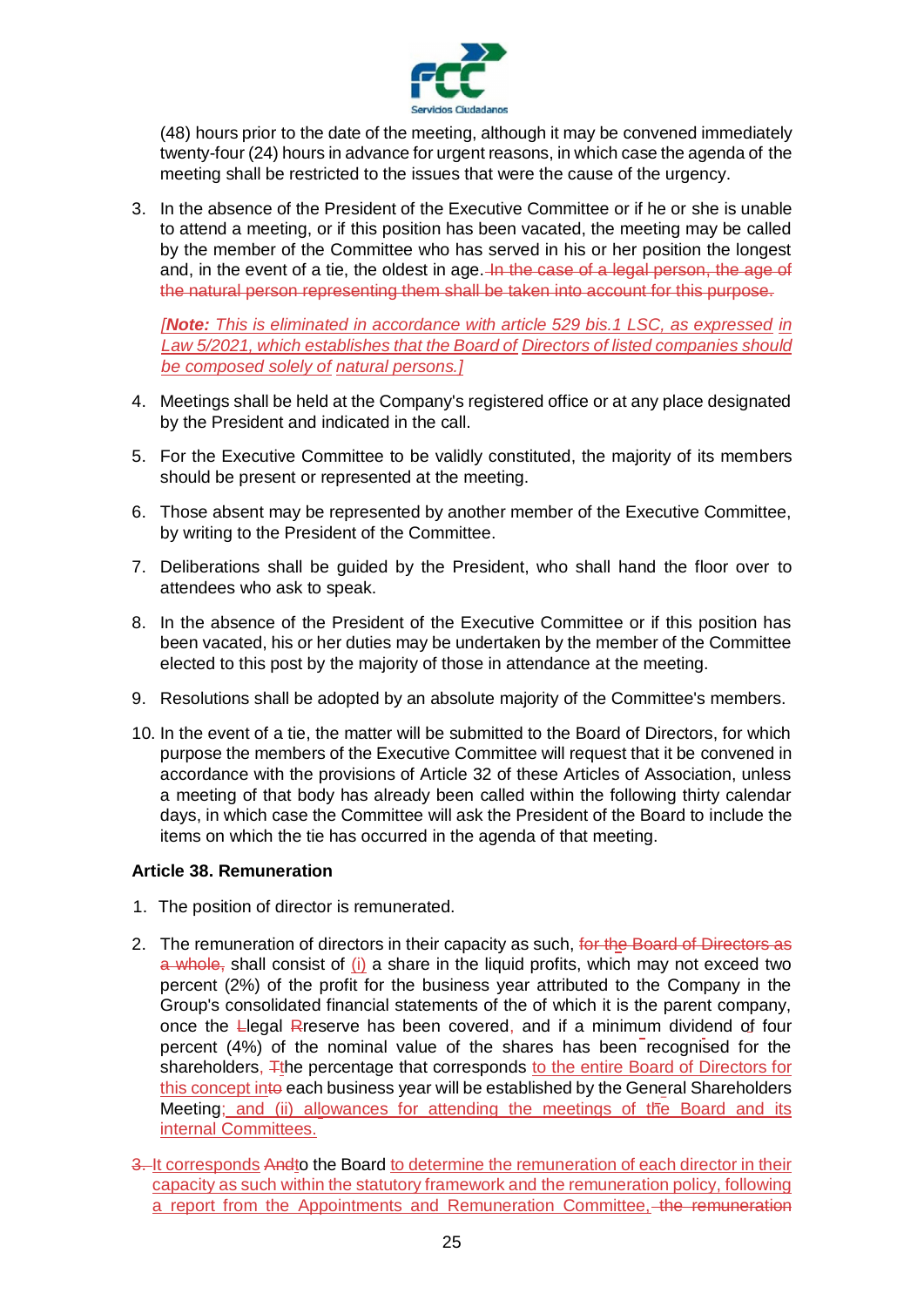

agreed by the General Shareholders Meeting will be distributed among its members, taking into account the functions and responsibilities undertaken by each one within the Board itself or the internal Committees–and other criteria provided for in the Regulations of the Board of Directors.

3. Notwithstanding the above, directors will be paid for their attendance at the meetings of the Board and the internal committees. For these purposes, the General Shareholders Meeting will determine the amount that corresponds to each business year for this concept, and that will be distributed by the Board among its members taking this into account, as well as their actual attendance at meetings of the Board and of the internal Committeesof the same and of which they are members and other criteria as provided for in the Regulations of the Board of Directors.

*[Note: The preceding sections are adapted to article 529 17 LSC, as expressed in Law 5/2021.]*

- 4. Furthermore, the Company will in any case hold third-party liability insurance for its directors.
- 5. In accordance with the resolution adopted by the General Shareholders Meeting in this regard, the remuneration of the directors may also, independently of the provisions of the previous sections, consist of the delivery of shares or share options or remuneration linked to the value of the Company's shares.

*[Note: For systematic reasons, the two previous sections have been moved to follow the provisions relating to the remuneration of directors in accordance with their status as such and their executive duties.]*

- 4.The remuneration of directors should in any case be in reasonable proportion to the importance of the Company, its economic situation at any given time and the market standards for comparable companies. The established remuneration system should be aimed at promoting the long-term profitability and sustainability of the Company and incorporate the necessary precautions to avoid excessive risk taking and the rewarding of unfavourable results.
- 5.In addition to the provisions in the previous sections, the remuneration for the executive functions of the Chief Executive Officer and other directors to whom functions of this nature are attributed by virtue of other titles, may consist of a fixed annual remuneration, a variable remuneration based on different parameters, savings and pension systems, severance pay, non-competition and insurance agreements and a system of remuneration in kind for the management team, all in accordance with the provisions of the directors' remuneration policy and the contract that exists between the director and the Company.

*[Note: Until now, the majority of companies have expressly introduced the remuneration items for Executive Directors included in the Articles of Association, and it has been considered whether the remodelling of article 529 18.1 LSC by Law 5/2021* would enable this statutory establishment of concepts to be obviated, making it *sufficient for them to be included in the Remuneration Policy.*

*The companies that had already included them have kept them and others that did not have included them in these Boards for greater legal security and also given the tax criteria in this regard, although these concepts are included in a general way by means of a reference to different remuneration concepts applicable to executive directors, so the remuneration policy may include all or just some of them.]*

The contract to be entered into between the director and the Company should be previously approved by the Board of Directors with the favourable vote of at least twothirds of its members, and should be included as an annex to the minutes of the meeting. The director concerned should abstain from attending the deliberation and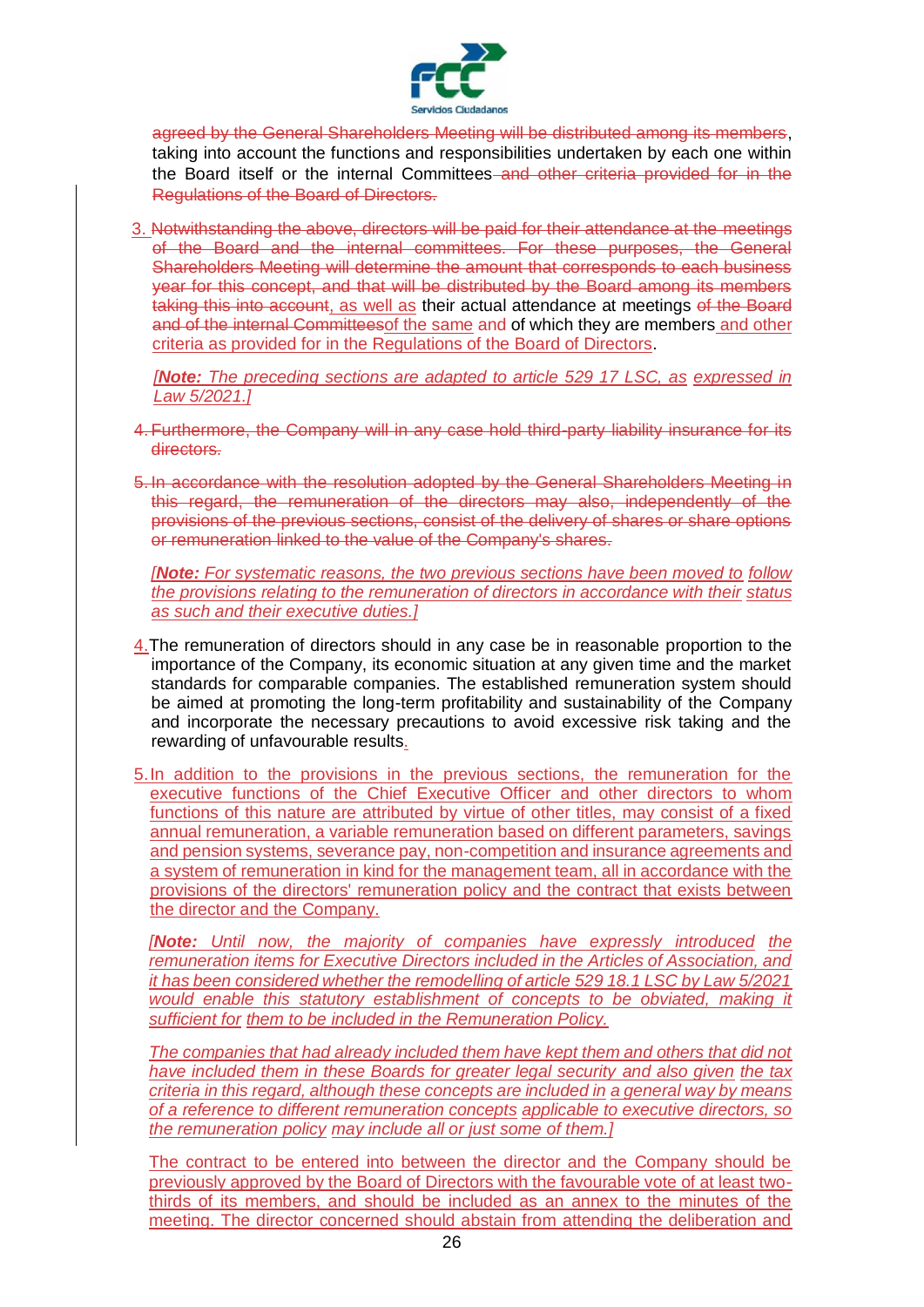

from participating in the vote. This contract, which should be in accordance with the Company's remuneration policy should contain all the details required by law and, in particular, include all the concepts for which the director may obtain any remuneration for the performance of executive duties.

*[Note: For systematic reasons, what is already provided for in the current article is included in this paragraph.]*

6. The Board of Directors is responsible for the individual determination of the remuneration of each director for the performance of the executive duties assigned to him or her within the framework of the remuneration policy and in accordance with the provisions of his contract, following a report from the Appointments and Remuneration Committee.

*[Note: It expressly incorporates the obligation for the Appointments and Remunerations Committee to report previously on the individual determination of the remuneration for each Director for their executive duties, in accordance with article 529 18.3 LSC, as expressed in Law 5/2021.]*

6.7. The remuneration provided for in the preceding sections, derived from membership of the Board of Directors, will be compatible with the other labour, service or professional payments that correspond to the Ddirectors for the performance of their duties as directors, executives, counsellors or of a nature other than those corresponding to supervision and collegiate decision inherent to their condition as directors, which, where applicable, they may perform for the Companythose corresponding to the directors in their capacity as such or, where appropriate, by the executive functions attributed to them, which will be determined by the Board of Directors in accordance with the provisions of the remuneration policy for directors approved by the General Shareholders Meeting and which will be included in a contract to be entered into between the director and the Company, which should be previously approved by the Board of Directors with the favourable vote of at least twothirds of its members, and should be included as an annex to the minutes of the meeting. The director concerned should abstain from attending the deliberation and from participating in the vote.

*[Note: This section only maintains what is related to the functions that, where applicable, a director could perform outside the scope of his or her duties as a director, both in his or her capacity as such and, where appropriate, for executive functions.]*

This contract, which should be in accordance with the Company's remuneration policy, should contain all the details required by law and, in particular, include all the concepts for which the director may obtain any remuneration for the performance of executive duties.

- 8.Furthermore, the Company will in any case hold third-party liability insurance for its directors.
- 9. In accordance with the resolution adopted by the General Shareholders Meeting in this regard, the remuneration of the directors may also, independently of the provisions of the previous sections, consist of the delivery of shares or share options or remuneration linked to the value of the Company's shares.

*[Note: The two previous sections have been moved since they are applicable to all directors, both in their capacity as such and, where applicable, for any executive functions they may perform.]*

10. The remuneration policy for the directors should comply with the statutory remuneration system and will be approved by the General Shareholders Meeting as a separate item on the agenda, and should establish at least the maximum amount of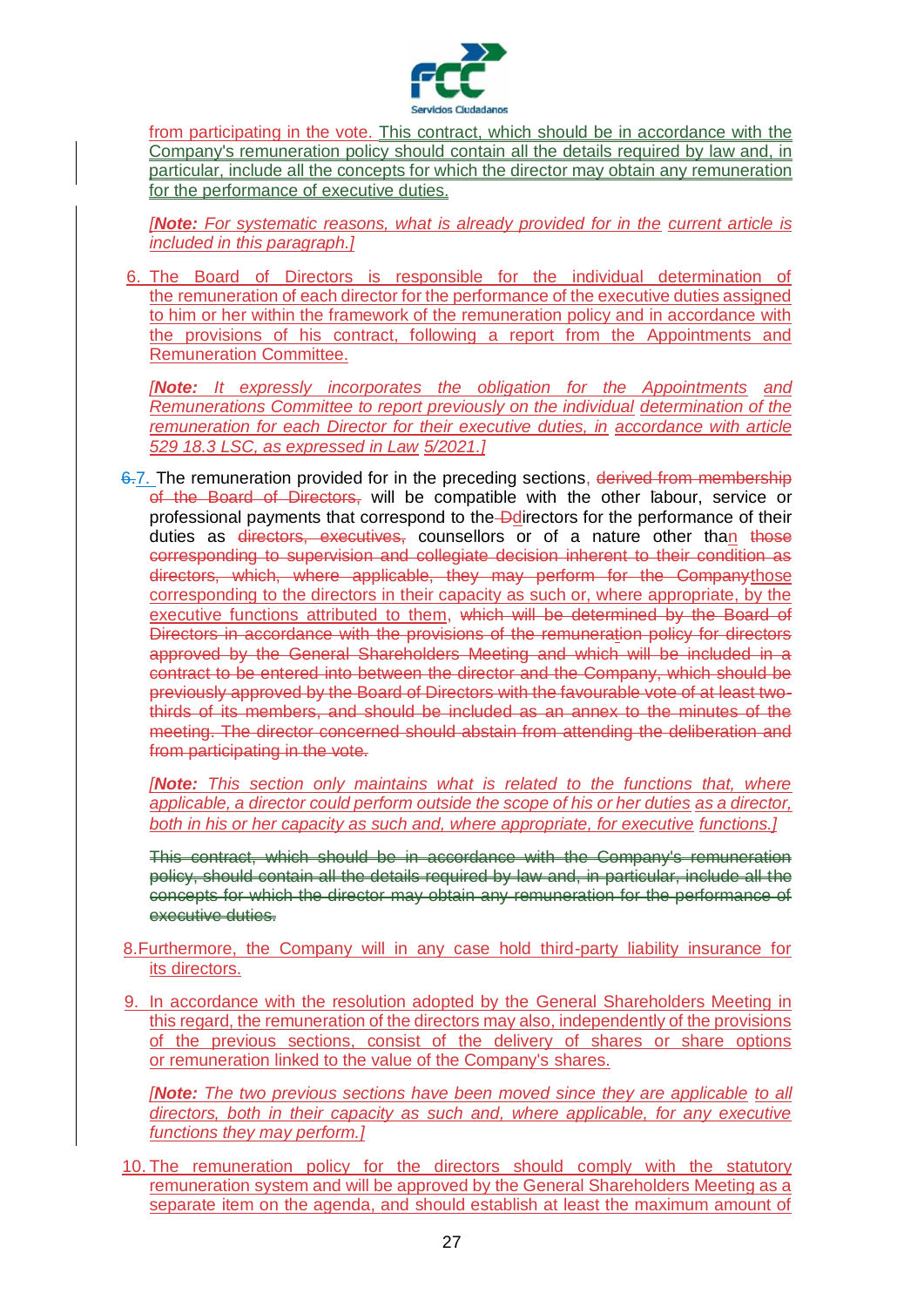

the annual remuneration to be paid to all of the directors in their capacity as such and the criteria for their distribution in accordance with the functions and responsibilities attributed to each of them, the amount of the annual fixed remuneration corresponding to the directors for the performance of their executive functions and other provisions established in the Law.

*[Note: The provisions of articles 529 19. 1, 529 17.2 and 529 18.2 LSC are included, as expressed in Law 5/2021.]*

11.The Board of Directors shall draw up an annual report on the remuneration of the directors, containing that includes information on the remuneration policy for the Companythe directors approved by the General Meeting and applicable to the current business year, an overall summary of the application of policy for-payments remuneration during the business year now closed, and details of the individual remuneration earned under all headings by each of the directors in the said business year, which shall be distributed as other significant information by the Company simultaneously with the annual corporate governance report and be submitted to the Ordinary General Shareholders' Meeting as a separate item on the Agenda, in accordance with the terms established by law.

<span id="page-38-0"></span>*[Note: Adapted to article 541 LSC, as expressed in Law 5/2021.]*

# **Section 3. On Board of Directors Committees**

### <span id="page-38-1"></span>**Article 39. Board of Directors Committees**

- 1. The Board of Directors must create and maintain, on a permanent and internal basis, an Audit and Control Committee and an Appointments and Remuneration Committee, with the powers established by law, in these Articles of Association, in the Regulations of the Board of Directors and, where appropriate, in the Regulations of the Committee itself, and should encourage independence in the exercise of its duties.
- 2. Notwithstanding the foregoing, the Board of Directors may also set up other internal Committees, with the powers, members and operating regime that the Board of Directors itself may determine in each case.

# <span id="page-38-2"></span>**Article 40. Audit and Control Committee**

1. The Board of Directors shall have an Audit and Control Committee with no executive functions and with powers to inform, advise and propose within its scope of action, which shall be composed of a minimum of three (3) and a maximum of six (6) directors, appointed by the Board of Directors following a report from the Appointments and Remuneration Committee, for a period not exceeding their term in the position as directors and notwithstanding the possibility of being re-elected indefinitely, insofar as they may also be re-elected as directors. All the members of the Audit and Control Committee should be non-executive directors, and the majority of its members should be independent directors, one of whom shall be appointed on the basis of his or her knowledge and experience in accounting and/or auditing matters. As a whole, the members of the Committee shall have relevant technical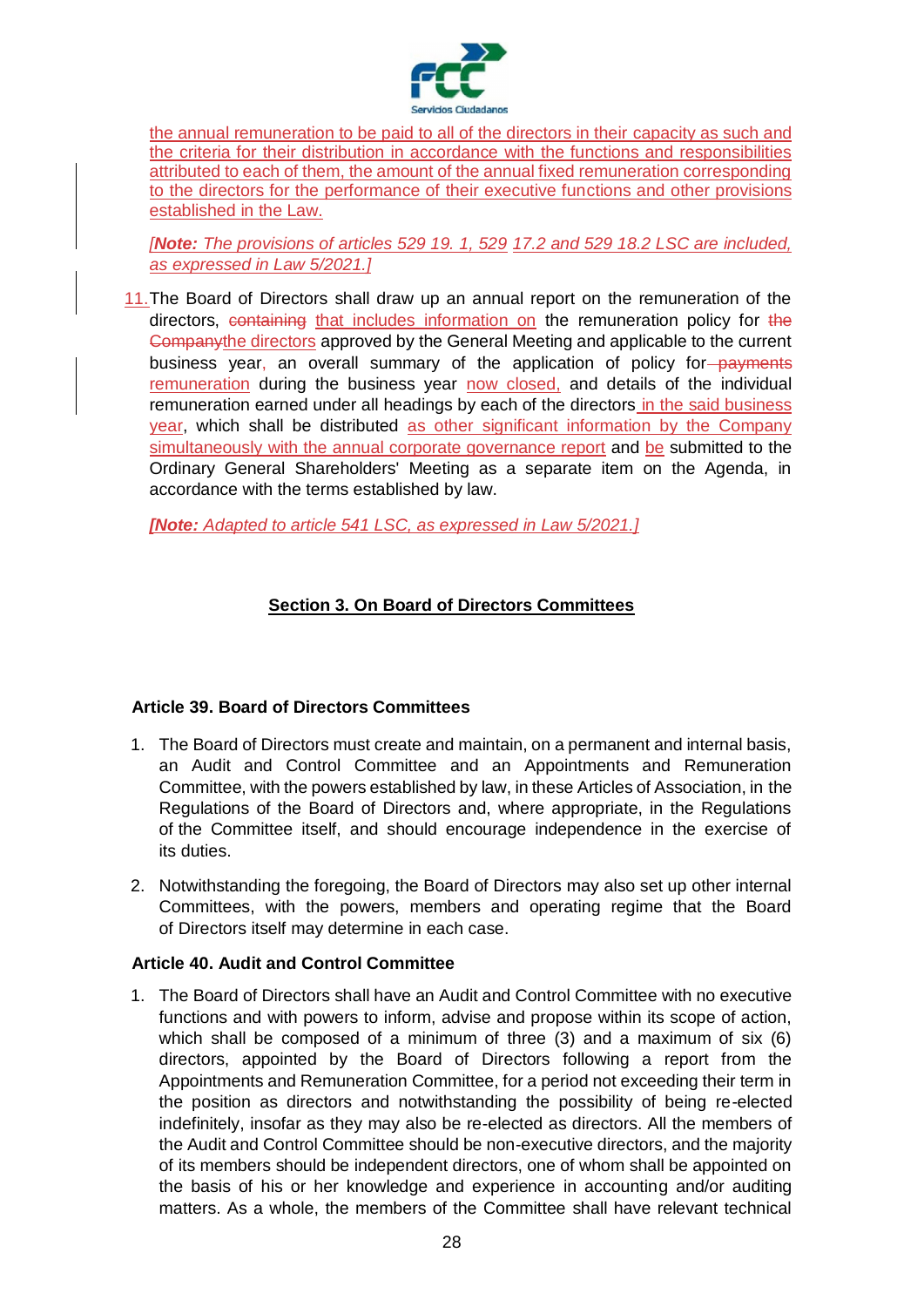

knowledge with regard to the activity sector of the Company.

2. The Committee shall elect a President from among its independent members and may also elect a Vice President. The duration of these positions may not exceed four (4) years nor that of their terms of office as members of the Committee, and they may be re-elected after at least one year has elapsed after they have left the position.

The Secretary and, where applicable, the Vice Secretary shall be the person appointed by the Committee, without specifying his or her status as a director.

- 3. The members of the Committee may be assisted in their meetings by persons who they consider appropriate in the capacity of advisors, and up to a maximum of two (2) for each of these members. These advisors shall attend meetings with a voice but no vote.
- 4. Without prejudice to the other functions attributed to it by Law, these Articles of Association and the Board Regulations, the powers of the Audit and Control Committee will include at least the following:
	- a) To inform the General Shareholders Meeting of any issues that may arise with regard to those matters that fall within the scope of the Committee and, in particular, of the result of the audit, explaining how it has contributed to the integrity of the financial information and the role that the Committee has played in this process.
	- b) To supervise the effectiveness of the Company's internal control and the Company's internal audit services and risk management systems, including fiscal risk, as well as to debate with the accounts auditor significant weaknesses in the internal control system detected in the course of the audit, and all this without infringing its independence. For this purpose, and where appropriate, they may submit recommendations or proposals to the Board of Directors and the corresponding deadline for their follow-up.

*[Note: It is eliminated in accordance with the wording of article 529 14. 4.b) LSC, as expressed in Law 22/2015, of July 20.]*

- c) To supervise the process of preparing and submitting the required financial information and to submit recommendations or proposals to the Board of Directors, aimed at safeguarding its integrity.
- d) To submit to the Board of Directors proposals for the selection, appointment, reelection and replacement of the auditor, taking responsibility for the selection process, in accordance with the provisions of EU regulations, as well as the terms and conditions of his or her contract, and to obtain from him or her regular information on the audit plan and its implementation, as well as to maintain his or her independence in the performance of his or her duties.
- e) To establish appropriate relationships with the external auditor to receive information on issues that may pose a threat to their independence, for consideration by the Committee, and any other relating to the process of conducting accounts audits and, where appropriate, the authorisation of services other than those prohibited, under the terms provided for in the regulations governing account auditing activities on the system of independence, as well as any other communications provided for in account auditing legislation and in auditing regulations. In any case, it should receive annually from the external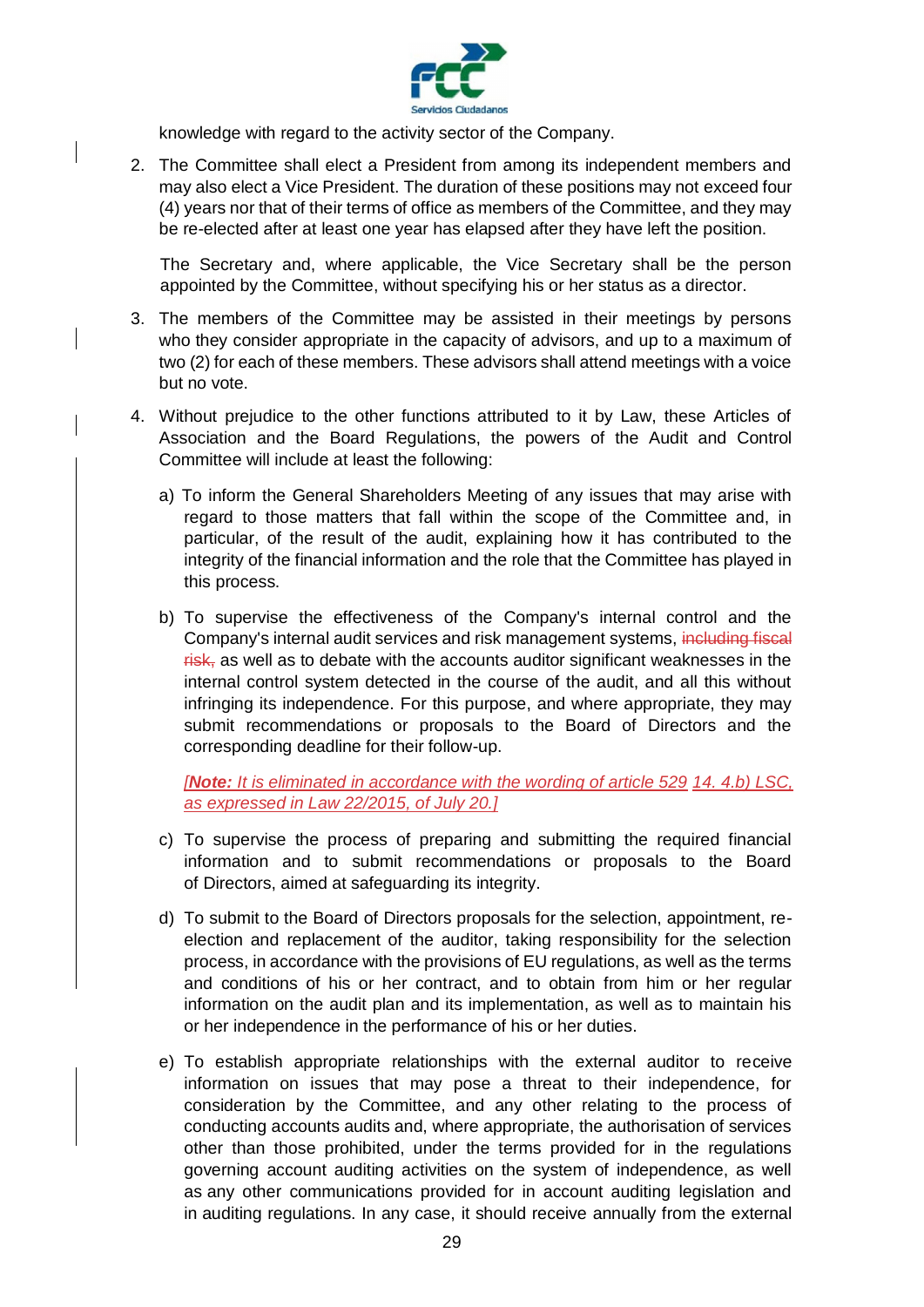

auditors a declaration of their independence with regard to the Company or entities directly or indirectly related to it, as well as detailed and individualised information on the additional services of any kind provided and the corresponding fees received from these entities by the external auditor or by the persons or entities related to it in accordance with the provisions of the regulations governing the auditing of accounts.

- f) To issue annually, prior to the issuance of the audit report, a report expressing an opinion on whether the independence of the auditors or audit firms has been compromised. In any case, this report shall contain a reasoned assessment on the provision of each and every one of the additional services referred to in the previous section, taken individually and as a whole, other than the legal audit and with regard to the system of independence or the regulations governing account auditing activities.
- g) To report on related-party transactions that should be approved by the General Shareholders Meeting or the Board of Directors and to supervise the internal procedure established by the Company for those whose approval has been delegated in accordance with the applicable regulations.

*[Note: It is incorporated in accordance with article 529 14. 4.g) LSC, as expressed in Law 5/2021.*

*In this regard, although currently the power to report related-party transactions is attributed to the Appointments and Remuneration Committee, the new wording of the last paragraph of article 529 14.4 LSC, introduced by Law 5/2021, establishes that this function may be undertaken by a Committee other than the Audit Committee, the aforementioned Committee should have the same composition as that legally required for the Audit Committee, that is: (i) all non-executive directors, (ii) majority of independent directors, (iii) of which one will be appointed taking into account their knowledge and experience in the field of accounting, auditing or in both; and (iv) as a whole, the members of the committee will have the proper technical knowledge with regard to the sector of activity to which the audited entity belongs.*

*Since the Appointments and Remuneration Committee does not currently meet these requirements, we propose to attribute this power to the Audit and Control Committee that does in fact meet the legal requirements.]*

- $f(h)$  To report in advance to the Board of Directors on all matters provided for by law, these Articles of Association and the Regulations of the Board, and in particular, on:
	- 1 \_financial information and the management report, which will include, where appropriate, mandatory the non-financial information that the Company should periodically make public, and

*[Note: It is extended in accordance with article 529 14. 4.g) LSC, as expressed in Law 5/2021.]*

- 2 \_the creation or acquisition of a stake in special-purpose entities or entities domiciled in countries or territories considered to be tax havens.
- $\theta$ i) Where applicable, those others that are attributed by these Articles of Association or the Regulations of the Board of Directors.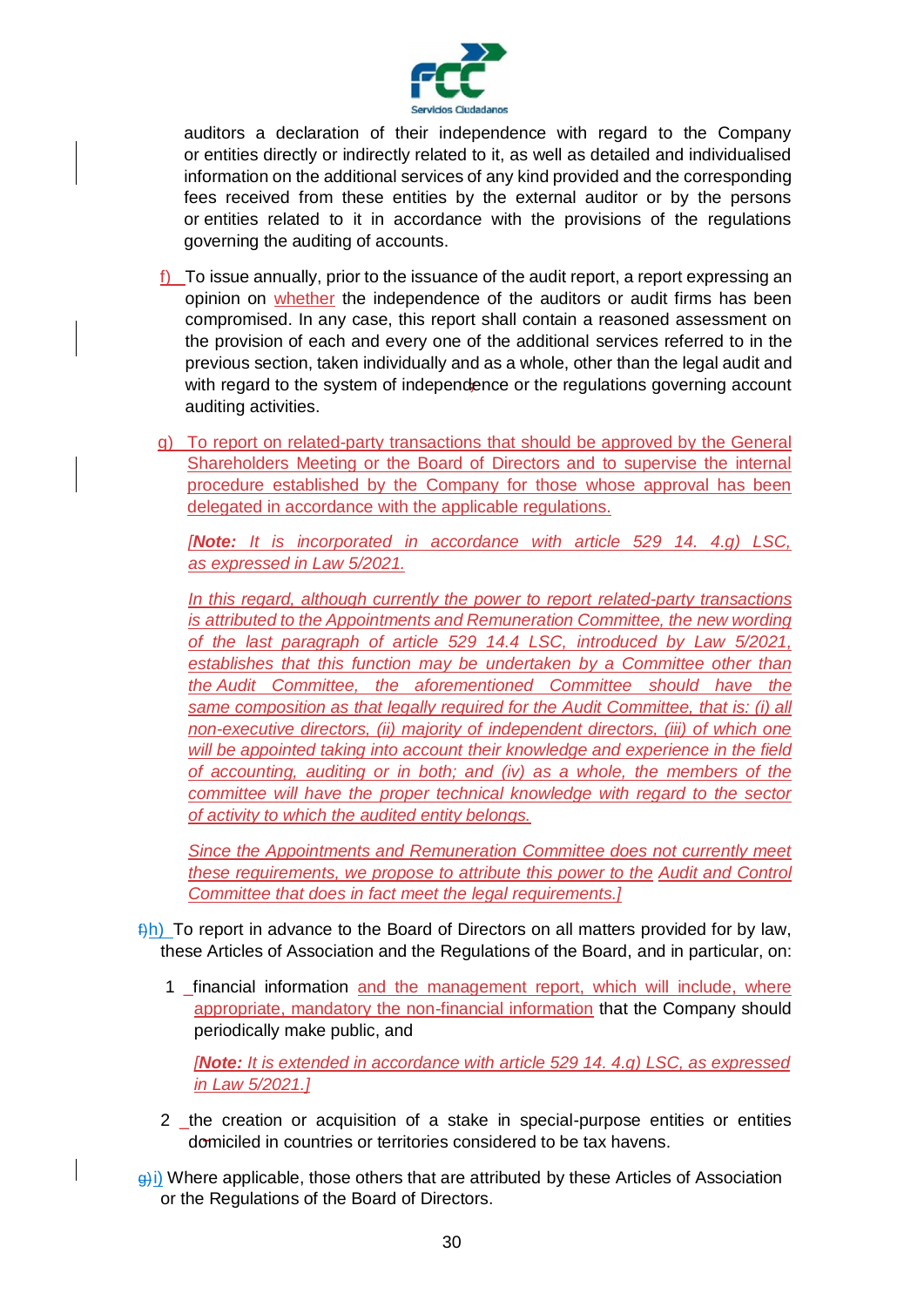

The provisions of points d), e) and f) in this section previous shall be understood notwithstanding the regulations governing the auditing of accounts.

- 5. For the purposes of its operation, the Committee shall meet when the President so decides, as many times as necessary to perform its duties and at least once a quarter.
- 6. It shall be validly constituted when the majority of its members are present or represented, and its resolutions shall be adopted by an absolute majority of its members present or represented. In the event of a tie, the President shall have the casting vote.
- 7. The Audit and Control Committee shall draw up an action plan for the business year, which it shall report to the Board of Directors, as well as a report on its activity during the business year, which shall serve as the basis for the annual assessment by the Board of Directors of its operation and that of its Committees, in order to propose, on the basis of the results, an action plan to correct any deficiencies detected.
- 8. These Regulations with regard to the Audit and Control Committee will be developed through the Regulations of the Board of Directors, always promoting independence in its operation.

### <span id="page-41-0"></span>**Article 41. The Appointments and Remuneration Committee**

- 1. The Board of Directors shall have an Appointments and Remuneration Committee with no executive functions, consisting of a minimum of four (4) and a maximum of six (6) board members appointed by the Board of Directors, and it shall be composed exclusively of non-executive directors, of which at least two shall be independent directors. The mandate of the members of the Committee shall not exceed their mandate as directors, without prejudice to them being re-elected indefinitely, as long as they remain directors.
- 2. The Committee shall elect a President from among its independent members. The Committee will also have a Secretary with a voice and without a vote, who shall not need to be a director.
- 3. The Appointments and Remuneration Committee will have powers to report, advise and propose with regard to the appointment, re-election, ratification and removal of directors, remuneration of directors and senior managers of the Company and situations of conflict of interest and related-party transactions and, without prejudice of the remaining functions attributed to it by Law, the Articles of Association or, in accordance with them, the Regulations of the Board of Directors. It will have, as a minimum, the following functions:

*[Note: The power to report on related-party transactions has been transferred to the Audit and Control Committee, in accordance with the provisions of article 529 14. 4 LSC, final paragraph, as expressed in Law 5/2021.]*

- a) To assess the necessary skills, knowledge and experience of those on the Board of Directors. For this purpose, it will define the functions and skills necessary in the candidates who must fill each vacancy and will assess the time and dedication required so that they can effectively undertake their duties.
- b) To establish a representation target for the under-represented gender on the Board of Directors and prepare guidelines on how to achieve this target.
- c) To submit proposals to the Board of Directors for the appointment of independent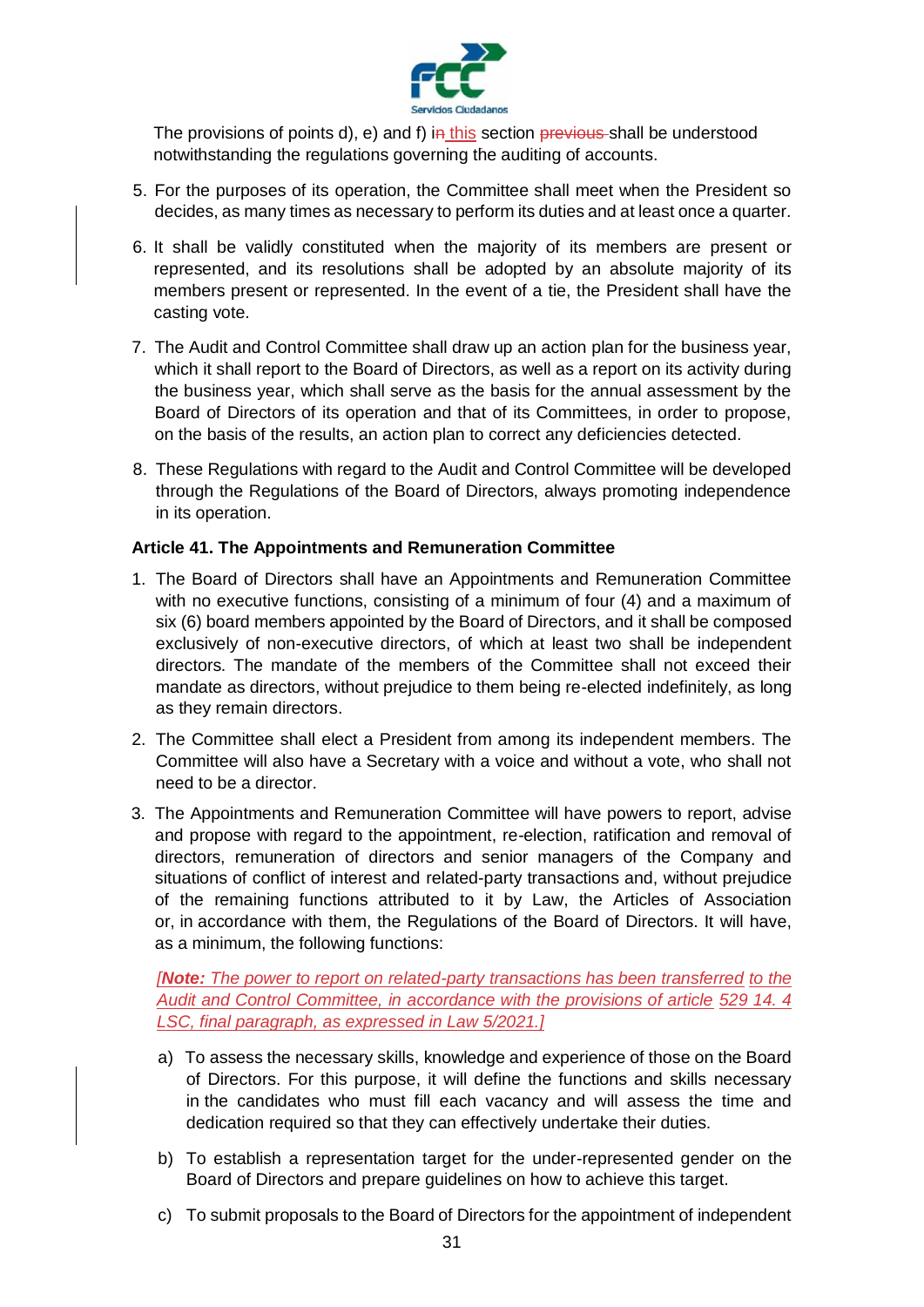

directors for their appointment by co-option or for their submission to the decision of the General Shareholders Meeting, as well as proposals for the re-election or dismissal of these directors by the General Shareholders Meeting.

- d) To report on proposals for the appointment of the remaining directors for their appointment by co-option or for their submission to the decision of the General Shareholders Meeting, as well as proposals for their re-election or removal by the General Shareholders Meeting.
- e) To report on the proposals for the appointment and removal of senior managers and the basic conditions of their contracts.
- f) To examine and organise the succession of the President of the Board of Directors and the CEO of the Company and, where applicable, to make proposals to the Board of Directors so that this succession takes place in an orderly and planned manner.
- g) To propose the remuneration policy to the Board of Directors for directors and general managers or those who undertake senior management duties reporting directly to the Board, the Executive Committee or the CEO, as well as the individual remuneration and other contractual conditions of the executive directors, ensuring that they are respected.
- h) To report to the Board of Directors in advance on all matters provided for in the law, these Articles of Association and the Regulations of the Board-and, in particular, on related-party transactions.

*[Note: We refer to the note relating to section 4.g) of article 40 of these Articles of Association.]*

- 4. For the purposes of the operation of the Committee, it shall meet when the President so decides, as often as is necessary for the performance of its duties, and at least once every quarter.
- 5. It shall be validly constituted when the majority of its members are present or represented, and its resolutions shall be adopted by an absolute majority of the members present or represented. In the event of a tie, the President shall have the casting vote.
- 6. The Appointments and Remuneration Committee shall prepare an action plan for the business year, which it shall submit to the Board of Directors, as well as a report on its activity during the business year which shall serve as the basis for the assessment made by the Board of Directors.
- <span id="page-42-0"></span>7. The Regulations of the Board of Directors will develop these rules regarding the Appointments and Remuneration Committee, always in favour of its independence.

# **TITLE FOUR**

### **ON THE ADVISORY BOARD**

#### <span id="page-42-2"></span><span id="page-42-1"></span>**Article 42. The Advisory Board**

1. The Board of Directors may appoint an Advisory Board consisting of a minimum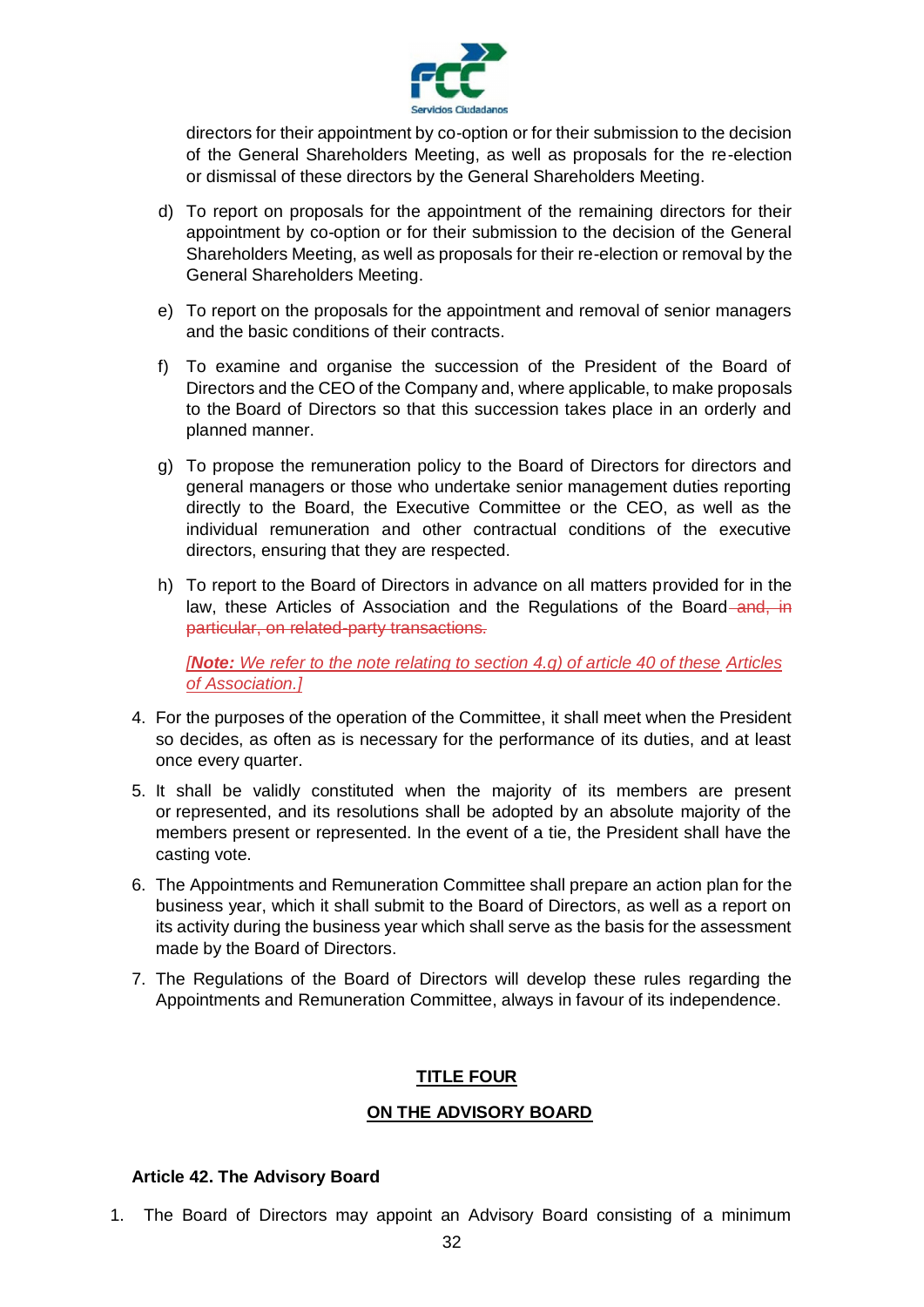

of three (3) and a maximum of nine (9) members.

- 2. The Board of Directors is also responsible for appointing and removing persons who may belong to the Advisory Board at any time.
- 3. The Advisory Board is a consultative body of the Company and its aim is to advise the General Shareholders Meeting, the Board of Directors and its Committees, the CEO and senior executives of the Company.
- 4. The members of the Advisory Board shall meet the requirements of knowledge, experience and professionalism necessary to enable the Advisory Board to undertake its functions and powers efficiently. The same duty of care regime for an orderly businessperson shall apply to the members of the Advisory Board, taking into account the nature of the position and the functions attributed to each of them, and the loyalty to which the directors of the Company are subject, acting in good faith and in the best interests of the Company.
- 5. The position of member of the Advisory Board will be remunerated. The remuneration shall consist of allowances for attendance at meetings of the Advisory Board, the amount of which shall be determined by the Board of Directors following a report from the Appointments and Remuneration Committee.
- 6. s. The Advisory Board shall elect from among its members a President who shall chair the meetings, convene them at his or her own initiative or at the request of any of its members, and certify their reports.
- 7. In all matters not provided for in this article, and in particular with regard to its operation and system for adopting resolutions, the Advisory Board shall be governed by the provisions of these Articles of Association for the Board of Directors.
- 8. The purpose of the Advisory Board will be to:
	- a) Submit proposals to the bodies it advises in the areas of their respective powers.
	- b) Inform the Company about the image it has in the sector, in the business community and in society.
	- c) Study and report on the issues submitted to it by the bodies it advises.
	- d) Provide information on possibilities for new businesses or activities, both in Spain and abroad, as well as the modifications it considers most appropriate for achieving greater stability, development and profitability for the Company.

### **TITLE FIVE**

### <span id="page-43-1"></span><span id="page-43-0"></span>**ON THE BUSINESS YEAR AND THE FINANCIAL STATEMENTS**

### <span id="page-43-2"></span>**Article 43. On the Business Year**

The business year will coincide with the calendar year.

### <span id="page-43-3"></span>**Article 44. Preparation of Financial Statements**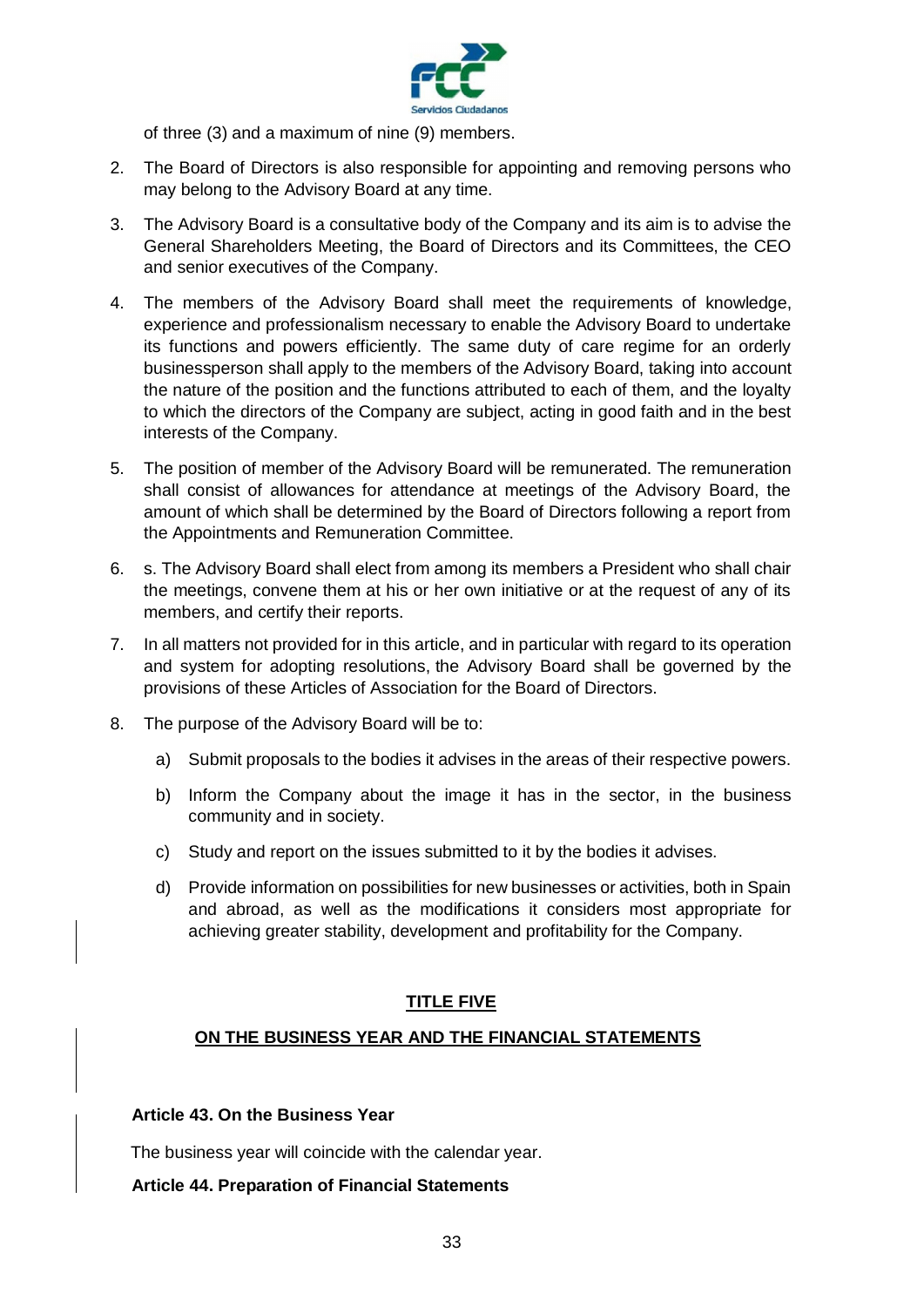

In accordance with the provisions of the Commercial Code, the Company should maintain orderly accounts correctly in accordance with the company's activity, and which enable operations to be monitored chronologically, as well as preparing inventories and balance sheets. The accounting books will be legalised by the Mercantile Registry corresponding to the location of the registered office.

The Board of Directors is obliged to prepare, within a maximum of three (3) months from the end of the business year, the financial statements, the management report, that includes, where applicable, the status of non-financial information, and the proposal for the application of the result, as well as, where applicable, the consolidated statements and management report. The financial statements should be drawn up clearly and provide a true and fair view of the assets, financial situation and results of the Company, in accordance with the provisions of the Act and the Commercial Code. The financial statements and the management report, including, where applicable, the status of nonfinancial information, should be signed by all the directors. If the signature of any of them is missing, it will be indicated in each of the missing documents, with express indication of the reason for this.

## *[Note: This is adapted to the provisions of article 253 LSC, as expressed in Law 11/2018.]*

# <span id="page-44-0"></span>**Article 45. Allocation of the results**

- 1. The General Shareholders Meeting shall allocate the results for the business year, in accordance with the approved balance sheet.
- 2. Once the allocation to the legal reserve, the minimum dividend for non-voting shares and other legal and statutory provisions have been covered, the General Shareholders Meeting shall allocate the surplus profit to dividends, to the remuneration of directors, to voluntary reserves, to investment funds or to any other legally permitted activity, in compliance with the provisions of the Act and these Articles of Association.
- 3. If the General Shareholders Meeting agrees to distribute dividends, it will determine the time and the payment terms. The determination of these matters and any others that may be necessary or advisable for the effectiveness of the agreement may be delegated to the Board of Directors.
- 4. The General Shareholders Meeting may resolve that the dividend be paid in full or partly in kind, provided that the assets or securities to be distributed are consistent, are admitted to trading on an official market at the time of effectiveness of the resolution, or that the Company duly guarantees that liquidity will be obtained within a maximum period of one year and are not distributed at a value lower than that shown on the Company's balance sheet.
- 5. Dividends on ordinary shares are distributed in proportion to their paid-up capital stock.

### <span id="page-44-1"></span>**Article 46. Presentation of statements**

Within the month following the approval of the annual accounts, the Board of Directors of the Company will present, to be deposited in the Mercantile Registry of the registered office, certification of the agreements of the General Shareholders Meeting of approval of said annual accounts, duly signed, and the allocation of the result, as well as, where appropriate, of the consolidated accounts, to which a copy of each of said accounts will be attached, together with the management report, which will include, where appropriate,